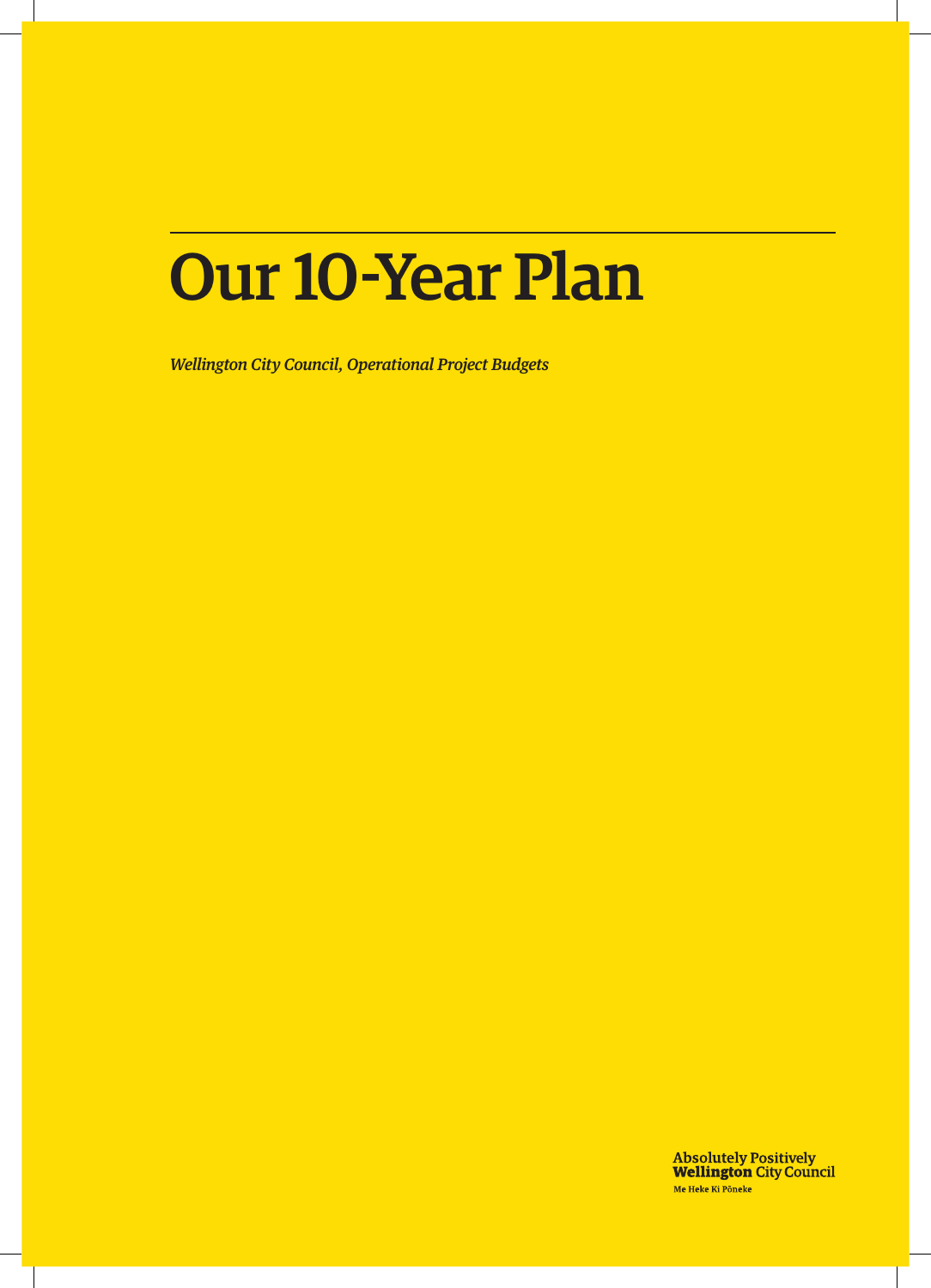**Absolutely Positively<br>Wellington City Council**<br>Me Heke Ki Pôneke

#### **SUMMARY BY OPEX ACTIVITY (INFLATED) ANNUAL/LONG TERM PLAN BUDGET REPORT - 10 YEAR**

|                 |                          |                       |                                                         |                                  |                            |                                 |                          |                          |                          |                          | Year 7 budget            |                          |                                 |                            | <b>Total</b>            |
|-----------------|--------------------------|-----------------------|---------------------------------------------------------|----------------------------------|----------------------------|---------------------------------|--------------------------|--------------------------|--------------------------|--------------------------|--------------------------|--------------------------|---------------------------------|----------------------------|-------------------------|
| <b>Strategy</b> | <b>Activity</b><br>Group | <b>Activity</b>       | <b>Activity Description</b>                             |                                  | Year 1 budget<br>\$000's   | <b>Year 2 budget</b><br>\$000's | Year 3 budget<br>\$000's | Year 4 budget<br>\$000's | Year 5 budget<br>\$000's | Year 6 budget<br>\$000's | \$000's                  | Year 8 budget<br>\$000's | <b>Year 9 budget</b><br>\$000's | Year 10 budget<br>\$000's  | \$000's                 |
| Governance      | 1.1                      | 1000                  | Annual Planning                                         | <b>Operating Costs</b>           | 776                        | 796                             | 815                      | 834                      | 854                      | 868                      | 883                      | 898                      | 914                             | 931                        | 8,570                   |
|                 |                          |                       |                                                         | <b>Allocations</b>               | 385                        | 393                             | 402                      | 431                      | 440                      | 401                      | 412                      | 428                      | 427                             | 439                        | 4,158                   |
|                 |                          |                       | Total - 1000 Annual Planning                            |                                  | 1,162                      | 1,189                           | 1,216                    | 1,265                    | 1,294                    | 1,269                    | 1,294                    | 1,326                    | 1,341                           | 1,370                      | 12,727                  |
| Governance      | 1.1                      | 1001                  | Policy                                                  | <b>Operating Costs</b>           | 843                        | 864                             | 886                      | 909                      | 933                      | 950                      | 969                      | 988                      | 1,008                           | 1,029                      | 9,377                   |
|                 |                          |                       |                                                         | Interest                         |                            | $\mathbf 0$                     |                          |                          |                          | $\Omega$                 |                          |                          |                                 | $\mathbf 0$                | $\overline{0}$          |
|                 |                          |                       |                                                         | Depreciation                     | $\Omega$                   | $\mathbf{0}$                    |                          |                          | $\Omega$                 | $\Omega$                 | $\Omega$                 | $\Omega$                 | $\Omega$                        | $\Omega$                   | $\overline{1}$          |
|                 |                          |                       |                                                         | Allocations                      | 476                        | 483                             | 495                      | 528                      | 539                      | 477                      | 491                      | 511                      | 511                             | 524                        | 5,035                   |
|                 |                          | Total - 1001 Policy   |                                                         |                                  | 1,319                      | 1,347                           | 1,381                    | 1,437                    | 1,472                    | 1,427                    | 1,460                    | 1,499                    | 1,518                           | 1,553                      | 14,413                  |
| Governance      | 1.1                      | 1002                  | Committee & Council Process                             |                                  |                            | (391)                           |                          |                          |                          |                          |                          |                          |                                 |                            |                         |
|                 |                          |                       |                                                         | Income<br><b>Operating Costs</b> | (13)<br>4,344              | 5,271                           | (13)<br>4,481            | (14)<br>4,681            | (392)<br>5,631           | (14)<br>4,832            | (15<br>4,927             | (393)<br>5,975           | (15)<br>5,155                   | (16)<br>5,289              | (1, 275)<br>50,586      |
|                 |                          |                       |                                                         | Interest                         | $\Omega$                   | $\overline{1}$                  |                          |                          |                          |                          |                          |                          |                                 | $\overline{1}$             | 9                       |
|                 |                          |                       |                                                         | Depreciation                     | 21                         | 8                               |                          |                          |                          |                          |                          |                          | $\Omega$                        | $\mathbf 0$                | 53                      |
|                 |                          |                       |                                                         | Allocations                      | 2,881                      | 2,996                           | 3,015                    | 3,188                    | 3,318                    | 2,760                    | 2,857                    | 3,061                    | 2,986                           | 3,066                      | 30,127                  |
|                 |                          |                       |                                                         |                                  |                            |                                 |                          |                          |                          |                          |                          |                          |                                 |                            |                         |
|                 |                          |                       | Total - 1002 Committee & Council Process                |                                  | 7,234                      | 7,885                           | 7,490                    | 7,862                    | 8,563                    | 7,584                    | 7,772                    | 8,644                    | 8,127                           | 8,340                      | 79,500                  |
| Governance      | 1.1                      | 1003                  | Strategic Planning                                      | <b>Operating Costs</b>           | 416                        | 426                             | 436                      | 447                      | 458                      | 467                      | 476                      | 486                      | 496                             | 507                        | 4,614                   |
|                 |                          |                       |                                                         | Allocations                      | 268                        | 277                             | 283                      | 302                      | 309                      | 275                      | 285                      | 293                      | 285                             | 291                        | 2,867                   |
|                 |                          |                       | <b>Total - 1003 Strategic Planning</b>                  |                                  | 684                        | 702                             | 719                      | 749                      | 766                      | 741                      | 761                      | 779                      | 781                             | 798                        | 7,481                   |
| Governance      | 1.1                      | 1004                  | Tawa Comm Brd - Discretionary                           | <b>Operating Costs</b>           | 11                         | 11                              | 12                       | 12                       | 12                       | 12                       | 13                       | 13                       | 13                              | 14                         | 122                     |
|                 |                          |                       | Total - 1004 Tawa Comm Brd - Discretionary              |                                  | 11                         | 11                              | 12                       | 12                       | 12                       | 12                       | 13                       | 13                       | 13                              | 14                         | 122                     |
| Governance      | 1.1                      | 1005                  | Smart Capital - Marketing                               | <b>Operating Costs</b>           |                            | $\mathbf{0}$                    |                          |                          | $\Omega$                 | $^{\circ}$               |                          |                          | $\overline{0}$                  | $\mathbf 0$                | $\mathbf 0$             |
|                 |                          |                       | Total - 1005 Smart Capital - Marketing                  |                                  | $\boldsymbol{0}$           | $\boldsymbol{o}$                | $\boldsymbol{0}$         | $\boldsymbol{0}$         | $\boldsymbol{o}$         | $\boldsymbol{o}$         | $\boldsymbol{0}$         | $\boldsymbol{o}$         | $\boldsymbol{o}$                | $\boldsymbol{o}$           | $\pmb{o}$               |
| Governance      | 1.1                      | 1007                  | <b>WCC City Service Centre</b>                          | Income                           | (134)                      | (135)                           | (137)                    | (138)                    | (140)                    | (142)                    | (143)                    | (145)                    | (147)                           | (149)                      | (1, 410)                |
|                 |                          |                       |                                                         | <b>Operating Costs</b>           | 1,928                      | 1,998                           | 2,053                    | 2,111                    | 2,170                    | 2,210                    | 2,250                    | 2,294                    | 2,338                           | 2,386                      | 21,738                  |
|                 |                          |                       |                                                         | Interest                         |                            | $\mathbf 0$                     |                          | $\mathsf{C}$             | $\Omega$                 | $\overline{0}$           |                          |                          | $\Omega$                        | $\mathsf 0$                | $\mathbf 0$             |
|                 |                          |                       |                                                         | Depreciation                     |                            | $\Omega$                        |                          |                          |                          |                          |                          |                          | $\Omega$                        | $\Omega$                   | $\Omega$                |
|                 |                          |                       |                                                         | Allocations                      | 1,009                      | 1,022                           | 1,044                    | 1,136                    | 1,157                    | 1,115                    | 1,138                    | 1,182                    | 1,188                           | 1,222                      | 11,212                  |
|                 |                          |                       |                                                         |                                  |                            |                                 |                          |                          |                          |                          |                          |                          |                                 |                            |                         |
| Governance      | 1.1                      | 1008                  | Total - 1007 WCC City Service Centre<br>Call Centre SLA |                                  | 2,803                      | 2,885                           | 2,960                    | 3,109                    | 3,187                    | 3,183                    | 3,245                    | 3,331                    | 3,379                           | 3,458                      | 31,541                  |
|                 |                          |                       |                                                         | Income                           | $\Omega$                   | $\circ$                         |                          | $\mathsf{C}$             | $\Omega$<br>5            | $\mathbf 0$<br>5         | $\Omega$<br>5            | $\Omega$<br>5            | $^{\circ}$<br>5                 | $\circ$                    | $\overline{0}$          |
|                 |                          |                       |                                                         | <b>Operating Costs</b>           | $\overline{4}$<br>$\Omega$ | $\overline{4}$<br>$\circ$       |                          |                          | $\Omega$                 | $\Omega$                 |                          |                          | $\overline{0}$                  | $5\overline{5}$<br>$\circ$ | 46<br>$\overline{0}$    |
|                 |                          |                       |                                                         | Depreciation<br>Allocations      | 223                        | $\overline{2}$                  |                          |                          |                          | $\mathcal{P}$            | $\overline{\phantom{a}}$ | $\mathfrak{p}$           | $\overline{2}$                  | $\mathbf{3}$               | 245                     |
|                 |                          |                       |                                                         |                                  |                            |                                 |                          |                          |                          |                          |                          |                          |                                 |                            |                         |
|                 |                          |                       | Total - 1008 Call Centre SLA                            |                                  | 227                        | $\overline{7}$                  | $\overline{z}$           | $\overline{z}$           | $\overline{7}$           | $\overline{7}$           | $\overline{7}$           | $\overline{7}$           | $\overline{7}$                  | $\boldsymbol{s}$           | 291                     |
| Governance      | 1.1                      | 1009                  | Valuation Services Contract                             | Income                           | (227)                      | (232)                           | (237)                    | (242)                    | (247)                    | (252)                    | (257)                    | (263)                    | (269)                           | (275)                      | (2,501)                 |
|                 |                          |                       |                                                         | <b>Operating Costs</b>           | 703                        | 718                             | 733                      | 749                      | 765                      | 782                      | 801                      | 820                      | 839                             | 860                        | 7,770                   |
|                 |                          |                       |                                                         | Allocations                      | 51                         | 50                              | 51                       | 55                       | 56                       | 55                       | 56                       | 59                       | 61                              | 63                         | 557                     |
|                 |                          |                       | <b>Total - 1009 Valuation Services Contract</b>         |                                  | 527                        | 536                             | 547                      | 562                      | 574                      | 585                      | 599                      | 615                      | 631                             | 648                        | 5,826                   |
| Governance      | 1.1                      | 1010                  | Lands Information                                       | <b>Operating Costs</b>           | 627                        | 643                             | 660                      | 678                      | 697                      | 710                      | 724                      | 739                      | 754                             | 770                        | 7.003                   |
|                 |                          |                       |                                                         | Interest                         |                            | $\Omega$                        |                          |                          | $\epsilon$               | $\Omega$                 |                          |                          | $\Omega$                        | $\mathbf{0}$               |                         |
|                 |                          |                       |                                                         | Depreciation                     | $\overline{2}$             | $\overline{1}$                  |                          | $\sqrt{ }$               | $\overline{0}$           | $^{\circ}$               | $\Omega$                 | $\Omega$                 | $\overline{0}$                  | $\circ$                    | $\overline{\mathbf{3}}$ |
|                 |                          |                       |                                                         | Allocations                      | 677                        | 699                             | 716                      | 759                      | 775                      | 665                      | 691                      | 714                      | 698                             | 714                        | 7,107                   |
|                 |                          |                       | <b>Total - 1010 Lands Information</b>                   |                                  | 1,306                      | 1,343                           | 1,376                    | 1,437                    | 1,472                    | 1,376                    | 1,415                    | 1,453                    | 1,452                           | 1,483                      | 14,113                  |
| Governance      | 1.1                      | 1011                  | Archives                                                | Income                           | (161)                      | (165)                           | (169)                    | (172)                    | (176)                    | (180)                    | (184)                    | (188)                    | (193)                           | (197)                      | (1,784)                 |
|                 |                          |                       |                                                         | <b>Operating Costs</b>           | 1,221                      | 1,250                           | 1,279                    | 1,311                    | 1,343                    | 1,369                    | 1,396                    | 1,425                    | 1,454                           | 1,485                      | 13,533                  |
|                 |                          |                       |                                                         | Interest                         | 15                         | 19                              | 24                       | 29                       | 33                       | 35                       | 36                       | 35                       | 35                              | 36                         | 296                     |
|                 |                          |                       |                                                         | Depreciation                     | 18                         | 11                              |                          |                          | $\Omega$                 | $\Omega$                 | $\Omega$                 | $\Omega$                 | $\Omega$                        | $\overline{0}$             | 37                      |
|                 |                          |                       |                                                         | Allocations                      | 814                        | 840                             | 860                      | 917                      | 936                      | 825                      | 855                      | 882                      | 861                             | 880                        | 8,671                   |
|                 |                          | Total - 1011 Archives |                                                         |                                  | 1,907                      | 1,955                           | 2,003                    | 2,084                    | 2,136                    | 2,049                    | 2,103                    | 2,154                    | 2,157                           | 2,204                      | 20,753                  |
|                 |                          |                       | Total - 1.1 Governance information and engagement       |                                  | 17,179                     | 17,861                          | 17,709                   | 18,524                   | 19,484                   | 18,235                   | 18,669                   | 19,823                   | 19,408                          | 19,876                     | 186,767                 |
| Governance      | 1.2                      | 1012                  | Funding agreements - Maori                              | <b>Operating Costs</b>           | 197                        | 201                             | 206                      | 210                      | 215                      | 220                      | 225                      | 230                      | 236                             | 241                        | 2,180                   |
|                 |                          |                       |                                                         | Interest                         |                            | $\overline{1}$                  |                          |                          |                          |                          |                          | $\mathbf{1}$             | $\overline{1}$                  | $\overline{1}$             | 12                      |
|                 |                          |                       |                                                         |                                  |                            |                                 |                          |                          |                          |                          |                          |                          |                                 |                            |                         |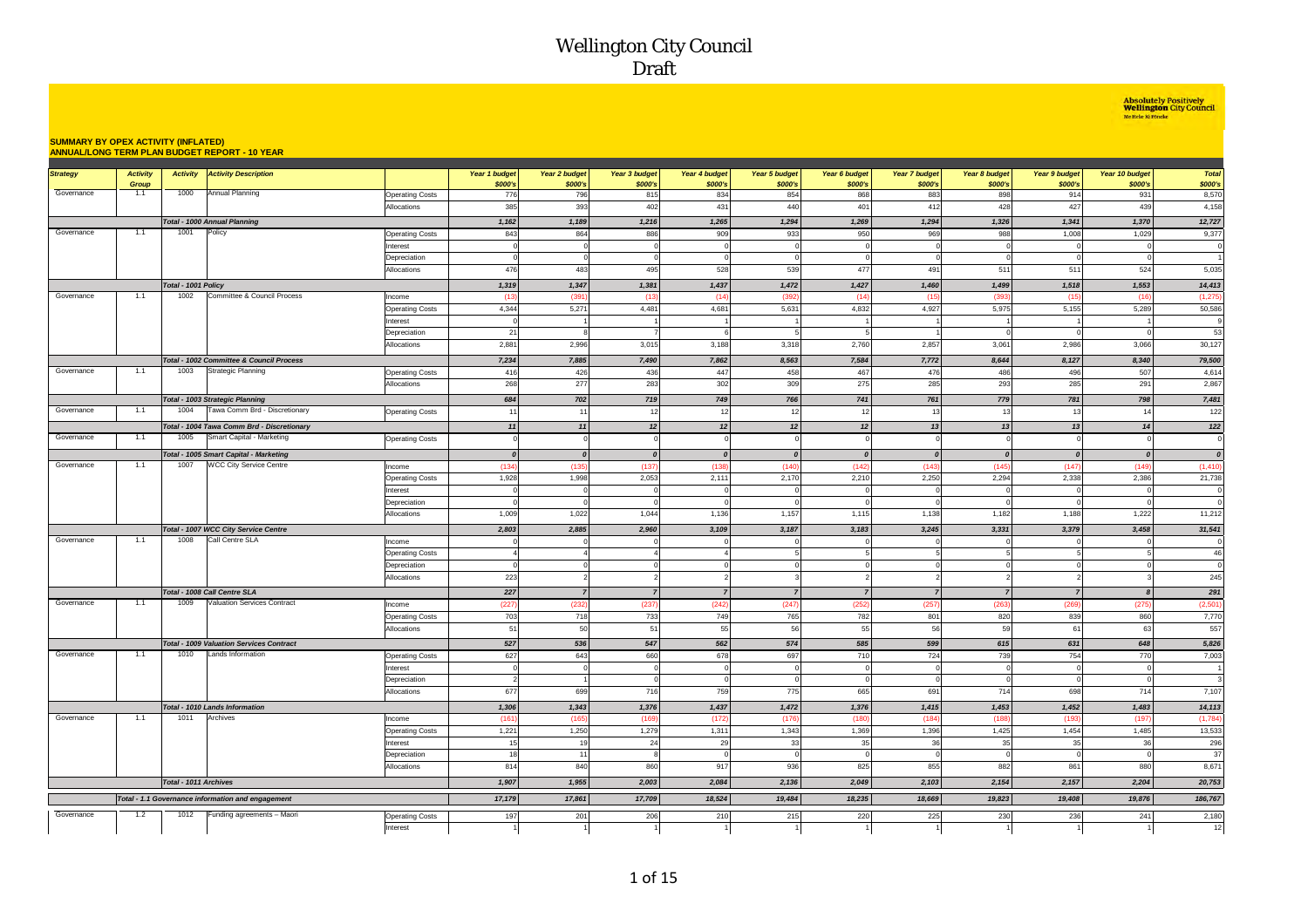| <b>Strategy</b>             | <b>Activity</b><br>Group                       | <b>Activity Activity Description</b>    |                        | Year 1 budget<br>\$000's | <b>Year 2 budget</b><br>\$000's | Year 3 budget<br>\$000's | Year 4 budget<br>\$000's | Year 5 budget<br><b>\$000's</b> | Year 6 budget<br>\$000's | <b>Year 7 budget</b><br>\$000's | Year 8 budget<br>\$000's | Year 9 budget<br>\$000's | Year 10 budget<br>\$000's | Total<br>\$000's |
|-----------------------------|------------------------------------------------|-----------------------------------------|------------------------|--------------------------|---------------------------------|--------------------------|--------------------------|---------------------------------|--------------------------|---------------------------------|--------------------------|--------------------------|---------------------------|------------------|
|                             |                                                |                                         | Depreciation           |                          |                                 |                          |                          |                                 |                          |                                 |                          |                          |                           |                  |
|                             |                                                | Total - 1012 Funding agreements - Maori |                        | 200                      | 206                             | 211                      | 215                      | 220                             | 225                      | 230                             | 235                      | 241                      | 247                       | 2,230            |
| Governance                  |                                                | Maori Engagement                        | <b>Operating Costs</b> | 101                      |                                 |                          |                          |                                 |                          |                                 |                          |                          | 117                       | 1,087            |
|                             |                                                |                                         | Allocations            |                          |                                 |                          |                          |                                 |                          |                                 |                          |                          |                           |                  |
|                             |                                                | Total - 1013 Maori Engagement           |                        | 105                      | 107                             | 108                      | 110                      |                                 | 114                      | 115                             | 118                      | 120                      | 122                       | 1,131            |
|                             | Total - 1.2 Maori and mana whenua partnerships |                                         |                        | 305                      | 313                             | 320                      | 325                      | 332                             | 338                      | 345                             | 353                      | 360                      | 369                       | 3,361            |
| <b>Total - 1 Governance</b> |                                                |                                         |                        | 17,484                   | 18.174                          | 18,028                   | 18,850                   | 19,816                          | 18,573                   | 19,015                          | 20,175                   | 19,768                   | 20,244                    | 190,128          |

| <b>Activity Description</b><br>\$000's<br>\$000's<br>\$000's<br>\$000's<br>\$000's<br>Group<br>\$000's<br>\$000's<br>\$000's<br>\$000's<br>\$000's<br>\$000's<br>2.1<br>1014<br>Parks and Reserves Planning<br>Income<br>(38)<br>$\frac{1}{2}$<br>(5)<br>(5)<br>(5)<br>(3)<br>(3)<br>(3)<br>(3)<br>- 13<br>545<br>597<br>5,880<br>525<br>546<br>565<br>587<br>610<br>621<br>635<br>648<br><b>Operating Costs</b><br>6<br>48<br>Interest<br>$\overline{3}$<br>-5<br>5<br>6<br>6<br>300<br>328<br>335<br>319<br>3,211<br>293<br>302<br>328<br>338<br>330<br>338<br>Allocations<br>815<br>843<br>847<br>892<br>925<br>919<br>942<br>962<br>968<br>988<br>Total - 1014 Parks and Reserves Planning<br>9,101<br>2.1<br>Reserves Unplanned Maintenance<br>186<br>2,039<br>Environment<br>1015<br>168<br>190<br>195<br>205<br>209<br>219<br>224<br>230<br>214<br><b>Operating Costs</b><br>24<br>27<br>25<br>28<br>27<br>268<br>23<br>27<br>29<br>30<br>Allocations<br>29<br>222<br>232<br>236<br><b>Total - 1015 Reserves Unplanned Maintenance</b><br>191<br>211<br>214<br>241<br>247<br>253<br>259<br>2,307<br><b>Turf Management</b><br>2.1<br>1016<br>Environment<br>Income<br>(8)<br>$^{(8)}$<br>(8)<br>(8)<br>(8)<br>$\overline{R}$<br>(83)<br>945<br>978<br>10,640<br>1,001<br>1,028<br>1,059<br>1,080<br>1,102<br>1,125<br>1,148<br>1,173<br><b>Operating Costs</b><br>18<br>Interest<br>$\overline{2}$<br>$\overline{2}$<br>$\overline{\phantom{a}}$<br>24<br>12<br>91<br>27<br>12<br>11<br>Depreciation<br>$\mathbf{0}$<br>$\overline{1}$<br>430<br>444<br>496<br>505<br>500<br>513<br>526<br>514<br>526<br>4,904<br>Allocations<br>451<br><b>Total - 1016 Turf Management</b><br>1,395<br>1,439<br>1,458<br>1,528<br>1,568<br>1,579<br>1,610<br>1,644<br>1,656<br>1,693<br>15,571<br>1017<br>Park Furniture and Infrastructure Maintenance<br>Environment<br>2.1<br>(10<br>(10)<br>(10)<br>(11)<br>(11)<br>(11)<br>(11)<br>(12)<br>(12)<br>(12)<br>(110)<br>Income<br>754<br>706<br>769<br>788<br>835<br>854<br>915<br>8,204<br>817<br>873<br>893<br><b>Operating Costs</b><br>58<br>75<br>88<br>102<br>109<br>108<br>912<br>45<br>110<br>111<br>107<br>Interest<br>895<br>988<br>804<br>956<br>857<br>931<br>1,009<br>1,033<br>1,076<br>1,133<br>9,682<br>Depreciation<br>190<br>166<br>172<br>175<br>194<br>187<br>192<br>198<br>195<br>1,871<br>Allocations<br>200<br>1,711<br>1,869<br>1,964<br>1,913<br>2,034<br>2,108<br>2,154<br>2,201<br>2,258<br>2,346<br>20,559<br>Total - 1017 Park Furniture and Infrastructure Maintenance<br>Environment<br>2.1<br>1018<br>Parks and Buildings Maint<br>Income<br>(245<br>(245)<br>(246)<br>(246)<br>(246)<br>(246)<br>(247)<br>(247)<br>(247)<br>(247)<br>(2, 462)<br>473<br>497<br>498<br>495<br>514<br>515<br>541<br>553<br>567<br>5,136<br>484<br><b>Operating Costs</b><br>53<br>68<br>80<br>93<br>100<br>99<br>101<br>834<br>Interest<br>41<br>101<br>98<br>565<br>623<br>656<br>712<br>737<br>770<br>7,006<br>618<br>698<br>794<br>833<br>Depreciation<br>101<br>102<br>110<br>110<br>107<br>114<br>115<br>1,077<br>Allocations<br>98<br>109<br>112<br><b>Total - 1018 Parks and Buildings Maint</b><br>931<br>1,029<br>1,041<br>1,095<br>1,139<br>1,186<br>1,217<br>1,276<br>1,309<br>1,368<br>11,591<br>Environment<br>2.1<br>1019<br><b>Horticultural Operations</b><br>(32)<br>(32)<br>(32)<br>(32)<br>(32)<br>(323)<br>Income<br>(32)<br>(32)<br>(32)<br>(32)<br>(32)<br>1,430<br>1,478<br>1,512<br>1,569<br>1,607<br>1,651<br>1,669<br>1,712<br>1,731<br>1,780<br>16,139<br><b>Operating Costs</b><br>Interest<br>11<br>39<br>17<br>14<br>$\Omega$<br>$\Omega$<br>$\Omega$<br>$\Omega$<br>Depreciation<br>610<br>621<br>692<br>705<br>707<br>730<br>750<br>6,871<br>632<br>693<br>732<br>Allocations<br><b>Total - 1019 Horticultural Operations</b><br>2,025<br>2,081<br>2,121<br>2,230<br>2,280<br>2,313<br>2,345<br>2,413<br>2,429<br>2,499<br>22,736<br>Environment<br>2.1<br>1020<br><b>Arboricultural Operations</b><br>(184)<br>(204)<br>(209)<br>(214)<br>(219)<br>(2,032)<br>(188)<br>(192)<br>(196)<br>(200)<br>(225<br>Income<br>1,251<br>11,558<br><b>Operating Costs</b><br>1,008<br>1,062<br>1,086<br>1,116<br>1,155<br>1,177<br>1,201<br>1,225<br>1,278<br>10<br>108<br>nterest<br>12<br>13<br>13<br>13<br>13<br>13<br>119<br>69<br>63<br>23<br>20<br>18<br>588<br>151<br>89<br>18<br>18<br>Depreciation<br>422<br>430<br>471<br>472<br>4,666<br>413<br>480<br>483<br>498<br>493<br>505<br>Allocations<br>1,393<br>1,423<br>1,481<br>1,508<br>1,540<br>1,589<br><b>Total - 1020 Arboricultural Operations</b><br>1,422<br>1,470<br>1,509<br>1,554<br>14,889<br>1021<br><b>Botanic Gardens Services</b><br>Environment<br>2.1<br>(556)<br>(562)<br>(530)<br>(521)<br>(539)<br>(5, 303)<br>Income<br>(497)<br>(505)<br>(513)<br>(530)<br>(550)<br>3,216<br>3,169<br>3,256<br>3,237<br>3,324<br>3,393<br>3,453<br>3,532<br>3,605<br>33,871<br><b>Operating Costs</b><br>3,685<br>255<br>197<br>329<br>388<br>449<br>480<br>488<br>475<br>470<br>485<br>4,016<br>nterest<br>896<br>711<br>1,078<br>11,345<br>1,036<br>1,170<br>1,217<br>1,253<br>1,268<br>1,328<br>1.386<br>Depreciation<br>1,344<br>13,277<br>1,193<br>1,221<br>1,232<br>1,332<br>1,355<br>1,377<br>1,415<br>1,387<br>1,421<br>Allocations<br>5,537<br>5,920<br>Total - 1021 Botanic Gardens Services<br>4,947<br>4,794<br>5,324<br>5,793<br>6,050<br>6,160<br>6,251<br>6,428<br>57,205<br>Environment<br>1022<br><b>Coastal Operations</b><br>2.1<br>(53)<br>(529)<br>Income<br>(53)<br>(53)<br>(53)<br>(53)<br>(53)<br>(53)<br>(53)<br>(53)<br>(53)<br>653<br>681<br>710<br>7,034<br>634<br>666<br>696<br>725<br>740<br>756<br>773<br><b>Operating Costs</b><br>87<br>132<br>67<br>112<br>153<br>164<br>167<br>162<br>160<br>165<br>Interest<br>526<br>526<br>4,954<br>393<br>479<br>521<br>530<br>490<br>470<br>529<br>491<br>Depreciation | <b>Strategy</b> | <b>Activity</b> | <b>Activity</b> |  | Year 1 budget | Year 2 budget | Year 3 budget | Year 4 budget | Year 5 budget | Year 6 budget | <b>Year 7 budget</b> | Year 8 budget | <b>Year 9 budget</b> | Year 10 budget | <b>Total</b> |
|-------------------------------------------------------------------------------------------------------------------------------------------------------------------------------------------------------------------------------------------------------------------------------------------------------------------------------------------------------------------------------------------------------------------------------------------------------------------------------------------------------------------------------------------------------------------------------------------------------------------------------------------------------------------------------------------------------------------------------------------------------------------------------------------------------------------------------------------------------------------------------------------------------------------------------------------------------------------------------------------------------------------------------------------------------------------------------------------------------------------------------------------------------------------------------------------------------------------------------------------------------------------------------------------------------------------------------------------------------------------------------------------------------------------------------------------------------------------------------------------------------------------------------------------------------------------------------------------------------------------------------------------------------------------------------------------------------------------------------------------------------------------------------------------------------------------------------------------------------------------------------------------------------------------------------------------------------------------------------------------------------------------------------------------------------------------------------------------------------------------------------------------------------------------------------------------------------------------------------------------------------------------------------------------------------------------------------------------------------------------------------------------------------------------------------------------------------------------------------------------------------------------------------------------------------------------------------------------------------------------------------------------------------------------------------------------------------------------------------------------------------------------------------------------------------------------------------------------------------------------------------------------------------------------------------------------------------------------------------------------------------------------------------------------------------------------------------------------------------------------------------------------------------------------------------------------------------------------------------------------------------------------------------------------------------------------------------------------------------------------------------------------------------------------------------------------------------------------------------------------------------------------------------------------------------------------------------------------------------------------------------------------------------------------------------------------------------------------------------------------------------------------------------------------------------------------------------------------------------------------------------------------------------------------------------------------------------------------------------------------------------------------------------------------------------------------------------------------------------------------------------------------------------------------------------------------------------------------------------------------------------------------------------------------------------------------------------------------------------------------------------------------------------------------------------------------------------------------------------------------------------------------------------------------------------------------------------------------------------------------------------------------------------------------------------------------------------------------------------------------------------------------------------------------------------------------------------------------------------------------------------------------------------------------------------------------------------------------------------------------------------------------------------------------------------------------------------------------------------------------------------------------------------------------------------------------------------------------------------------------------------------------------------------------------------------------------------------------------------------------------------------------------------------------------------------------------------------------------------------------------------------------------------------------------------------------------------------------------------------------------------------------------------------------------------------------------------------------------------------------------------------------------------------------------------------------------------------------------------------------------------------------|-----------------|-----------------|-----------------|--|---------------|---------------|---------------|---------------|---------------|---------------|----------------------|---------------|----------------------|----------------|--------------|
|                                                                                                                                                                                                                                                                                                                                                                                                                                                                                                                                                                                                                                                                                                                                                                                                                                                                                                                                                                                                                                                                                                                                                                                                                                                                                                                                                                                                                                                                                                                                                                                                                                                                                                                                                                                                                                                                                                                                                                                                                                                                                                                                                                                                                                                                                                                                                                                                                                                                                                                                                                                                                                                                                                                                                                                                                                                                                                                                                                                                                                                                                                                                                                                                                                                                                                                                                                                                                                                                                                                                                                                                                                                                                                                                                                                                                                                                                                                                                                                                                                                                                                                                                                                                                                                                                                                                                                                                                                                                                                                                                                                                                                                                                                                                                                                                                                                                                                                                                                                                                                                                                                                                                                                                                                                                                                                                                                                                                                                                                                                                                                                                                                                                                                                                                                                                                                                                                           |                 |                 |                 |  |               |               |               |               |               |               |                      |               |                      |                |              |
|                                                                                                                                                                                                                                                                                                                                                                                                                                                                                                                                                                                                                                                                                                                                                                                                                                                                                                                                                                                                                                                                                                                                                                                                                                                                                                                                                                                                                                                                                                                                                                                                                                                                                                                                                                                                                                                                                                                                                                                                                                                                                                                                                                                                                                                                                                                                                                                                                                                                                                                                                                                                                                                                                                                                                                                                                                                                                                                                                                                                                                                                                                                                                                                                                                                                                                                                                                                                                                                                                                                                                                                                                                                                                                                                                                                                                                                                                                                                                                                                                                                                                                                                                                                                                                                                                                                                                                                                                                                                                                                                                                                                                                                                                                                                                                                                                                                                                                                                                                                                                                                                                                                                                                                                                                                                                                                                                                                                                                                                                                                                                                                                                                                                                                                                                                                                                                                                                           | Environment     |                 |                 |  |               |               |               |               |               |               |                      |               |                      |                |              |
|                                                                                                                                                                                                                                                                                                                                                                                                                                                                                                                                                                                                                                                                                                                                                                                                                                                                                                                                                                                                                                                                                                                                                                                                                                                                                                                                                                                                                                                                                                                                                                                                                                                                                                                                                                                                                                                                                                                                                                                                                                                                                                                                                                                                                                                                                                                                                                                                                                                                                                                                                                                                                                                                                                                                                                                                                                                                                                                                                                                                                                                                                                                                                                                                                                                                                                                                                                                                                                                                                                                                                                                                                                                                                                                                                                                                                                                                                                                                                                                                                                                                                                                                                                                                                                                                                                                                                                                                                                                                                                                                                                                                                                                                                                                                                                                                                                                                                                                                                                                                                                                                                                                                                                                                                                                                                                                                                                                                                                                                                                                                                                                                                                                                                                                                                                                                                                                                                           |                 |                 |                 |  |               |               |               |               |               |               |                      |               |                      |                |              |
|                                                                                                                                                                                                                                                                                                                                                                                                                                                                                                                                                                                                                                                                                                                                                                                                                                                                                                                                                                                                                                                                                                                                                                                                                                                                                                                                                                                                                                                                                                                                                                                                                                                                                                                                                                                                                                                                                                                                                                                                                                                                                                                                                                                                                                                                                                                                                                                                                                                                                                                                                                                                                                                                                                                                                                                                                                                                                                                                                                                                                                                                                                                                                                                                                                                                                                                                                                                                                                                                                                                                                                                                                                                                                                                                                                                                                                                                                                                                                                                                                                                                                                                                                                                                                                                                                                                                                                                                                                                                                                                                                                                                                                                                                                                                                                                                                                                                                                                                                                                                                                                                                                                                                                                                                                                                                                                                                                                                                                                                                                                                                                                                                                                                                                                                                                                                                                                                                           |                 |                 |                 |  |               |               |               |               |               |               |                      |               |                      |                |              |
|                                                                                                                                                                                                                                                                                                                                                                                                                                                                                                                                                                                                                                                                                                                                                                                                                                                                                                                                                                                                                                                                                                                                                                                                                                                                                                                                                                                                                                                                                                                                                                                                                                                                                                                                                                                                                                                                                                                                                                                                                                                                                                                                                                                                                                                                                                                                                                                                                                                                                                                                                                                                                                                                                                                                                                                                                                                                                                                                                                                                                                                                                                                                                                                                                                                                                                                                                                                                                                                                                                                                                                                                                                                                                                                                                                                                                                                                                                                                                                                                                                                                                                                                                                                                                                                                                                                                                                                                                                                                                                                                                                                                                                                                                                                                                                                                                                                                                                                                                                                                                                                                                                                                                                                                                                                                                                                                                                                                                                                                                                                                                                                                                                                                                                                                                                                                                                                                                           |                 |                 |                 |  |               |               |               |               |               |               |                      |               |                      |                |              |
|                                                                                                                                                                                                                                                                                                                                                                                                                                                                                                                                                                                                                                                                                                                                                                                                                                                                                                                                                                                                                                                                                                                                                                                                                                                                                                                                                                                                                                                                                                                                                                                                                                                                                                                                                                                                                                                                                                                                                                                                                                                                                                                                                                                                                                                                                                                                                                                                                                                                                                                                                                                                                                                                                                                                                                                                                                                                                                                                                                                                                                                                                                                                                                                                                                                                                                                                                                                                                                                                                                                                                                                                                                                                                                                                                                                                                                                                                                                                                                                                                                                                                                                                                                                                                                                                                                                                                                                                                                                                                                                                                                                                                                                                                                                                                                                                                                                                                                                                                                                                                                                                                                                                                                                                                                                                                                                                                                                                                                                                                                                                                                                                                                                                                                                                                                                                                                                                                           |                 |                 |                 |  |               |               |               |               |               |               |                      |               |                      |                |              |
|                                                                                                                                                                                                                                                                                                                                                                                                                                                                                                                                                                                                                                                                                                                                                                                                                                                                                                                                                                                                                                                                                                                                                                                                                                                                                                                                                                                                                                                                                                                                                                                                                                                                                                                                                                                                                                                                                                                                                                                                                                                                                                                                                                                                                                                                                                                                                                                                                                                                                                                                                                                                                                                                                                                                                                                                                                                                                                                                                                                                                                                                                                                                                                                                                                                                                                                                                                                                                                                                                                                                                                                                                                                                                                                                                                                                                                                                                                                                                                                                                                                                                                                                                                                                                                                                                                                                                                                                                                                                                                                                                                                                                                                                                                                                                                                                                                                                                                                                                                                                                                                                                                                                                                                                                                                                                                                                                                                                                                                                                                                                                                                                                                                                                                                                                                                                                                                                                           |                 |                 |                 |  |               |               |               |               |               |               |                      |               |                      |                |              |
|                                                                                                                                                                                                                                                                                                                                                                                                                                                                                                                                                                                                                                                                                                                                                                                                                                                                                                                                                                                                                                                                                                                                                                                                                                                                                                                                                                                                                                                                                                                                                                                                                                                                                                                                                                                                                                                                                                                                                                                                                                                                                                                                                                                                                                                                                                                                                                                                                                                                                                                                                                                                                                                                                                                                                                                                                                                                                                                                                                                                                                                                                                                                                                                                                                                                                                                                                                                                                                                                                                                                                                                                                                                                                                                                                                                                                                                                                                                                                                                                                                                                                                                                                                                                                                                                                                                                                                                                                                                                                                                                                                                                                                                                                                                                                                                                                                                                                                                                                                                                                                                                                                                                                                                                                                                                                                                                                                                                                                                                                                                                                                                                                                                                                                                                                                                                                                                                                           |                 |                 |                 |  |               |               |               |               |               |               |                      |               |                      |                |              |
|                                                                                                                                                                                                                                                                                                                                                                                                                                                                                                                                                                                                                                                                                                                                                                                                                                                                                                                                                                                                                                                                                                                                                                                                                                                                                                                                                                                                                                                                                                                                                                                                                                                                                                                                                                                                                                                                                                                                                                                                                                                                                                                                                                                                                                                                                                                                                                                                                                                                                                                                                                                                                                                                                                                                                                                                                                                                                                                                                                                                                                                                                                                                                                                                                                                                                                                                                                                                                                                                                                                                                                                                                                                                                                                                                                                                                                                                                                                                                                                                                                                                                                                                                                                                                                                                                                                                                                                                                                                                                                                                                                                                                                                                                                                                                                                                                                                                                                                                                                                                                                                                                                                                                                                                                                                                                                                                                                                                                                                                                                                                                                                                                                                                                                                                                                                                                                                                                           |                 |                 |                 |  |               |               |               |               |               |               |                      |               |                      |                |              |
|                                                                                                                                                                                                                                                                                                                                                                                                                                                                                                                                                                                                                                                                                                                                                                                                                                                                                                                                                                                                                                                                                                                                                                                                                                                                                                                                                                                                                                                                                                                                                                                                                                                                                                                                                                                                                                                                                                                                                                                                                                                                                                                                                                                                                                                                                                                                                                                                                                                                                                                                                                                                                                                                                                                                                                                                                                                                                                                                                                                                                                                                                                                                                                                                                                                                                                                                                                                                                                                                                                                                                                                                                                                                                                                                                                                                                                                                                                                                                                                                                                                                                                                                                                                                                                                                                                                                                                                                                                                                                                                                                                                                                                                                                                                                                                                                                                                                                                                                                                                                                                                                                                                                                                                                                                                                                                                                                                                                                                                                                                                                                                                                                                                                                                                                                                                                                                                                                           |                 |                 |                 |  |               |               |               |               |               |               |                      |               |                      |                |              |
|                                                                                                                                                                                                                                                                                                                                                                                                                                                                                                                                                                                                                                                                                                                                                                                                                                                                                                                                                                                                                                                                                                                                                                                                                                                                                                                                                                                                                                                                                                                                                                                                                                                                                                                                                                                                                                                                                                                                                                                                                                                                                                                                                                                                                                                                                                                                                                                                                                                                                                                                                                                                                                                                                                                                                                                                                                                                                                                                                                                                                                                                                                                                                                                                                                                                                                                                                                                                                                                                                                                                                                                                                                                                                                                                                                                                                                                                                                                                                                                                                                                                                                                                                                                                                                                                                                                                                                                                                                                                                                                                                                                                                                                                                                                                                                                                                                                                                                                                                                                                                                                                                                                                                                                                                                                                                                                                                                                                                                                                                                                                                                                                                                                                                                                                                                                                                                                                                           |                 |                 |                 |  |               |               |               |               |               |               |                      |               |                      |                |              |
|                                                                                                                                                                                                                                                                                                                                                                                                                                                                                                                                                                                                                                                                                                                                                                                                                                                                                                                                                                                                                                                                                                                                                                                                                                                                                                                                                                                                                                                                                                                                                                                                                                                                                                                                                                                                                                                                                                                                                                                                                                                                                                                                                                                                                                                                                                                                                                                                                                                                                                                                                                                                                                                                                                                                                                                                                                                                                                                                                                                                                                                                                                                                                                                                                                                                                                                                                                                                                                                                                                                                                                                                                                                                                                                                                                                                                                                                                                                                                                                                                                                                                                                                                                                                                                                                                                                                                                                                                                                                                                                                                                                                                                                                                                                                                                                                                                                                                                                                                                                                                                                                                                                                                                                                                                                                                                                                                                                                                                                                                                                                                                                                                                                                                                                                                                                                                                                                                           |                 |                 |                 |  |               |               |               |               |               |               |                      |               |                      |                |              |
|                                                                                                                                                                                                                                                                                                                                                                                                                                                                                                                                                                                                                                                                                                                                                                                                                                                                                                                                                                                                                                                                                                                                                                                                                                                                                                                                                                                                                                                                                                                                                                                                                                                                                                                                                                                                                                                                                                                                                                                                                                                                                                                                                                                                                                                                                                                                                                                                                                                                                                                                                                                                                                                                                                                                                                                                                                                                                                                                                                                                                                                                                                                                                                                                                                                                                                                                                                                                                                                                                                                                                                                                                                                                                                                                                                                                                                                                                                                                                                                                                                                                                                                                                                                                                                                                                                                                                                                                                                                                                                                                                                                                                                                                                                                                                                                                                                                                                                                                                                                                                                                                                                                                                                                                                                                                                                                                                                                                                                                                                                                                                                                                                                                                                                                                                                                                                                                                                           |                 |                 |                 |  |               |               |               |               |               |               |                      |               |                      |                |              |
|                                                                                                                                                                                                                                                                                                                                                                                                                                                                                                                                                                                                                                                                                                                                                                                                                                                                                                                                                                                                                                                                                                                                                                                                                                                                                                                                                                                                                                                                                                                                                                                                                                                                                                                                                                                                                                                                                                                                                                                                                                                                                                                                                                                                                                                                                                                                                                                                                                                                                                                                                                                                                                                                                                                                                                                                                                                                                                                                                                                                                                                                                                                                                                                                                                                                                                                                                                                                                                                                                                                                                                                                                                                                                                                                                                                                                                                                                                                                                                                                                                                                                                                                                                                                                                                                                                                                                                                                                                                                                                                                                                                                                                                                                                                                                                                                                                                                                                                                                                                                                                                                                                                                                                                                                                                                                                                                                                                                                                                                                                                                                                                                                                                                                                                                                                                                                                                                                           |                 |                 |                 |  |               |               |               |               |               |               |                      |               |                      |                |              |
|                                                                                                                                                                                                                                                                                                                                                                                                                                                                                                                                                                                                                                                                                                                                                                                                                                                                                                                                                                                                                                                                                                                                                                                                                                                                                                                                                                                                                                                                                                                                                                                                                                                                                                                                                                                                                                                                                                                                                                                                                                                                                                                                                                                                                                                                                                                                                                                                                                                                                                                                                                                                                                                                                                                                                                                                                                                                                                                                                                                                                                                                                                                                                                                                                                                                                                                                                                                                                                                                                                                                                                                                                                                                                                                                                                                                                                                                                                                                                                                                                                                                                                                                                                                                                                                                                                                                                                                                                                                                                                                                                                                                                                                                                                                                                                                                                                                                                                                                                                                                                                                                                                                                                                                                                                                                                                                                                                                                                                                                                                                                                                                                                                                                                                                                                                                                                                                                                           |                 |                 |                 |  |               |               |               |               |               |               |                      |               |                      |                |              |
|                                                                                                                                                                                                                                                                                                                                                                                                                                                                                                                                                                                                                                                                                                                                                                                                                                                                                                                                                                                                                                                                                                                                                                                                                                                                                                                                                                                                                                                                                                                                                                                                                                                                                                                                                                                                                                                                                                                                                                                                                                                                                                                                                                                                                                                                                                                                                                                                                                                                                                                                                                                                                                                                                                                                                                                                                                                                                                                                                                                                                                                                                                                                                                                                                                                                                                                                                                                                                                                                                                                                                                                                                                                                                                                                                                                                                                                                                                                                                                                                                                                                                                                                                                                                                                                                                                                                                                                                                                                                                                                                                                                                                                                                                                                                                                                                                                                                                                                                                                                                                                                                                                                                                                                                                                                                                                                                                                                                                                                                                                                                                                                                                                                                                                                                                                                                                                                                                           |                 |                 |                 |  |               |               |               |               |               |               |                      |               |                      |                |              |
|                                                                                                                                                                                                                                                                                                                                                                                                                                                                                                                                                                                                                                                                                                                                                                                                                                                                                                                                                                                                                                                                                                                                                                                                                                                                                                                                                                                                                                                                                                                                                                                                                                                                                                                                                                                                                                                                                                                                                                                                                                                                                                                                                                                                                                                                                                                                                                                                                                                                                                                                                                                                                                                                                                                                                                                                                                                                                                                                                                                                                                                                                                                                                                                                                                                                                                                                                                                                                                                                                                                                                                                                                                                                                                                                                                                                                                                                                                                                                                                                                                                                                                                                                                                                                                                                                                                                                                                                                                                                                                                                                                                                                                                                                                                                                                                                                                                                                                                                                                                                                                                                                                                                                                                                                                                                                                                                                                                                                                                                                                                                                                                                                                                                                                                                                                                                                                                                                           |                 |                 |                 |  |               |               |               |               |               |               |                      |               |                      |                |              |
|                                                                                                                                                                                                                                                                                                                                                                                                                                                                                                                                                                                                                                                                                                                                                                                                                                                                                                                                                                                                                                                                                                                                                                                                                                                                                                                                                                                                                                                                                                                                                                                                                                                                                                                                                                                                                                                                                                                                                                                                                                                                                                                                                                                                                                                                                                                                                                                                                                                                                                                                                                                                                                                                                                                                                                                                                                                                                                                                                                                                                                                                                                                                                                                                                                                                                                                                                                                                                                                                                                                                                                                                                                                                                                                                                                                                                                                                                                                                                                                                                                                                                                                                                                                                                                                                                                                                                                                                                                                                                                                                                                                                                                                                                                                                                                                                                                                                                                                                                                                                                                                                                                                                                                                                                                                                                                                                                                                                                                                                                                                                                                                                                                                                                                                                                                                                                                                                                           |                 |                 |                 |  |               |               |               |               |               |               |                      |               |                      |                |              |
|                                                                                                                                                                                                                                                                                                                                                                                                                                                                                                                                                                                                                                                                                                                                                                                                                                                                                                                                                                                                                                                                                                                                                                                                                                                                                                                                                                                                                                                                                                                                                                                                                                                                                                                                                                                                                                                                                                                                                                                                                                                                                                                                                                                                                                                                                                                                                                                                                                                                                                                                                                                                                                                                                                                                                                                                                                                                                                                                                                                                                                                                                                                                                                                                                                                                                                                                                                                                                                                                                                                                                                                                                                                                                                                                                                                                                                                                                                                                                                                                                                                                                                                                                                                                                                                                                                                                                                                                                                                                                                                                                                                                                                                                                                                                                                                                                                                                                                                                                                                                                                                                                                                                                                                                                                                                                                                                                                                                                                                                                                                                                                                                                                                                                                                                                                                                                                                                                           |                 |                 |                 |  |               |               |               |               |               |               |                      |               |                      |                |              |
|                                                                                                                                                                                                                                                                                                                                                                                                                                                                                                                                                                                                                                                                                                                                                                                                                                                                                                                                                                                                                                                                                                                                                                                                                                                                                                                                                                                                                                                                                                                                                                                                                                                                                                                                                                                                                                                                                                                                                                                                                                                                                                                                                                                                                                                                                                                                                                                                                                                                                                                                                                                                                                                                                                                                                                                                                                                                                                                                                                                                                                                                                                                                                                                                                                                                                                                                                                                                                                                                                                                                                                                                                                                                                                                                                                                                                                                                                                                                                                                                                                                                                                                                                                                                                                                                                                                                                                                                                                                                                                                                                                                                                                                                                                                                                                                                                                                                                                                                                                                                                                                                                                                                                                                                                                                                                                                                                                                                                                                                                                                                                                                                                                                                                                                                                                                                                                                                                           |                 |                 |                 |  |               |               |               |               |               |               |                      |               |                      |                |              |
|                                                                                                                                                                                                                                                                                                                                                                                                                                                                                                                                                                                                                                                                                                                                                                                                                                                                                                                                                                                                                                                                                                                                                                                                                                                                                                                                                                                                                                                                                                                                                                                                                                                                                                                                                                                                                                                                                                                                                                                                                                                                                                                                                                                                                                                                                                                                                                                                                                                                                                                                                                                                                                                                                                                                                                                                                                                                                                                                                                                                                                                                                                                                                                                                                                                                                                                                                                                                                                                                                                                                                                                                                                                                                                                                                                                                                                                                                                                                                                                                                                                                                                                                                                                                                                                                                                                                                                                                                                                                                                                                                                                                                                                                                                                                                                                                                                                                                                                                                                                                                                                                                                                                                                                                                                                                                                                                                                                                                                                                                                                                                                                                                                                                                                                                                                                                                                                                                           |                 |                 |                 |  |               |               |               |               |               |               |                      |               |                      |                |              |
|                                                                                                                                                                                                                                                                                                                                                                                                                                                                                                                                                                                                                                                                                                                                                                                                                                                                                                                                                                                                                                                                                                                                                                                                                                                                                                                                                                                                                                                                                                                                                                                                                                                                                                                                                                                                                                                                                                                                                                                                                                                                                                                                                                                                                                                                                                                                                                                                                                                                                                                                                                                                                                                                                                                                                                                                                                                                                                                                                                                                                                                                                                                                                                                                                                                                                                                                                                                                                                                                                                                                                                                                                                                                                                                                                                                                                                                                                                                                                                                                                                                                                                                                                                                                                                                                                                                                                                                                                                                                                                                                                                                                                                                                                                                                                                                                                                                                                                                                                                                                                                                                                                                                                                                                                                                                                                                                                                                                                                                                                                                                                                                                                                                                                                                                                                                                                                                                                           |                 |                 |                 |  |               |               |               |               |               |               |                      |               |                      |                |              |
|                                                                                                                                                                                                                                                                                                                                                                                                                                                                                                                                                                                                                                                                                                                                                                                                                                                                                                                                                                                                                                                                                                                                                                                                                                                                                                                                                                                                                                                                                                                                                                                                                                                                                                                                                                                                                                                                                                                                                                                                                                                                                                                                                                                                                                                                                                                                                                                                                                                                                                                                                                                                                                                                                                                                                                                                                                                                                                                                                                                                                                                                                                                                                                                                                                                                                                                                                                                                                                                                                                                                                                                                                                                                                                                                                                                                                                                                                                                                                                                                                                                                                                                                                                                                                                                                                                                                                                                                                                                                                                                                                                                                                                                                                                                                                                                                                                                                                                                                                                                                                                                                                                                                                                                                                                                                                                                                                                                                                                                                                                                                                                                                                                                                                                                                                                                                                                                                                           |                 |                 |                 |  |               |               |               |               |               |               |                      |               |                      |                |              |
|                                                                                                                                                                                                                                                                                                                                                                                                                                                                                                                                                                                                                                                                                                                                                                                                                                                                                                                                                                                                                                                                                                                                                                                                                                                                                                                                                                                                                                                                                                                                                                                                                                                                                                                                                                                                                                                                                                                                                                                                                                                                                                                                                                                                                                                                                                                                                                                                                                                                                                                                                                                                                                                                                                                                                                                                                                                                                                                                                                                                                                                                                                                                                                                                                                                                                                                                                                                                                                                                                                                                                                                                                                                                                                                                                                                                                                                                                                                                                                                                                                                                                                                                                                                                                                                                                                                                                                                                                                                                                                                                                                                                                                                                                                                                                                                                                                                                                                                                                                                                                                                                                                                                                                                                                                                                                                                                                                                                                                                                                                                                                                                                                                                                                                                                                                                                                                                                                           |                 |                 |                 |  |               |               |               |               |               |               |                      |               |                      |                |              |
|                                                                                                                                                                                                                                                                                                                                                                                                                                                                                                                                                                                                                                                                                                                                                                                                                                                                                                                                                                                                                                                                                                                                                                                                                                                                                                                                                                                                                                                                                                                                                                                                                                                                                                                                                                                                                                                                                                                                                                                                                                                                                                                                                                                                                                                                                                                                                                                                                                                                                                                                                                                                                                                                                                                                                                                                                                                                                                                                                                                                                                                                                                                                                                                                                                                                                                                                                                                                                                                                                                                                                                                                                                                                                                                                                                                                                                                                                                                                                                                                                                                                                                                                                                                                                                                                                                                                                                                                                                                                                                                                                                                                                                                                                                                                                                                                                                                                                                                                                                                                                                                                                                                                                                                                                                                                                                                                                                                                                                                                                                                                                                                                                                                                                                                                                                                                                                                                                           |                 |                 |                 |  |               |               |               |               |               |               |                      |               |                      |                |              |
|                                                                                                                                                                                                                                                                                                                                                                                                                                                                                                                                                                                                                                                                                                                                                                                                                                                                                                                                                                                                                                                                                                                                                                                                                                                                                                                                                                                                                                                                                                                                                                                                                                                                                                                                                                                                                                                                                                                                                                                                                                                                                                                                                                                                                                                                                                                                                                                                                                                                                                                                                                                                                                                                                                                                                                                                                                                                                                                                                                                                                                                                                                                                                                                                                                                                                                                                                                                                                                                                                                                                                                                                                                                                                                                                                                                                                                                                                                                                                                                                                                                                                                                                                                                                                                                                                                                                                                                                                                                                                                                                                                                                                                                                                                                                                                                                                                                                                                                                                                                                                                                                                                                                                                                                                                                                                                                                                                                                                                                                                                                                                                                                                                                                                                                                                                                                                                                                                           |                 |                 |                 |  |               |               |               |               |               |               |                      |               |                      |                |              |
|                                                                                                                                                                                                                                                                                                                                                                                                                                                                                                                                                                                                                                                                                                                                                                                                                                                                                                                                                                                                                                                                                                                                                                                                                                                                                                                                                                                                                                                                                                                                                                                                                                                                                                                                                                                                                                                                                                                                                                                                                                                                                                                                                                                                                                                                                                                                                                                                                                                                                                                                                                                                                                                                                                                                                                                                                                                                                                                                                                                                                                                                                                                                                                                                                                                                                                                                                                                                                                                                                                                                                                                                                                                                                                                                                                                                                                                                                                                                                                                                                                                                                                                                                                                                                                                                                                                                                                                                                                                                                                                                                                                                                                                                                                                                                                                                                                                                                                                                                                                                                                                                                                                                                                                                                                                                                                                                                                                                                                                                                                                                                                                                                                                                                                                                                                                                                                                                                           |                 |                 |                 |  |               |               |               |               |               |               |                      |               |                      |                |              |
|                                                                                                                                                                                                                                                                                                                                                                                                                                                                                                                                                                                                                                                                                                                                                                                                                                                                                                                                                                                                                                                                                                                                                                                                                                                                                                                                                                                                                                                                                                                                                                                                                                                                                                                                                                                                                                                                                                                                                                                                                                                                                                                                                                                                                                                                                                                                                                                                                                                                                                                                                                                                                                                                                                                                                                                                                                                                                                                                                                                                                                                                                                                                                                                                                                                                                                                                                                                                                                                                                                                                                                                                                                                                                                                                                                                                                                                                                                                                                                                                                                                                                                                                                                                                                                                                                                                                                                                                                                                                                                                                                                                                                                                                                                                                                                                                                                                                                                                                                                                                                                                                                                                                                                                                                                                                                                                                                                                                                                                                                                                                                                                                                                                                                                                                                                                                                                                                                           |                 |                 |                 |  |               |               |               |               |               |               |                      |               |                      |                |              |
|                                                                                                                                                                                                                                                                                                                                                                                                                                                                                                                                                                                                                                                                                                                                                                                                                                                                                                                                                                                                                                                                                                                                                                                                                                                                                                                                                                                                                                                                                                                                                                                                                                                                                                                                                                                                                                                                                                                                                                                                                                                                                                                                                                                                                                                                                                                                                                                                                                                                                                                                                                                                                                                                                                                                                                                                                                                                                                                                                                                                                                                                                                                                                                                                                                                                                                                                                                                                                                                                                                                                                                                                                                                                                                                                                                                                                                                                                                                                                                                                                                                                                                                                                                                                                                                                                                                                                                                                                                                                                                                                                                                                                                                                                                                                                                                                                                                                                                                                                                                                                                                                                                                                                                                                                                                                                                                                                                                                                                                                                                                                                                                                                                                                                                                                                                                                                                                                                           |                 |                 |                 |  |               |               |               |               |               |               |                      |               |                      |                |              |
|                                                                                                                                                                                                                                                                                                                                                                                                                                                                                                                                                                                                                                                                                                                                                                                                                                                                                                                                                                                                                                                                                                                                                                                                                                                                                                                                                                                                                                                                                                                                                                                                                                                                                                                                                                                                                                                                                                                                                                                                                                                                                                                                                                                                                                                                                                                                                                                                                                                                                                                                                                                                                                                                                                                                                                                                                                                                                                                                                                                                                                                                                                                                                                                                                                                                                                                                                                                                                                                                                                                                                                                                                                                                                                                                                                                                                                                                                                                                                                                                                                                                                                                                                                                                                                                                                                                                                                                                                                                                                                                                                                                                                                                                                                                                                                                                                                                                                                                                                                                                                                                                                                                                                                                                                                                                                                                                                                                                                                                                                                                                                                                                                                                                                                                                                                                                                                                                                           |                 |                 |                 |  |               |               |               |               |               |               |                      |               |                      |                |              |
|                                                                                                                                                                                                                                                                                                                                                                                                                                                                                                                                                                                                                                                                                                                                                                                                                                                                                                                                                                                                                                                                                                                                                                                                                                                                                                                                                                                                                                                                                                                                                                                                                                                                                                                                                                                                                                                                                                                                                                                                                                                                                                                                                                                                                                                                                                                                                                                                                                                                                                                                                                                                                                                                                                                                                                                                                                                                                                                                                                                                                                                                                                                                                                                                                                                                                                                                                                                                                                                                                                                                                                                                                                                                                                                                                                                                                                                                                                                                                                                                                                                                                                                                                                                                                                                                                                                                                                                                                                                                                                                                                                                                                                                                                                                                                                                                                                                                                                                                                                                                                                                                                                                                                                                                                                                                                                                                                                                                                                                                                                                                                                                                                                                                                                                                                                                                                                                                                           |                 |                 |                 |  |               |               |               |               |               |               |                      |               |                      |                |              |
|                                                                                                                                                                                                                                                                                                                                                                                                                                                                                                                                                                                                                                                                                                                                                                                                                                                                                                                                                                                                                                                                                                                                                                                                                                                                                                                                                                                                                                                                                                                                                                                                                                                                                                                                                                                                                                                                                                                                                                                                                                                                                                                                                                                                                                                                                                                                                                                                                                                                                                                                                                                                                                                                                                                                                                                                                                                                                                                                                                                                                                                                                                                                                                                                                                                                                                                                                                                                                                                                                                                                                                                                                                                                                                                                                                                                                                                                                                                                                                                                                                                                                                                                                                                                                                                                                                                                                                                                                                                                                                                                                                                                                                                                                                                                                                                                                                                                                                                                                                                                                                                                                                                                                                                                                                                                                                                                                                                                                                                                                                                                                                                                                                                                                                                                                                                                                                                                                           |                 |                 |                 |  |               |               |               |               |               |               |                      |               |                      |                |              |
|                                                                                                                                                                                                                                                                                                                                                                                                                                                                                                                                                                                                                                                                                                                                                                                                                                                                                                                                                                                                                                                                                                                                                                                                                                                                                                                                                                                                                                                                                                                                                                                                                                                                                                                                                                                                                                                                                                                                                                                                                                                                                                                                                                                                                                                                                                                                                                                                                                                                                                                                                                                                                                                                                                                                                                                                                                                                                                                                                                                                                                                                                                                                                                                                                                                                                                                                                                                                                                                                                                                                                                                                                                                                                                                                                                                                                                                                                                                                                                                                                                                                                                                                                                                                                                                                                                                                                                                                                                                                                                                                                                                                                                                                                                                                                                                                                                                                                                                                                                                                                                                                                                                                                                                                                                                                                                                                                                                                                                                                                                                                                                                                                                                                                                                                                                                                                                                                                           |                 |                 |                 |  |               |               |               |               |               |               |                      |               |                      |                |              |
|                                                                                                                                                                                                                                                                                                                                                                                                                                                                                                                                                                                                                                                                                                                                                                                                                                                                                                                                                                                                                                                                                                                                                                                                                                                                                                                                                                                                                                                                                                                                                                                                                                                                                                                                                                                                                                                                                                                                                                                                                                                                                                                                                                                                                                                                                                                                                                                                                                                                                                                                                                                                                                                                                                                                                                                                                                                                                                                                                                                                                                                                                                                                                                                                                                                                                                                                                                                                                                                                                                                                                                                                                                                                                                                                                                                                                                                                                                                                                                                                                                                                                                                                                                                                                                                                                                                                                                                                                                                                                                                                                                                                                                                                                                                                                                                                                                                                                                                                                                                                                                                                                                                                                                                                                                                                                                                                                                                                                                                                                                                                                                                                                                                                                                                                                                                                                                                                                           |                 |                 |                 |  |               |               |               |               |               |               |                      |               |                      |                |              |
|                                                                                                                                                                                                                                                                                                                                                                                                                                                                                                                                                                                                                                                                                                                                                                                                                                                                                                                                                                                                                                                                                                                                                                                                                                                                                                                                                                                                                                                                                                                                                                                                                                                                                                                                                                                                                                                                                                                                                                                                                                                                                                                                                                                                                                                                                                                                                                                                                                                                                                                                                                                                                                                                                                                                                                                                                                                                                                                                                                                                                                                                                                                                                                                                                                                                                                                                                                                                                                                                                                                                                                                                                                                                                                                                                                                                                                                                                                                                                                                                                                                                                                                                                                                                                                                                                                                                                                                                                                                                                                                                                                                                                                                                                                                                                                                                                                                                                                                                                                                                                                                                                                                                                                                                                                                                                                                                                                                                                                                                                                                                                                                                                                                                                                                                                                                                                                                                                           |                 |                 |                 |  |               |               |               |               |               |               |                      |               |                      |                |              |
|                                                                                                                                                                                                                                                                                                                                                                                                                                                                                                                                                                                                                                                                                                                                                                                                                                                                                                                                                                                                                                                                                                                                                                                                                                                                                                                                                                                                                                                                                                                                                                                                                                                                                                                                                                                                                                                                                                                                                                                                                                                                                                                                                                                                                                                                                                                                                                                                                                                                                                                                                                                                                                                                                                                                                                                                                                                                                                                                                                                                                                                                                                                                                                                                                                                                                                                                                                                                                                                                                                                                                                                                                                                                                                                                                                                                                                                                                                                                                                                                                                                                                                                                                                                                                                                                                                                                                                                                                                                                                                                                                                                                                                                                                                                                                                                                                                                                                                                                                                                                                                                                                                                                                                                                                                                                                                                                                                                                                                                                                                                                                                                                                                                                                                                                                                                                                                                                                           |                 |                 |                 |  |               |               |               |               |               |               |                      |               |                      |                |              |
|                                                                                                                                                                                                                                                                                                                                                                                                                                                                                                                                                                                                                                                                                                                                                                                                                                                                                                                                                                                                                                                                                                                                                                                                                                                                                                                                                                                                                                                                                                                                                                                                                                                                                                                                                                                                                                                                                                                                                                                                                                                                                                                                                                                                                                                                                                                                                                                                                                                                                                                                                                                                                                                                                                                                                                                                                                                                                                                                                                                                                                                                                                                                                                                                                                                                                                                                                                                                                                                                                                                                                                                                                                                                                                                                                                                                                                                                                                                                                                                                                                                                                                                                                                                                                                                                                                                                                                                                                                                                                                                                                                                                                                                                                                                                                                                                                                                                                                                                                                                                                                                                                                                                                                                                                                                                                                                                                                                                                                                                                                                                                                                                                                                                                                                                                                                                                                                                                           |                 |                 |                 |  |               |               |               |               |               |               |                      |               |                      |                |              |
|                                                                                                                                                                                                                                                                                                                                                                                                                                                                                                                                                                                                                                                                                                                                                                                                                                                                                                                                                                                                                                                                                                                                                                                                                                                                                                                                                                                                                                                                                                                                                                                                                                                                                                                                                                                                                                                                                                                                                                                                                                                                                                                                                                                                                                                                                                                                                                                                                                                                                                                                                                                                                                                                                                                                                                                                                                                                                                                                                                                                                                                                                                                                                                                                                                                                                                                                                                                                                                                                                                                                                                                                                                                                                                                                                                                                                                                                                                                                                                                                                                                                                                                                                                                                                                                                                                                                                                                                                                                                                                                                                                                                                                                                                                                                                                                                                                                                                                                                                                                                                                                                                                                                                                                                                                                                                                                                                                                                                                                                                                                                                                                                                                                                                                                                                                                                                                                                                           |                 |                 |                 |  |               |               |               |               |               |               |                      |               |                      |                |              |
|                                                                                                                                                                                                                                                                                                                                                                                                                                                                                                                                                                                                                                                                                                                                                                                                                                                                                                                                                                                                                                                                                                                                                                                                                                                                                                                                                                                                                                                                                                                                                                                                                                                                                                                                                                                                                                                                                                                                                                                                                                                                                                                                                                                                                                                                                                                                                                                                                                                                                                                                                                                                                                                                                                                                                                                                                                                                                                                                                                                                                                                                                                                                                                                                                                                                                                                                                                                                                                                                                                                                                                                                                                                                                                                                                                                                                                                                                                                                                                                                                                                                                                                                                                                                                                                                                                                                                                                                                                                                                                                                                                                                                                                                                                                                                                                                                                                                                                                                                                                                                                                                                                                                                                                                                                                                                                                                                                                                                                                                                                                                                                                                                                                                                                                                                                                                                                                                                           |                 |                 |                 |  |               |               |               |               |               |               |                      |               |                      |                |              |
|                                                                                                                                                                                                                                                                                                                                                                                                                                                                                                                                                                                                                                                                                                                                                                                                                                                                                                                                                                                                                                                                                                                                                                                                                                                                                                                                                                                                                                                                                                                                                                                                                                                                                                                                                                                                                                                                                                                                                                                                                                                                                                                                                                                                                                                                                                                                                                                                                                                                                                                                                                                                                                                                                                                                                                                                                                                                                                                                                                                                                                                                                                                                                                                                                                                                                                                                                                                                                                                                                                                                                                                                                                                                                                                                                                                                                                                                                                                                                                                                                                                                                                                                                                                                                                                                                                                                                                                                                                                                                                                                                                                                                                                                                                                                                                                                                                                                                                                                                                                                                                                                                                                                                                                                                                                                                                                                                                                                                                                                                                                                                                                                                                                                                                                                                                                                                                                                                           |                 |                 |                 |  |               |               |               |               |               |               |                      |               |                      |                |              |
|                                                                                                                                                                                                                                                                                                                                                                                                                                                                                                                                                                                                                                                                                                                                                                                                                                                                                                                                                                                                                                                                                                                                                                                                                                                                                                                                                                                                                                                                                                                                                                                                                                                                                                                                                                                                                                                                                                                                                                                                                                                                                                                                                                                                                                                                                                                                                                                                                                                                                                                                                                                                                                                                                                                                                                                                                                                                                                                                                                                                                                                                                                                                                                                                                                                                                                                                                                                                                                                                                                                                                                                                                                                                                                                                                                                                                                                                                                                                                                                                                                                                                                                                                                                                                                                                                                                                                                                                                                                                                                                                                                                                                                                                                                                                                                                                                                                                                                                                                                                                                                                                                                                                                                                                                                                                                                                                                                                                                                                                                                                                                                                                                                                                                                                                                                                                                                                                                           |                 |                 |                 |  |               |               |               |               |               |               |                      |               |                      |                |              |
|                                                                                                                                                                                                                                                                                                                                                                                                                                                                                                                                                                                                                                                                                                                                                                                                                                                                                                                                                                                                                                                                                                                                                                                                                                                                                                                                                                                                                                                                                                                                                                                                                                                                                                                                                                                                                                                                                                                                                                                                                                                                                                                                                                                                                                                                                                                                                                                                                                                                                                                                                                                                                                                                                                                                                                                                                                                                                                                                                                                                                                                                                                                                                                                                                                                                                                                                                                                                                                                                                                                                                                                                                                                                                                                                                                                                                                                                                                                                                                                                                                                                                                                                                                                                                                                                                                                                                                                                                                                                                                                                                                                                                                                                                                                                                                                                                                                                                                                                                                                                                                                                                                                                                                                                                                                                                                                                                                                                                                                                                                                                                                                                                                                                                                                                                                                                                                                                                           |                 |                 |                 |  |               |               |               |               |               |               |                      |               |                      |                |              |
|                                                                                                                                                                                                                                                                                                                                                                                                                                                                                                                                                                                                                                                                                                                                                                                                                                                                                                                                                                                                                                                                                                                                                                                                                                                                                                                                                                                                                                                                                                                                                                                                                                                                                                                                                                                                                                                                                                                                                                                                                                                                                                                                                                                                                                                                                                                                                                                                                                                                                                                                                                                                                                                                                                                                                                                                                                                                                                                                                                                                                                                                                                                                                                                                                                                                                                                                                                                                                                                                                                                                                                                                                                                                                                                                                                                                                                                                                                                                                                                                                                                                                                                                                                                                                                                                                                                                                                                                                                                                                                                                                                                                                                                                                                                                                                                                                                                                                                                                                                                                                                                                                                                                                                                                                                                                                                                                                                                                                                                                                                                                                                                                                                                                                                                                                                                                                                                                                           |                 |                 |                 |  |               |               |               |               |               |               |                      |               |                      |                |              |
|                                                                                                                                                                                                                                                                                                                                                                                                                                                                                                                                                                                                                                                                                                                                                                                                                                                                                                                                                                                                                                                                                                                                                                                                                                                                                                                                                                                                                                                                                                                                                                                                                                                                                                                                                                                                                                                                                                                                                                                                                                                                                                                                                                                                                                                                                                                                                                                                                                                                                                                                                                                                                                                                                                                                                                                                                                                                                                                                                                                                                                                                                                                                                                                                                                                                                                                                                                                                                                                                                                                                                                                                                                                                                                                                                                                                                                                                                                                                                                                                                                                                                                                                                                                                                                                                                                                                                                                                                                                                                                                                                                                                                                                                                                                                                                                                                                                                                                                                                                                                                                                                                                                                                                                                                                                                                                                                                                                                                                                                                                                                                                                                                                                                                                                                                                                                                                                                                           |                 |                 |                 |  |               |               |               |               |               |               |                      |               |                      |                |              |
|                                                                                                                                                                                                                                                                                                                                                                                                                                                                                                                                                                                                                                                                                                                                                                                                                                                                                                                                                                                                                                                                                                                                                                                                                                                                                                                                                                                                                                                                                                                                                                                                                                                                                                                                                                                                                                                                                                                                                                                                                                                                                                                                                                                                                                                                                                                                                                                                                                                                                                                                                                                                                                                                                                                                                                                                                                                                                                                                                                                                                                                                                                                                                                                                                                                                                                                                                                                                                                                                                                                                                                                                                                                                                                                                                                                                                                                                                                                                                                                                                                                                                                                                                                                                                                                                                                                                                                                                                                                                                                                                                                                                                                                                                                                                                                                                                                                                                                                                                                                                                                                                                                                                                                                                                                                                                                                                                                                                                                                                                                                                                                                                                                                                                                                                                                                                                                                                                           |                 |                 |                 |  |               |               |               |               |               |               |                      |               |                      |                |              |
|                                                                                                                                                                                                                                                                                                                                                                                                                                                                                                                                                                                                                                                                                                                                                                                                                                                                                                                                                                                                                                                                                                                                                                                                                                                                                                                                                                                                                                                                                                                                                                                                                                                                                                                                                                                                                                                                                                                                                                                                                                                                                                                                                                                                                                                                                                                                                                                                                                                                                                                                                                                                                                                                                                                                                                                                                                                                                                                                                                                                                                                                                                                                                                                                                                                                                                                                                                                                                                                                                                                                                                                                                                                                                                                                                                                                                                                                                                                                                                                                                                                                                                                                                                                                                                                                                                                                                                                                                                                                                                                                                                                                                                                                                                                                                                                                                                                                                                                                                                                                                                                                                                                                                                                                                                                                                                                                                                                                                                                                                                                                                                                                                                                                                                                                                                                                                                                                                           |                 |                 |                 |  |               |               |               |               |               |               |                      |               |                      |                |              |
|                                                                                                                                                                                                                                                                                                                                                                                                                                                                                                                                                                                                                                                                                                                                                                                                                                                                                                                                                                                                                                                                                                                                                                                                                                                                                                                                                                                                                                                                                                                                                                                                                                                                                                                                                                                                                                                                                                                                                                                                                                                                                                                                                                                                                                                                                                                                                                                                                                                                                                                                                                                                                                                                                                                                                                                                                                                                                                                                                                                                                                                                                                                                                                                                                                                                                                                                                                                                                                                                                                                                                                                                                                                                                                                                                                                                                                                                                                                                                                                                                                                                                                                                                                                                                                                                                                                                                                                                                                                                                                                                                                                                                                                                                                                                                                                                                                                                                                                                                                                                                                                                                                                                                                                                                                                                                                                                                                                                                                                                                                                                                                                                                                                                                                                                                                                                                                                                                           |                 |                 |                 |  |               |               |               |               |               |               |                      |               |                      |                |              |
|                                                                                                                                                                                                                                                                                                                                                                                                                                                                                                                                                                                                                                                                                                                                                                                                                                                                                                                                                                                                                                                                                                                                                                                                                                                                                                                                                                                                                                                                                                                                                                                                                                                                                                                                                                                                                                                                                                                                                                                                                                                                                                                                                                                                                                                                                                                                                                                                                                                                                                                                                                                                                                                                                                                                                                                                                                                                                                                                                                                                                                                                                                                                                                                                                                                                                                                                                                                                                                                                                                                                                                                                                                                                                                                                                                                                                                                                                                                                                                                                                                                                                                                                                                                                                                                                                                                                                                                                                                                                                                                                                                                                                                                                                                                                                                                                                                                                                                                                                                                                                                                                                                                                                                                                                                                                                                                                                                                                                                                                                                                                                                                                                                                                                                                                                                                                                                                                                           |                 |                 |                 |  |               |               |               |               |               |               |                      |               |                      |                |              |
|                                                                                                                                                                                                                                                                                                                                                                                                                                                                                                                                                                                                                                                                                                                                                                                                                                                                                                                                                                                                                                                                                                                                                                                                                                                                                                                                                                                                                                                                                                                                                                                                                                                                                                                                                                                                                                                                                                                                                                                                                                                                                                                                                                                                                                                                                                                                                                                                                                                                                                                                                                                                                                                                                                                                                                                                                                                                                                                                                                                                                                                                                                                                                                                                                                                                                                                                                                                                                                                                                                                                                                                                                                                                                                                                                                                                                                                                                                                                                                                                                                                                                                                                                                                                                                                                                                                                                                                                                                                                                                                                                                                                                                                                                                                                                                                                                                                                                                                                                                                                                                                                                                                                                                                                                                                                                                                                                                                                                                                                                                                                                                                                                                                                                                                                                                                                                                                                                           |                 |                 |                 |  |               |               |               |               |               |               |                      |               |                      |                | 1,370        |
|                                                                                                                                                                                                                                                                                                                                                                                                                                                                                                                                                                                                                                                                                                                                                                                                                                                                                                                                                                                                                                                                                                                                                                                                                                                                                                                                                                                                                                                                                                                                                                                                                                                                                                                                                                                                                                                                                                                                                                                                                                                                                                                                                                                                                                                                                                                                                                                                                                                                                                                                                                                                                                                                                                                                                                                                                                                                                                                                                                                                                                                                                                                                                                                                                                                                                                                                                                                                                                                                                                                                                                                                                                                                                                                                                                                                                                                                                                                                                                                                                                                                                                                                                                                                                                                                                                                                                                                                                                                                                                                                                                                                                                                                                                                                                                                                                                                                                                                                                                                                                                                                                                                                                                                                                                                                                                                                                                                                                                                                                                                                                                                                                                                                                                                                                                                                                                                                                           |                 |                 |                 |  |               |               |               |               |               |               |                      |               |                      |                |              |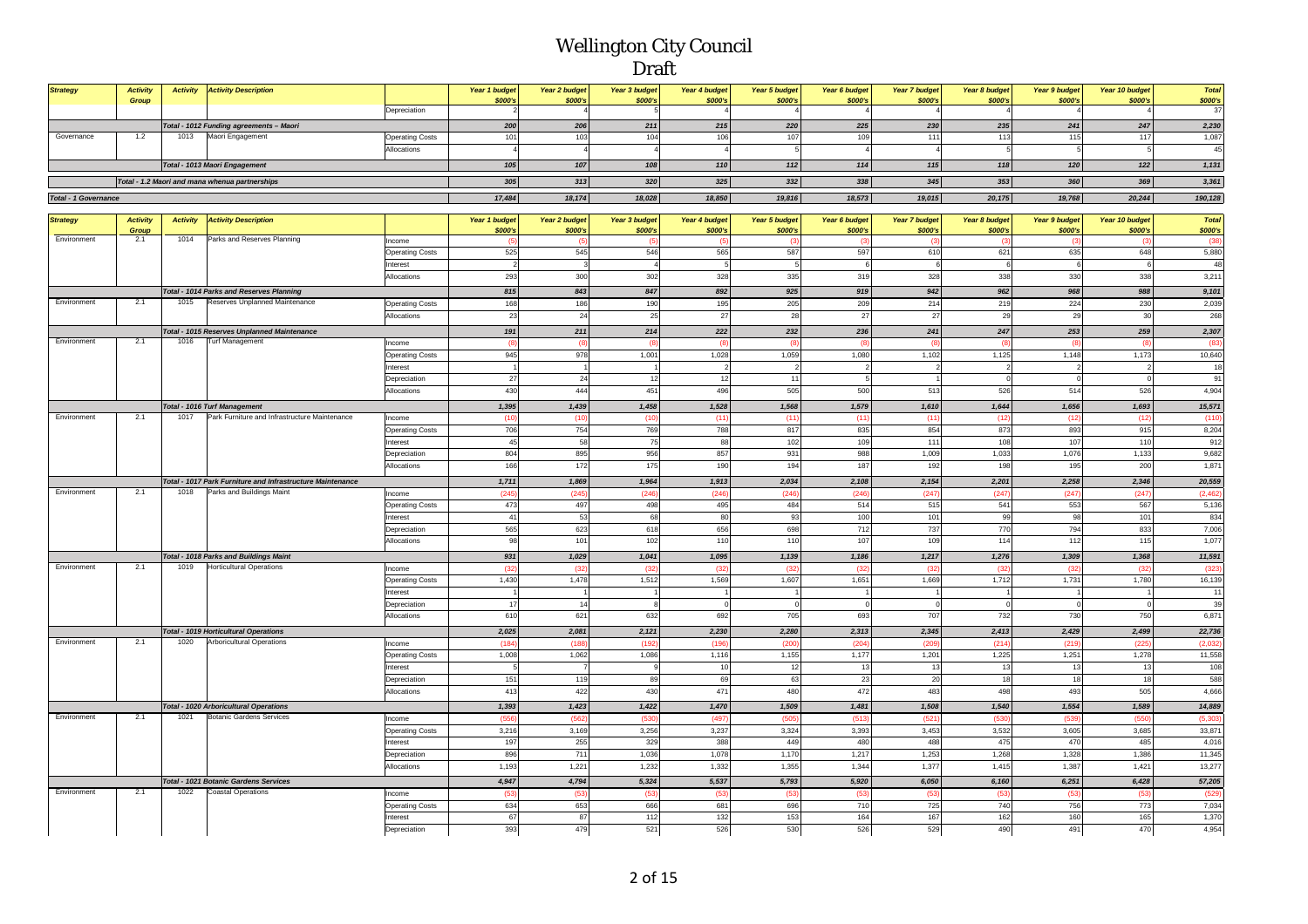| <b>Strategy</b> | <b>Activity</b><br>Group | <b>Activity</b> | <b>Activity Description</b>                                                     |                                       | Year 1 budget<br>\$000's | Year 2 budget<br>\$000's | Year 3 budget<br>\$000's | Year 4 budget<br>\$000's | <b>Year 5 budget</b><br>\$000's | Year 6 budget<br>\$000's | Year 7 budget<br>\$000's | Year 8 budget<br>\$000's | Year 9 budget<br>\$000's | Year 10 budget<br>\$000's | <b>Total</b><br>\$000's |
|-----------------|--------------------------|-----------------|---------------------------------------------------------------------------------|---------------------------------------|--------------------------|--------------------------|--------------------------|--------------------------|---------------------------------|--------------------------|--------------------------|--------------------------|--------------------------|---------------------------|-------------------------|
|                 |                          |                 |                                                                                 | Allocations                           | 161                      | 166                      | 168                      | 184                      | 187                             | 181                      | 186                      | 191                      | 188                      | 193                       | 1,805                   |
|                 |                          |                 | <b>Total - 1022 Coastal Operations</b>                                          |                                       | 1,202                    | 1,331                    | 1,415                    | 1,470                    | 1,514                           | 1,528                    | 1,553                    | 1,531                    | 1,542                    | 1,549                     | 14,635                  |
| Environment     | 2.1                      | 1024            | Road Corridor Growth Control                                                    | Income                                | (506)                    | (505)                    | (518)                    | (518)                    | (518)                           | (519)                    | (519)                    | (520)                    | (519)                    | (520)                     | (5, 162)                |
|                 |                          |                 |                                                                                 | <b>Operating Costs</b>                | 1,186                    | 1,217                    | 1,274                    | 1,306                    | 1,339                           | 1,373                    | 1,409                    | 1,447                    | 1,485                    | 1,527                     | 13,565                  |
|                 |                          |                 |                                                                                 | Allocations                           | 121                      | 121                      | 126                      | 137                      | 139                             | 136                      | 138                      | 145                      | 149                      | 154                       | 1,366                   |
|                 |                          |                 | Total - 1024 Road Corridor Growth Control                                       |                                       | 801                      | 833                      | 883                      | 925                      | 959                             | 990                      | 1,028                    | 1,073                    | 1,115                    | 1,162                     | 9,769                   |
| Environment     | 2.1                      | 1025            | <b>Street Cleaning</b>                                                          | Income                                | (378)                    | (381)                    | (391)                    | (397                     | (397)                           | (39)                     | (397)                    | (393)                    | (393)                    | (39)                      | (3,918)                 |
|                 |                          |                 |                                                                                 | <b>Operating Costs</b>                | 7.438                    | 7.686                    | 8.066                    | 8,364                    | 8.566                           | 8,778                    | 9.001                    | 9.141                    | 9,377                    | 9.638                     | 86,053                  |
|                 |                          |                 |                                                                                 | Interest                              | $\overline{0}$           | $\overline{0}$           | $\mathbf{0}$             | $\mathbf 0$              | $\overline{0}$                  | $\overline{0}$           | $\mathbf 0$              | $\circ$                  | $^{\circ}$               |                           |                         |
|                 |                          |                 |                                                                                 | Depreciation                          | $\sqrt{2}$               | $\Omega$                 | $\Omega$                 | $\overline{0}$           | $\overline{0}$                  | $\overline{0}$           | $\mathbf{0}$             | $\Omega$                 | $\Omega$                 |                           |                         |
|                 |                          |                 |                                                                                 | Allocations                           | 706                      | 708                      | 736                      | 807                      | 819                             | 801                      | 816                      | 852                      | 874                      | 905                       | 8,022                   |
|                 |                          |                 | <b>Total - 1025 Street Cleaning</b>                                             |                                       | 7,766                    | 8,012                    | 8,410                    | 8,775                    | 8,988                           | 9,182                    | 9.420                    | 9,599                    | 9,857                    | 10,150                    | 90,159                  |
| Environment     | 2.1                      | 1026            | Hazardous Trees Removal                                                         | Income                                | $\sqrt{6}$               | (6)                      | (6)                      | (6)                      | $\sqrt{6}$                      | $\sqrt{6}$               | (6)                      | (6)                      | (6)                      |                           | (60)                    |
|                 |                          |                 |                                                                                 | <b>Operating Costs</b>                | 386                      | 397                      | 406                      | 416                      | 425                             | 434                      | 444                      | 454                      | 464                      | 475                       | 4,301                   |
|                 |                          |                 |                                                                                 | Allocations                           | 90                       | 92                       | 93                       | 102                      | 104                             | 101                      | 104                      | 107                      | 107                      | 11(                       | 1,009                   |
|                 |                          |                 | Total - 1026 Hazardous Trees Removal                                            |                                       | 469                      | 483                      | 494                      | 512                      | 523                             | 530                      | 542                      | 555                      | 565                      | 579                       | 5,250                   |
| Environment     | 2.1                      | 1027            | <b>Town Belts Planting</b>                                                      | <b>Operating Costs</b>                | 868                      | 867                      | 884                      | 922                      | 941                             | 975                      | 986                      | 1,020                    | 1,029                    | 1,069                     | 9,562                   |
|                 |                          |                 |                                                                                 | Allocations                           | 137                      | 141                      | 143                      | 156                      | 160                             | 155                      | 159                      | 164                      | 161                      | 165                       | 1,540                   |
|                 |                          |                 | <b>Total - 1027 Town Belts Planting</b>                                         |                                       | 1,005                    | 1,008                    | 1,027                    | 1,078                    | 1,101                           | 1,130                    | 1,146                    | 1,184                    | 1,190                    | 1,234                     | 11,102                  |
| Environment     | 2.1                      | 1028            | Townbelt-Reserves Management                                                    | Income                                | (303)                    | (303)                    | (304)                    | (304)                    | (304)                           | (304)                    | (305)                    | (305)                    | (305)                    | (305                      | (3,043)                 |
|                 |                          |                 |                                                                                 | <b>Operating Costs</b>                | 1,596                    | 2,419                    | 2,437                    | 2,472                    | 2,517                           | 2,550                    | 2,584                    | 2,620                    | 2,657                    | 2,698                     | 24,550                  |
|                 |                          |                 |                                                                                 | nterest                               | 1,462                    | 1,891                    | 2,437                    | 2,871                    | 3,328                           | 3,552                    | 3,616                    | 3,522                    | 3,482                    | 3,592                     | 29,754                  |
|                 |                          |                 |                                                                                 | Depreciation                          | 304<br>315               | 328<br>380               | 324<br>382               | 287<br>415               | 338<br>423                      | 383<br>405               | 341                      | 351<br>429               | 349<br>422               | 335<br>433                | 3,341<br>4,020          |
|                 |                          |                 |                                                                                 | Allocations                           |                          |                          |                          |                          |                                 |                          | 416                      |                          |                          |                           |                         |
| Environment     | 2.1                      | 1030            | Total - 1028 Townbelt-Reserves Management                                       |                                       | 3,375                    | 4,715                    | 5,277                    | 5,741                    | 6,301                           | 6,586                    | 6,653                    | 6,617                    | 6,605                    | 6,753                     | 58,622                  |
|                 |                          |                 | Community greening initiatives                                                  | <b>Operating Costs</b><br>Allocations | 470<br>190               | 510<br>196               | 496<br>196               | 509<br>213               | 549<br>218                      | 543<br>208               | 555<br>214               | 574<br>220               | 587<br>215               | 600<br>22                 | 5,394<br>2,091          |
|                 |                          |                 |                                                                                 |                                       |                          |                          |                          |                          |                                 |                          |                          |                          |                          |                           |                         |
| Environment     | 2.1                      | 1031            | Total - 1030 Community greening initiatives<br><b>Environmental Grants Pool</b> |                                       | 660                      | 706                      | 692                      | 723                      | 767                             | 751                      | 769                      | 794                      | 802                      | 821                       | 7,486                   |
|                 |                          |                 |                                                                                 | <b>Operating Costs</b>                | 100                      | 101                      | 101                      | 101                      | 102                             | 102                      | 102                      | 101                      | 101                      | 10 <sup>1</sup>           | 1,012                   |
| Environment     | 2.1                      | 1032            | Total - 1031 Environmental Grants Pool                                          |                                       | 100                      | 101                      | 101                      | 101                      | 102                             | 102                      | 102                      | 101                      | 101                      | 101                       | 1,012                   |
|                 |                          |                 | Walkway Maintenance                                                             | <b>Operating Costs</b>                | 306                      | 337                      | 347                      | 360                      | 378                             | 389                      | 400                      | 412                      | 424                      | 437                       | 3,790                   |
|                 |                          |                 |                                                                                 | nterest<br>Depreciation               | 20<br>266                | 26<br>299                | 33<br>325                | 39<br>343                | 45<br>378                       | 49<br>407                | 49<br>426                | 48<br>445                | 48<br>459                | 49<br>465                 | 407<br>3,814            |
|                 |                          |                 |                                                                                 | Allocations                           | 155                      | 162                      | 165                      | 180                      | 184                             | 179                      | 184                      | 189                      | 186                      | 19 <sup>1</sup>           | 1,775                   |
|                 |                          |                 |                                                                                 |                                       |                          |                          |                          |                          |                                 |                          |                          |                          |                          |                           |                         |
| Environment     | 2.1                      | 1033            | Total - 1032 Walkway Maintenance<br>Weeds & Hazardous Trees Monit               |                                       | 748<br>(75)              | 824<br>(77)              | 870<br>(79)              | 923                      | 985<br>(82)                     | 1,023                    | 1,059<br>(87)            | 1,095<br>(8)             | 1,116<br>(91)            | 1,142<br>(94)             | 9,785<br>(839           |
|                 |                          |                 |                                                                                 | Income<br><b>Operating Costs</b>      | 561                      | 592                      | 605                      | 624                      | 652                             | 664                      | 677                      | 691                      | 705                      | 720                       | 6,490                   |
|                 |                          |                 |                                                                                 | nterest                               |                          | $\overline{2}$           | $\overline{\phantom{a}}$ | $\overline{2}$           |                                 | 3                        | 3                        | -3                       | $\mathbf{3}$             |                           | 24                      |
|                 |                          |                 |                                                                                 | Depreciation                          | 61                       | 17                       | 6                        | $\overline{2}$           |                                 | $\overline{2}$           | $\overline{2}$           |                          |                          |                           | 95                      |
|                 |                          |                 |                                                                                 | Allocations                           | 315                      | 322                      | 327                      | 358                      | 365                             | 357                      | 366                      | 377                      | 371                      | 38 <sup>1</sup>           | 3,541                   |
|                 |                          |                 | Total - 1033 Weeds & Hazardous Trees Monit                                      |                                       | 863                      | 855                      | 862                      | 906                      | 940                             | 942                      | 961                      | 983                      | 988                      | 1,010                     | 9,310                   |
| Environment     | 2.1                      | 1034            | Animal Pest Management                                                          | Income                                | (106)                    | (109)                    |                          |                          |                                 |                          |                          | $\mathfrak{c}$           |                          |                           | (215                    |
|                 |                          |                 |                                                                                 | <b>Operating Costs</b>                | 1.381                    | 1.464                    | 1.432                    | 1.468                    | 1.515                           | 1.553                    | 1.592                    | 1.633                    | 1.677                    | 1.723                     | 15,439                  |
|                 |                          |                 |                                                                                 | Allocations                           | 243                      | 251                      | 191                      | 208                      | 212                             | 204                      | 209                      | 218                      | 220                      | 226                       | 2,183                   |
|                 |                          |                 | Total - 1034 Animal Pest Management                                             |                                       | 1,518                    | 1,607                    | 1,623                    | 1,676                    | 1,727                           | 1,757                    | 1,801                    | 1,851                    | 1,896                    | 1,950                     | 17,407                  |
| Environment     | 2.1                      | 1035            | Waterfront Public Space Management                                              | ncome                                 | (715)                    | (722)                    | (729)                    | (736)                    | (743                            | (751                     | (760                     | (768)                    | (777)                    | (787)                     | (7, 489)                |
|                 |                          |                 |                                                                                 | <b>Operating Costs</b>                | 2,019                    | 2.059                    | 2,102                    | 2,146                    | 2.192                           | 2.239                    | 2.287                    | 2,288                    | 2,341                    | 2,397                     | 22,069                  |
|                 |                          |                 |                                                                                 | nterest                               | 1,086                    | 1,330                    | 1,437                    | 1,350                    | 1,192                           | 1,034                    | 832                      | 609                      | 387                      | 164                       | 9,421                   |
|                 |                          |                 |                                                                                 | Depreciation                          | 3,199                    | 3,359                    | 3,482                    | 3,637                    | 3,709                           | 3,783                    | 3,852                    | 3,974                    | 4,031                    | 4,094                     | 37,120                  |
|                 |                          |                 |                                                                                 | Allocations                           | 231                      | 234                      | 239                      | 259                      | 263                             | 252                      | 258                      | 267                      | 266                      | 273                       | 2,543                   |
|                 |                          |                 | Total - 1035 Waterfront Public Space Management                                 |                                       | 5,820                    | 6,260                    | 6,531                    | 6,656                    | 6,612                           | 6,555                    | 6,470                    | 6,370                    | 6,247                    | 6,141                     | 63,663                  |
|                 |                          |                 | Total - 2.1 Gardens, beaches and green open spaces                              |                                       | 37,736                   | 40,424                   | 42,575                   | 44,373                   | 46,001                          | 46,818                   | 47,569                   | 48,198                   | 48,705                   | 49,762                    | 452,161                 |
| Environment     | 2.2                      | 1036            | Landfill Operations & Maint                                                     | ncome                                 | (6, 914)                 | (7,086)                  | (7, 245)                 | (7, 417)                 | (7, 595)                        | (7,787)                  | (7,985)                  | (8, 197)                 | (8, 422)                 | (8,659)                   | (77, 307)               |
|                 |                          |                 |                                                                                 | <b>Operating Costs</b>                | 4,143                    | 4,461                    | 4,562                    | 4,746                    | 4,862                           | 4,982                    | 5,107                    | 5,241                    | 5,383                    | 5,533                     | 49,021                  |
|                 |                          |                 |                                                                                 | terest                                | 272                      | 305                      | 348                      | 382                      | 417                             | 435                      | 440                      | 432                      | 429                      | 438                       | 3,898                   |
|                 |                          |                 |                                                                                 | Depreciation                          | 339                      | 402                      | 521                      | 676                      | 762                             | 801                      | 842                      | 888                      | 971                      | 1,056                     | 7,258                   |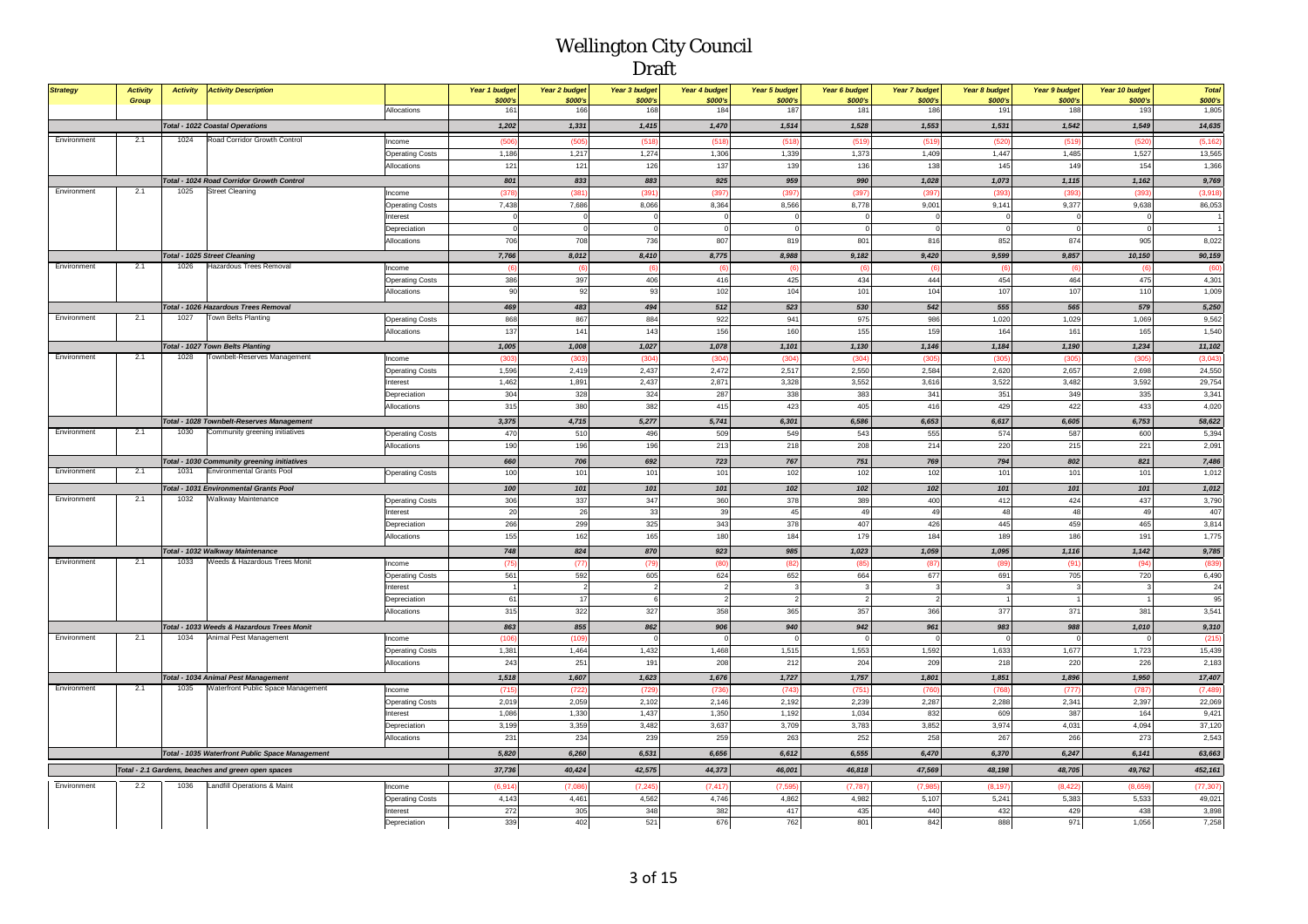| <b>Strategy</b> | <b>Activity</b> |      | <b>Activity Activity Description</b>                                        |                        | Year 1 budget       | Year 2 budget       | Year 3 budget       | Year 4 budget      | <b>Year 5 budget</b>    | Year 6 budget           | <b>Year 7 budget</b> | Year 8 budget        | Year 9 budget        | Year 10 budget       | <b>Total</b>           |
|-----------------|-----------------|------|-----------------------------------------------------------------------------|------------------------|---------------------|---------------------|---------------------|--------------------|-------------------------|-------------------------|----------------------|----------------------|----------------------|----------------------|------------------------|
|                 | Group           |      |                                                                             | Allocations            | \$000's<br>344      | \$000's<br>331      | \$000's<br>337      | \$000's<br>367     | \$000's<br>373          | \$000's<br>366          | \$000's<br>373       | \$000's<br>390       | \$000's<br>396       | \$000's<br>409       | \$000's<br>3,686       |
|                 |                 |      |                                                                             |                        |                     |                     |                     |                    |                         |                         |                      |                      |                      |                      |                        |
| Environment     | 2.2             | 1037 | Total - 1036 Landfill Operations & Maint<br>Suburban Refuse Collection      | Income                 | (1, 817)<br>(3.525) | (1, 587)<br>(3,613) | (1, 477)<br>(3,694) | (1, 246)<br>(3.78) | (1, 182)<br>(3,874)     | (1, 202)<br>(3, 972)    | (1, 223)<br>(4,07)   | (1, 245)<br>(4, 182) | (1, 242)<br>(4, 297) | (1, 223)<br>(4, 418) | (13, 445)<br>(39, 429) |
|                 |                 |      |                                                                             | <b>Operating Costs</b> | 2,980               | 3,054               | 3,122               | 3,196              | 3,273                   | 3,355                   | 3,441                | 3,531                | 3,628                | 3,729                | 33,310                 |
|                 |                 |      |                                                                             | Allocations            | 189                 | 187                 | 191                 | 207                | 210                     | 206                     | 210                  | 221                  | 229                  | 238                  | 2,087                  |
|                 |                 |      |                                                                             |                        |                     |                     |                     |                    |                         |                         |                      |                      |                      |                      |                        |
| Environment     | 2.2             |      | <b>Total - 1037 Suburban Refuse Collection</b><br>1038 Domestic Recycling   | Income                 | (356)<br>(4, 360)   | (371)<br>(4.741)    | (381)<br>(5,004)    | (379)<br>(5.48)    | (391)<br>(5,716)        | (411)<br>(5,836)        | (423)<br>(6.051)     | (429)<br>(6, 302)    | (440)<br>(6.553)     | (451)<br>(6, 87)     | (4,032)<br>(56, 918)   |
|                 |                 |      |                                                                             | <b>Operating Costs</b> | 5,029               | 5,156               | 5,273               | 5,400              | 5,532                   | 5,670                   | 5,813                | 5,966                | 6,129                | 6,301                | 56,269                 |
|                 |                 |      |                                                                             | Interest               | $\Omega$            | $\Omega$            | $\Omega$            | $\Omega$           | $\overline{0}$          | $\overline{0}$          | $\Omega$             | $\circ$              | $\circ$              |                      |                        |
|                 |                 |      |                                                                             | Depreciation           | 5                   | $\Omega$            | $\Omega$            | $\Omega$           | $\Omega$                | $\overline{0}$          | $\Omega$             | $\circ$              | $\Omega$             |                      |                        |
|                 |                 |      |                                                                             | Allocations            | 510                 | 510                 | 519                 | 566                | 574                     | 565                     | 576                  | 604                  | 617                  | 639                  | 5,681                  |
|                 |                 |      | <b>Total - 1038 Domestic Recycling</b>                                      |                        | 1,185               | 925                 | 789                 | 483                | 391                     | 399                     | 339                  | 268                  | 193                  | 67                   | 5,041                  |
| Environment     | 2.2             | 1039 | Waste Minimisation Info                                                     | Income                 | (975                | (999)               | (1,022)             | (1,046)            | (1,071)                 | (1,099)                 | (1, 127)             | (1, 157)             | (1, 189)             | (1, 222)             | (10, 907)              |
|                 |                 |      |                                                                             | <b>Operating Costs</b> | 1,396               | 1,430               | 1,463               | 1,499              | 1,535                   | 1,565                   | 1,595                | 1,627                | 1,660                | 1,696                | 15,467                 |
|                 |                 |      |                                                                             | Interest               |                     |                     |                     | 11                 | 12                      | 13                      | 13                   | 13                   | 13                   | 13                   | 110                    |
|                 |                 |      |                                                                             | Depreciation           | 113                 | 81                  | 76                  | 64                 | 51                      | 27                      | 28                   | 28                   | 25                   | 26                   | 520                    |
|                 |                 |      |                                                                             | Allocations            | 444                 | 455                 | 463                 | 508                | 517                     | 510                     | 521                  | 538                  | 535                  | 550                  | 5,040                  |
|                 |                 |      | Total - 1039 Waste Minimisation Info                                        |                        | 984                 | 974                 | 990                 | 1,035              | 1,044                   | 1,017                   | 1,031                | 1,050                | 1,045                | 1,063                | 10,231                 |
| Environment     | 2.2             | 1040 | Litter Enforcement                                                          | <b>Operating Costs</b> | 6                   | 6                   | 6                   |                    | 6                       | 6                       |                      | $\overline{7}$       | $\overline{7}$       |                      | 63                     |
|                 |                 |      |                                                                             | Allocations            |                     |                     |                     |                    | $\overline{4}$          | $\mathbf{3}$            |                      | $\mathbf{3}$         | $\mathbf{3}$         |                      | 33                     |
|                 |                 |      | <b>Total - 1040 Litter Enforcement</b>                                      |                        | $\mathbf{Q}$        | $\mathbf{Q}$        | $\overline{a}$      | ${\bf 10}$         | 10 <sup>1</sup>         | 10 <sup>1</sup>         | 10                   | 10 <sup>1</sup>      | 10 <sup>1</sup>      | 10                   | 96                     |
| Environment     | 2.2             |      | 1041 Closed Landfill Gas Migr Monit                                         | <b>Operating Costs</b> |                     | $\sqrt{5}$          |                     | 6                  | 6                       | 6                       | 6                    | 6                    | 6                    |                      | 58                     |
|                 |                 |      |                                                                             | Interest               | 462                 | 462                 | 462                 | 462                | 462                     | 462                     | 462                  | 462                  | 462                  | 462                  | 4,622                  |
|                 |                 |      |                                                                             | Depreciation           |                     |                     |                     |                    | $\overline{4}$          |                         |                      | $\overline{2}$       | $\mathcal{P}$        |                      | 37                     |
|                 |                 |      | Total - 1041 Closed Landfill Gas Migr Monit                                 |                        | 471                 | 472                 | 472                 | 472                | 472                     | 473                     | 472                  | 471                  | 471                  | 471                  | 4,717                  |
| Environment     | 2.2             | 1042 | Smart Energy                                                                | Income                 | (60)                | (60)                | C                   |                    | $\overline{\mathbf{0}}$ | $\overline{\mathbf{0}}$ | $\mathbf 0$          | (17)                 | (17)                 | (17)                 | (171)                  |
|                 |                 |      |                                                                             | <b>Operating Costs</b> | 267                 | 270                 | 149                 | 150                | 152                     | 153                     | 155                  | 202                  | 204                  | 206                  | 1,908                  |
|                 |                 |      |                                                                             | Allocations            |                     |                     |                     |                    | 8                       | $\overline{7}$          | -9                   | 8                    | 8                    |                      | 78                     |
|                 |                 |      |                                                                             |                        | 214                 | 218                 | 156                 | 158                | 160                     | 161                     | 162                  | 192                  | 195                  | 197                  |                        |
|                 |                 |      | Total - 1042 Smart Energy                                                   |                        |                     |                     |                     |                    |                         |                         |                      |                      |                      |                      | 1,814                  |
|                 |                 |      | Total - 2.2 Waste reduction and energy conservation                         |                        | 690                 | 639                 | 557                 | 533                | 505                     | 446                     | 368                  | 317                  | 232                  | 135                  | 4,421                  |
| Environment     | 2.3             | 1043 | Water - Meter Reading                                                       | <b>Operating Costs</b> | 138                 | 142                 | 146                 | 149                | 153                     | 157                     | 160                  | 164                  | 169                  | 173                  | 1,551                  |
|                 |                 |      |                                                                             | Allocations            | 21                  | 21                  | 22                  | 23                 | 24                      | 23                      | 24                   | 25                   | 26                   | 27                   | 235                    |
|                 |                 |      | Total - 1043 Water - Meter Reading                                          |                        | 159                 | 163                 | 167                 | 173                | 177                     | 180                     | 184                  | 189                  | 194                  | 200                  | 1,786                  |
| Environment     | 2.3             | 1044 | Water - Network Maintenance                                                 | <b>Operating Costs</b> | 4,103               | 4,450               | 4,551               | 4,661              | 4,774                   | 4,892                   | 5,013                | 5,143                | 5,280                | 5,425                | 48,292                 |
|                 |                 |      |                                                                             | Allocations            | 398                 | 399                 | 406                 | 442                | 449                     | 440                     | 447                  | 471                  | 486                  | 504                  | 4,441                  |
|                 |                 |      | Total - 1044 Water - Network Maintenance                                    |                        | 4,501               | 4,848               | 4,957               | 5,103              | 5,223                   | 5,332                   | 5,461                | 5,614                | 5,766                | 5,929                | 52,732                 |
| Environment     | 2.3             | 1045 | Water - Water Connections                                                   | Income                 | (37)                | (38)                | (39)                | (40)               | (41)                    | (42)                    | (43)                 | (44)                 | (45)                 | (46)                 | (414)                  |
|                 |                 |      |                                                                             | <b>Operating Costs</b> |                     |                     |                     |                    | $\Omega$                |                         |                      | $\theta$             | $\circ$              |                      |                        |
|                 |                 |      | Total - 1045 Water - Water Connections                                      |                        | (37)                | (38)                | (39)                | (40)               | (41)                    | (42)                    | (43)                 | (44)                 | (45)                 | (46)                 | (414)                  |
| Environment     | 2.3             | 1046 | Water - Pump Stations Maintenance-Ops                                       | <b>Operating Costs</b> | 984                 | 1,011               | 1,034               | 1,059              | 1,085                   | 1,112                   | 1,140                | 1,169                | 1,201                | 1,234                | 11,029                 |
|                 |                 |      |                                                                             | Allocations            | 53                  | 54                  | 55                  | 60                 | 61                      | 59                      | 60                   | 63                   | 65                   | 68                   | 599                    |
|                 |                 |      | Total - 1046 Water - Pump Stations Maintenance-Ops                          |                        | 1,037               | 1,065               | 1,089               | 1,119              | 1,146                   | 1,172                   | 1,200                | 1,233                | 1,266                | 1,301                | 11,627                 |
| Environment     | 2.3             | 1047 | Water - Asset Stewardship                                                   | <b>Operating Costs</b> | 2,805               | 3,061               | 3,288               | 3,638              | 3,869                   | 4,143                   | 4,427                | 3,773                | 3,830                | 3,891                | 36,726                 |
|                 |                 |      |                                                                             | nterest                | 2,292               | 2,964               | 3,820               | 4,499              | 5,215                   | 5,567                   | 5,667                | 5,519                | 5,456                | 5,629                | 46,629                 |
|                 |                 |      |                                                                             | Depreciation           | 15,333              | 14,586              | 16,316              | 16,971             | 17,637                  | 18,314                  | 19,067               | 19,933               | 20,203               | 21,127               | 179,488                |
|                 |                 |      |                                                                             | Allocations            | 10                  | 10                  | 10                  | 11                 | 11                      | 10                      | 10                   | 11                   | 11                   | $\rightarrow$        | 105                    |
|                 |                 |      | Total - 1047 Water - Asset Stewardship                                      |                        | 20,439              | 20,621              | 23,435              | 25,119             | 26,732                  | 28,034                  | 29,172               | 29,236               | 29,501               | 30,658               | 262,947                |
| Environment     | 2.3             | 1048 | Water - Reservoir-Dam Maintenance                                           | <b>Operating Costs</b> | 89                  | 93                  | 95                  | 98                 | 100                     | 103                     | 105                  | 107                  | 110                  | 112                  | 1,012                  |
|                 |                 |      |                                                                             | Allocations            | 22                  | 23                  | 23                  | 25                 | 26                      | 25                      | 26                   | 27                   | 28                   | 28                   | 253                    |
|                 |                 |      | Total - 1048 Water - Reservoir-Dam Maintenance                              |                        | 112                 | 116                 | 119                 | 123                | 126                     | 128                     | 130                  | 134                  | 137                  | 141                  | 1,265                  |
| Environment     | 2.3             | 1049 | Water - Monitoring & Investigation                                          | <b>Operating Costs</b> | 680                 | 700                 | 716                 | 734                | 752                     | 770                     | 789                  | 809                  | 831                  | 854                  | 7,635                  |
|                 |                 |      |                                                                             | Allocations            | 70                  | 70                  | 71                  | 78                 | 79                      | 77                      | 79                   | 83                   | 85                   | 88                   | 781                    |
|                 |                 |      |                                                                             |                        |                     |                     |                     |                    |                         |                         |                      |                      |                      |                      |                        |
| Environment     | 2.3             | 1050 | Total - 1049 Water - Monitoring & Investigation<br>Water - Asset Management |                        | 750                 | 770                 | 788                 | 811                | 831                     | 848                     | 868                  | 892                  | 916                  | 942                  | 8,416                  |
|                 |                 |      |                                                                             | <b>Operating Costs</b> | 498<br>106          | 517<br>108          | 529<br>110          | 542<br>120         | 555<br>122              | 565<br>120              | 576<br>121           | 587<br>127           | 599<br>130           | 612<br>135           | 5,579                  |
|                 |                 |      |                                                                             | Allocations            |                     |                     |                     |                    |                         |                         |                      |                      |                      |                      | 1,200                  |
|                 |                 |      | Total - 1050 Water - Asset Management                                       |                        | 604                 | 626                 | 639                 | 662                | 677                     | 685                     | 697                  | 714                  | 729                  | 746                  | 6,780                  |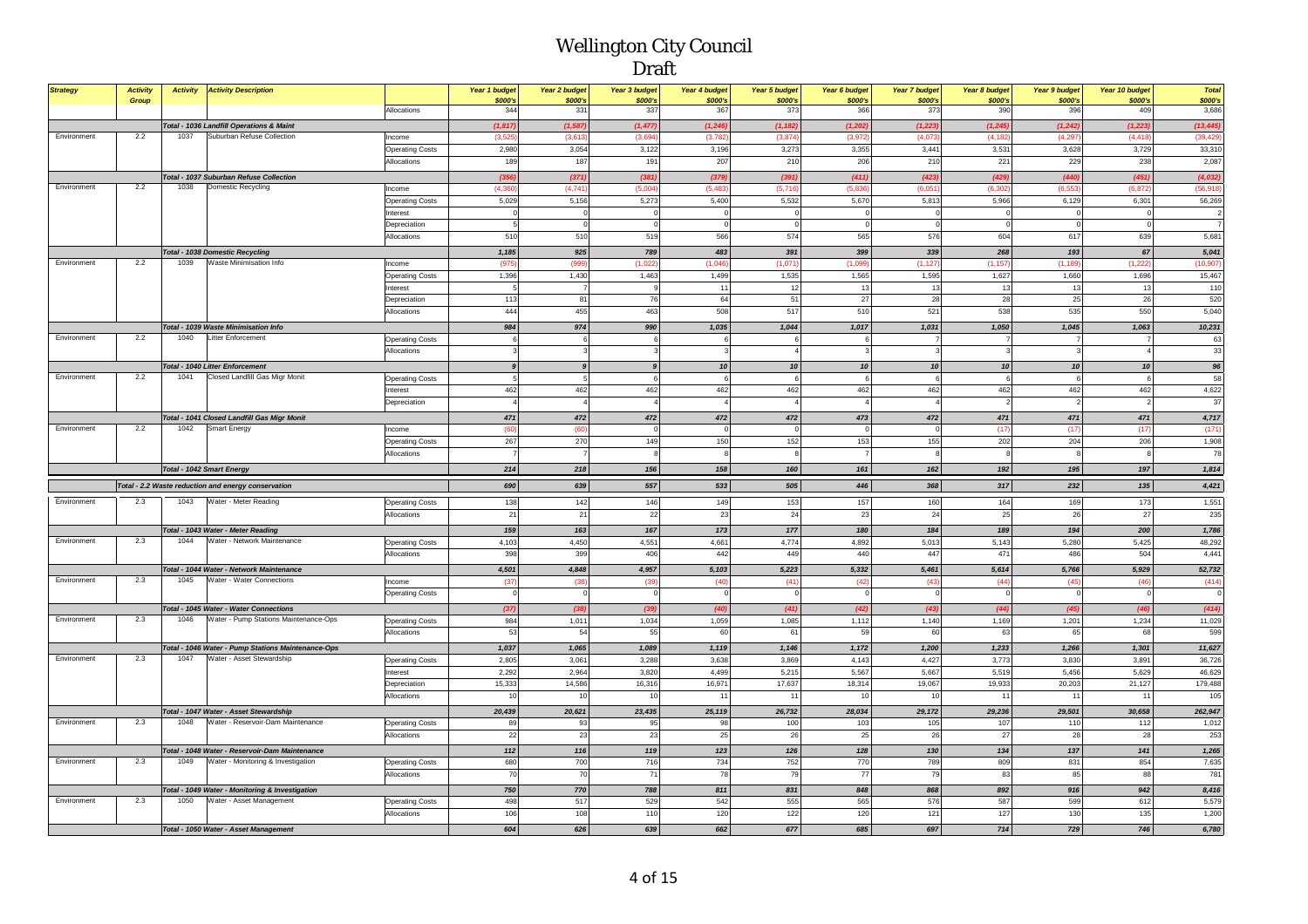| <b>Strategy</b> | <b>Activity</b>        | <b>Activity</b> | <b>Activity Description</b>                                                                        |                             | Year 1 budget     | Year 2 budget     | Year 3 budget       | Year 4 budget       | <b>Year 5 budget</b> | Year 6 budget     | Year 7 budget     | Year 8 budget     | Year 9 budget     | Year 10 budget    | <b>Total</b>       |
|-----------------|------------------------|-----------------|----------------------------------------------------------------------------------------------------|-----------------------------|-------------------|-------------------|---------------------|---------------------|----------------------|-------------------|-------------------|-------------------|-------------------|-------------------|--------------------|
| Environment     | Group<br>2.3           | 1051            | Water - Bulk Water Purchase                                                                        | <b>Operating Costs</b>      | \$000's<br>17,473 | \$000's<br>18,539 | \$000's<br>19,874   | \$000's<br>21,612   | \$000's<br>23,717    | \$000's<br>26,048 | \$000's<br>28,613 | \$000's<br>29,791 | \$000's<br>30,886 | \$000's<br>31,957 | \$000's<br>248,509 |
|                 |                        |                 |                                                                                                    | Allocations                 | 10                | 11                | 11                  | 12                  | 12                   | 12                | 12                | 12                | 13                | 13                | 118                |
|                 |                        |                 | Total - 1051 Water - Bulk Water Purchase                                                           |                             | 17,483            | 18,549            | 19,885              | 21,623              | 23,729               | 26,059            | 28,625            | 29,803            | 30,899            | 31,970            | 248,627            |
|                 | Total - 2.3 Water      |                 |                                                                                                    |                             | 45,048            | 46,720            | 51,040              | 54,694              | 58,600               | 62,395            | 66,294            | 67,771            | 69,364            | 71,840            | 593,767            |
|                 | 2.4                    |                 |                                                                                                    |                             |                   |                   |                     |                     |                      |                   |                   |                   |                   |                   |                    |
| Environment     |                        | 1052            | Wastewater - Asset Stewardship                                                                     | Income                      | (677)             | (694)             | (709)               | (726)               | (744)                | (763)             | (782)             | (803)             | (825)             | (848)             | (7, 572)           |
|                 |                        |                 |                                                                                                    | <b>Operating Costs</b>      | 4,564<br>2.648    | 4,771             | 4,954<br>4.414      | 5,226               | 5,409                | 5,622             | 5,845             | 5,404             | 5,468             | 5,536             | 52,801             |
|                 |                        |                 |                                                                                                    | Interest                    | 11,108            | 3,425<br>11,513   | 11,908              | 5,199<br>12,295     | 6,026<br>12,720      | 6,433<br>13,189   | 6,549<br>13,684   | 6,377<br>14,213   | 6,305<br>14,742   | 6,505<br>15,440   | 53,882             |
|                 |                        |                 |                                                                                                    | Depreciation<br>Allocations |                   |                   | 8                   | 8                   |                      | $\overline{7}$    |                   |                   |                   |                   | 130,810<br>78      |
|                 |                        |                 |                                                                                                    |                             |                   |                   |                     |                     |                      |                   |                   |                   |                   |                   |                    |
| Environment     | 2.4                    | 1053            | Total - 1052 Wastewater - Asset Stewardship<br>Wastewater - Trade Waste Monitoring & Investigation |                             | 17,650            | 19,023            | 20,574              | 22,002              | 23,420               | 24,489            | 25,303            | 25,199            | 25,698            | 26,641            | 229,999            |
|                 |                        |                 |                                                                                                    | <b>Operating Costs</b>      | 199<br>69         | 209<br>71         | 215                 | 221                 | 227<br>80            | 231               | 236<br>79         | 240               | 245               | 251<br>88         | 2,273              |
|                 |                        |                 |                                                                                                    | Allocations                 |                   |                   | 72                  | 79                  |                      | 78                |                   | 83                | 85                |                   | 784                |
|                 |                        |                 | Total - 1053 Wastewater - Trade Waste Monitoring & Investigation                                   |                             | 268               | 280               | 287                 | 299                 | 307                  | 309               | 315               | 323               | 331               | 339               | 3,057              |
| Environment     | 2.4                    | 1055            | Wastewater - Network Maintenance                                                                   | <b>Operating Costs</b>      | 2,274             | 2,345             | 2,401               | 2,460               | 2,522                | 2,582             | 2,644             | 2,710             | 2,780             | 2,854             | 25,573             |
|                 |                        |                 |                                                                                                    | Allocations                 | 320               | 323               | 329                 | 359                 | 364                  | 357               | 362               | 380               | 392               | 406               | 3,592              |
|                 |                        |                 | Total - 1055 Wastewater - Network Maintenance                                                      |                             | 2,594             | 2,668             | 2,730               | 2,819               | 2,886                | 2,939             | 3,006             | 3,091             | 3,172             | 3,260             | 29,165             |
| Environment     | 2.4                    | 1057            | Wastewater - Asset Management                                                                      | <b>Operating Costs</b>      | 1,192             | 1,212             | 1,226               | 1,240               | 1,255                | 1,268             | 1,281             | 1,295             | 1,31              | 1,326             | 12,605             |
|                 |                        |                 |                                                                                                    | Allocations                 | 96                | 97                | 99                  | 109                 | 110                  | 108               | 109               | 114               | 118               | 121               | 1,082              |
|                 |                        |                 | Total - 1057 Wastewater - Asset Management                                                         |                             | 1,287             | 1,310             | 1,325               | 1,349               | 1,365                | 1,376             | 1,390             | 1,410             | 1,428             | 1,447             | 13,687             |
| Environment     | 2.4                    | 1058            | Wastewater - Monitoring & Investigation                                                            | <b>Operating Costs</b>      | 1,684             | 1,744             | 1,787               | 1,832               | 1,879                | 1,922             | 1,966             | 2,013             | 2,063             | 2,115             | 19,006             |
|                 |                        |                 |                                                                                                    | Allocations                 | 275               | 279               | 285                 | 311                 | 316                  | 309               | 313               | 328               | 338               | 349               | 3,101              |
|                 |                        |                 | Total - 1058 Wastewater - Monitoring & Investigation                                               |                             | 1,958             | 2,023             | 2,072               | 2,143               | 2,195                | 2,231             | 2,279             | 2,342             | 2,400             | 2,464             | 22,107             |
| Environment     | 2.4                    | 1059            | Wastewater - Pump Station Maintenance-Ops                                                          | <b>Operating Costs</b>      | 1,235             | 1,269             | 1,298               | 1,329               | 1,362                | 1,395             | 1,430             | 1,468             | 1,507             | 1,549             | 13,842             |
|                 |                        |                 |                                                                                                    | Allocations                 | 98                | 98                | 100                 | 108                 | 110                  | 108               | 110               | 115               | 119               | 124               | 1,089              |
|                 |                        |                 | Total - 1059 Wastewater - Pump Station Maintenance-Ops                                             |                             | 1,333             | 1,367             | 1,397               | 1,438               | 1,472                | 1,503             | 1,540             | 1,583             | 1,626             | 1,672             | 14,931             |
| Environment     | 2.4                    | 1060            | Wastewater - Treatment Plants                                                                      | <b>Operating Costs</b>      | 13,268            | 13,597            | 13,894              | 14,215              | 14,549               | 14,903            | 15,270            | 15,662            | 16,078            | 16,517            | 147,953            |
|                 |                        |                 |                                                                                                    | Interest                    | 1,539             | 1,651             | 1,682               | 1,710               | 1,664                | 1,686             | 1,639             | 1,591             | 1,544             | 1,496             | 16,203             |
|                 |                        |                 |                                                                                                    | Depreciation                | 2,800             | 2,800             | 2,800               | 2,799               | 2,798                | 2,794             | 2,794             | 2,792             | 2,672             | 2,638             | 27,687             |
|                 |                        |                 |                                                                                                    | Allocations                 | 980               | 975               | 992                 | 1,079               | 1,094                | 1,074             | 1,094             | 1,153             | 1,193             | 1,239             | 10,871             |
|                 |                        |                 | Total - 1060 Wastewater - Treatment Plants                                                         |                             | 18,587            | 19,023            | 19,369              | 19,803              | 20,105               | 20,457            | 20,797            | 21,198            | 21,486            | 21,890            | 202,715            |
| Environment     | 2.4                    | 1062            | Sewerage Disposal                                                                                  | Income                      | (560)             | (574)             | (587)               | (601                | (615)                | (631)             | (647)             | (664)             | (68)              | (702)             | (6, 261)           |
|                 |                        |                 |                                                                                                    | <b>Operating Costs</b>      | 1,588             | 1.623             | 1.658               | 1.694               | 1.732                | 1,773             | 1.816             | 1,860             | 1,906             | 1,955             | 17,607             |
|                 |                        |                 |                                                                                                    | Interest                    | 15                | 20                | 26                  | 30                  | 35                   | 37                | 38                | 37                | 36                | 38                | 312                |
|                 |                        |                 |                                                                                                    | Depreciation                | 230               | 230               | 224<br>$\mathbf{g}$ | 203<br>$\mathbf{g}$ | 196                  | 196               | 196               | 196               | 196               | 196               | 2,061              |
|                 |                        |                 |                                                                                                    | Allocations                 |                   |                   |                     |                     |                      | $\overline{7}$    | -8                |                   |                   |                   | 78                 |
|                 |                        |                 | Total - 1062 Sewerage Disposal                                                                     |                             | 1,281             | 1,307             | 1,328               | 1,335               | 1,356                | 1,383             | 1,410             | 1,437             | 1,464             | 1,495             | 13,796             |
|                 | Total - 2.4 Wastewater |                 |                                                                                                    |                             | 44,959            | 47,000            | 49,081              | 51,188              | 53,106               | 54,687            | 56,040            | 56,582            | 57,605            | 59,208            | 529,457            |
| Environment     | 2.5                    | 1063            | Stormwater - Asset Stewardship                                                                     | <b>Operating Costs</b>      | 3,739             | 3,768             | 3,795               | 3,825               | 3,856                | 3,888             | 3,922             | 3,959             | 3,998             | 4,038             | 38,788             |
|                 |                        |                 |                                                                                                    | nterest                     | 2,439             | 3,155             | 4,065               | 4,788               | 5,550                | 5,925             | 6,032             | 5,873             | 5,807             | 5,991             | 49,625             |
|                 |                        |                 |                                                                                                    | Depreciation                | 7,949             | 8,244             | 8,517               | 8,771               | 9,025                | 9,332             | 9,648             | 10,024            | 10,431            | 10,859            | 92,800             |
|                 |                        |                 |                                                                                                    | Allocations                 |                   |                   | $\mathbf{g}$        | $\mathbf{g}$        |                      | $\overline{7}$    |                   |                   |                   |                   | 78                 |
|                 |                        |                 | Total - 1063 Stormwater - Asset Stewardship                                                        |                             | 14,135            | 15,174            | 16,385              | 17,392              | 18,439               | 19,153            | 19,610            | 19,865            | 20,244            | 20,897            | 181,292            |
| Environment     | 2.5                    | 1064            | Stormwater - Network Maintenance                                                                   | <b>Operating Costs</b>      | 1,693             | 1,749             | 1,791               | 1,835               | 1,882                | 1,926             | 1,971             | 2,020             | 2,071             | 2,125             | 19,064             |
|                 |                        |                 |                                                                                                    | Allocations                 | 267               | 269               | 275                 | 300                 | 304                  | 298               | 302               | 317               | 327               | 338               | 2,998              |
|                 |                        |                 | Total - 1064 Stormwater - Network Maintenance                                                      |                             | 1,960             | 2,018             | 2,065               | 2,135               | 2,186                | 2,224             | 2,274             | 2,338             | 2,398             | 2,464             | 22,061             |
| Environment     | 2.5                    | 1065            | Stormwater - Monitoring & Investigation                                                            | Income                      | (10)              | (10)              | (11)                | (11)                | (11)                 | (11)              | (12)              | (12)              | (12)              | (13)              | (113)              |
|                 |                        |                 |                                                                                                    | <b>Operating Costs</b>      | 752               | 779               | 798                 | 818                 | 839                  | 858               | 878               | 899               | 921               | 945               | 8,487              |
|                 |                        |                 |                                                                                                    | Allocations                 | 123               | 125               | 128                 | 139                 | 141                  | 138               | 140               | 147               | 151               | 156               | 1,389              |
|                 |                        |                 | Total - 1065 Stormwater - Monitoring & Investigation                                               |                             | 865               | 893               | 915                 | 946                 | 969                  | 985               | 1,006             | 1,034             | 1,060             | 1,088             | 9,763              |
| Environment     | 2.5                    | 1066            | Stormwater - Asset Management                                                                      | <b>Operating Costs</b>      | 736               | 906               | 1,046               | 1,258               | 1,394                | 1,548             | 1,707             | 1,334             | 1,365             | 1,399             | 12,694             |
|                 |                        |                 |                                                                                                    | Allocations                 | 156               | 159               | 163                 | 178                 | 181                  | 177               | 179               | 187               | 193               | 199               | 1,771              |
|                 |                        |                 | Total - 1066 Stormwater - Asset Management                                                         |                             | 892               | 1,066             | 1,209               | 1,436               | 1,575                | 1,725             | 1,886             | 1,522             | 1,558             | 1,597             | 14,465             |
| Environment     | 2.5                    | 1067            | Drainage Maintenance                                                                               | Income                      | (153)             | (153)             | (154)               | (154)               | (155)                | (155)             | (155)             | (155)             | (155)             | (155)             | (1, 542)           |
|                 |                        |                 |                                                                                                    | <b>Operating Costs</b>      | 965               | 989               | 1,024               | 1,048               | 1,074                | 1,102             | 1,131             | 1,162             | 1,194             | 1,228             | 10,917             |
|                 |                        |                 |                                                                                                    | Allocations                 | 71                | 70                | 72                  | 79                  | 80                   | 78                | 80                | 84                | 87                | 91                | 792                |
|                 |                        |                 |                                                                                                    |                             |                   |                   |                     |                     |                      |                   |                   |                   |                   |                   |                    |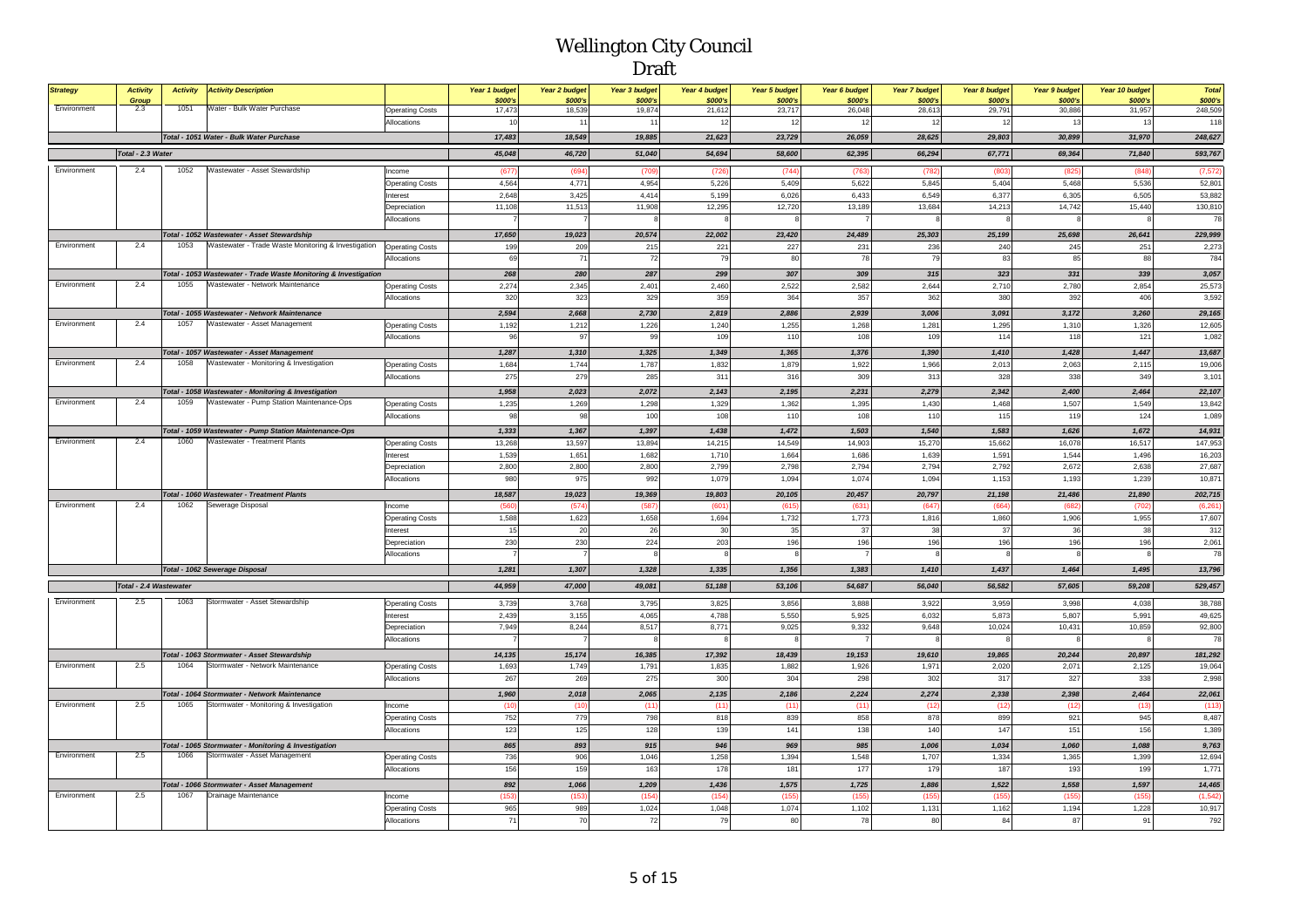| <b>Strategy</b>              | <b>Activity</b><br><b>Group</b> | <b>Activity</b>                             | <b>Activity Description</b>                            |                        | Year 1 budget<br>\$000's | Year 2 budget<br>\$000's | Year 3 budget<br>\$000's | <b>Year 4 budget</b><br>\$000's | Year 5 budget<br>\$000's | Year 6 budget<br>\$000's | <b>Year 7 budget</b><br>\$000's | Year 8 budget<br>\$000's | <b>Year 9 budget</b><br>\$000's | Year 10 budget<br>\$000's | <b>Total</b><br>\$000's |
|------------------------------|---------------------------------|---------------------------------------------|--------------------------------------------------------|------------------------|--------------------------|--------------------------|--------------------------|---------------------------------|--------------------------|--------------------------|---------------------------------|--------------------------|---------------------------------|---------------------------|-------------------------|
|                              |                                 |                                             | Total - 1067 Drainage Maintenance                      |                        | 883                      | 907                      | 942                      | 973                             | 999                      | 1,026                    | 1,056                           | 1,091                    | 1.127                           | 1,164                     | 10,168                  |
| Environment                  | 2.5                             | 1068                                        | Stormwater - Pump Station Maintenance-Ops              | <b>Operating Costs</b> |                          | 53                       | 54                       |                                 |                          | 58                       |                                 |                          |                                 |                           | 577                     |
|                              |                                 |                                             |                                                        | Allocations            |                          |                          |                          |                                 |                          |                          |                                 |                          |                                 |                           | 63                      |
|                              |                                 |                                             | Total - 1068 Stormwater - Pump Station Maintenance-Ops |                        | 57                       | 59                       | 60                       | 62                              | 63                       | 64                       | 66                              | 68                       | 70                              | 72                        | 640                     |
|                              | <b>Total - 2.5 Stormwater</b>   |                                             |                                                        |                        | 18,792                   | 20,117                   | 21,576                   | 22,944                          | 24,232                   | 25,176                   | 25,898                          | 25,917                   | 26,456                          | 27,282                    | 238,388                 |
| Environment                  | 2.6                             | 1069                                        | Karori Sanctuary                                       | <b>Operating Costs</b> | 1,023                    | 1,048                    | 1,071                    | 1,096                           | 1.123                    | 1,151                    | 1,180                           | 1,21'                    | 1.244                           | 1.278                     | 11,424                  |
|                              |                                 |                                             |                                                        | Interest               | 517                      | 569                      | 595                      | 621                             | 621                      | 647                      | 673                             | 673                      | 673                             | 673                       | 6,260                   |
|                              |                                 |                                             |                                                        | Depreciation           | 29                       | 25                       | 30                       | 37                              | 47                       | 50                       | 50                              | $\mathbb{R}^d$           | $\alpha$                        | 39                        | 400                     |
|                              |                                 |                                             | Total - 1069 Karori Sanctuary                          |                        | 1,569                    | 1,647                    | 1,696                    | 1,754                           | 1,790                    | 1,847                    | 1,903                           | 1,934                    | 1,955                           | 1,990                     | 18,084                  |
| Environment                  | 2.6                             | 1070                                        | Wellington Zoo Trust                                   | <b>Operating Costs</b> | 3.457                    | 3.545                    | 3,635                    | 3.738                           | 3.845                    | 3.965                    | 4,071                           | 4.179                    | 4.294                           | 4.420                     | 39,148                  |
|                              |                                 |                                             |                                                        | Interest               | 178                      | 230                      | 297                      | 350                             | 405                      | 433                      | 440                             | 429                      | 424                             | 438                       | 3,624                   |
|                              |                                 |                                             |                                                        | Depreciation           | 1,678                    | 1.671                    | 1.658                    | 1.569                           | 1.455                    | 1.399                    | 1.345                           | 1.294                    | 1.200                           | 1.190                     | 14,458                  |
|                              |                                 |                                             | Total - 1070 Wellington Zoo Trust                      |                        | 5,312                    | 5,446                    | 5,590                    | 5,657                           | 5.705                    | 5,797                    | 5,856                           | 5,901                    | 5.918                           | 6.047                     | 57,230                  |
| Environment                  | 2.6                             | 1071                                        | Marine Conservation Centre                             | <b>Operating Costs</b> |                          |                          |                          |                                 |                          | 3,000                    | 3.000                           |                          |                                 |                           | 6,000                   |
|                              |                                 |                                             | <b>Total - 1071 Marine Conservation Centre</b>         |                        |                          | $\sqrt{ }$               |                          |                                 |                          | 3,000                    | 3,000                           |                          |                                 |                           | 6,000                   |
|                              |                                 | <b>Total - 2.6 Conservation attractions</b> |                                                        |                        | 6,882                    | 7,093                    | 7,286                    | 7,411                           | 7.495                    | 10,644                   | 10,758                          | 7,835                    | 7.872                           | 8,037                     | 81,314                  |
| <b>Total - 2 Environment</b> |                                 |                                             |                                                        |                        | 154,106                  | 161,993                  | 172,116                  | 181,142                         | 189,939                  | 200,167                  | 206,927                         | 206,621                  | 210,235                         | 216,264                   | 1,899,510               |

| <b>Strategy</b>          | <b>Activity</b> | <b>Activity</b>          | <b>Activity Description</b>                      |                        | Year 1 budget | <b>Year 2 budget</b> | <b>Year 3 budget</b> | Year 4 budget    | Year 5 budget | Year 6 budget | <b>Year 7 budget</b> | <b>Year 8 budget</b> | <b>Year 9 budget</b> | Year 10 budget | Total      |
|--------------------------|-----------------|--------------------------|--------------------------------------------------|------------------------|---------------|----------------------|----------------------|------------------|---------------|---------------|----------------------|----------------------|----------------------|----------------|------------|
|                          | Group           |                          |                                                  |                        | \$000's       | \$000's              | \$000's              | \$000's          | \$000's       | \$000's       | \$000's              | \$000's              | \$000's              | \$000's        | \$000's    |
| Economic Develop         | 3.1             | 1073                     | Positively Wellington Tourism                    | <b>Operating Costs</b> | 5,630         | 5,749                | 5,869                | 5,994            | 6,124         | 6,265         | 6,411                | 6,563                | 6,721                | 6,889          | 62,216     |
|                          |                 |                          | Total - 1073 Positively Wellington Tourism       |                        | 5,630         | 5.749                | 5,869                | 5.994            | 6,124         | 6.265         | 6.411                | 6,563                | 6,721                | 6.889          | 62,216     |
| Economic Developr        | 3.1             | 1074                     | Events Fund                                      | <b>Operating Costs</b> | 4,773         | 4,874                | 4,976                | 5,082            | 5.192         | 5.311         | 5.436                | 5.564                | 5.698                | 5.840          | 52,746     |
|                          |                 |                          | Total - 1074 Events Fund                         |                        | 4,773         | 4.874                | 4,976                | 5.082            | 5.192         | 5,311         | 5,436                | 5,564                | 5.698                | 5.840          | 52,746     |
| Economic Developr        | 3.1             | 1075                     | <b>Nellington Venues</b>                         | Income                 | (14, 643)     | (14, 953)            | (15, 264)            | (15, 589)        | (15, 928)     | (16, 294)     | (16, 675)            | (17,070)             | (17, 480)            | (17, 917)      | (161, 814) |
|                          |                 |                          |                                                  | <b>Operating Costs</b> | 16,669        | 16,752               | 16,665               | 17,532           | 17,830        | 17,856        | 19,009               | 19,092               | 19,549               | 20,036         | 180,990    |
|                          |                 |                          |                                                  | nterest                | 342           | 376                  | 393                  | 411              | 411           | 428           | 445                  | 445                  | 445                  | 445            | 4,140      |
|                          |                 |                          |                                                  | Depreciation           | 1,718         | 1,769                | 1,897                | 1,849            | 3,273         | 3,774         | 3,858                | 3,941                | 4,056                | 4,200          | 30,334     |
|                          |                 |                          |                                                  | Allocations            | 48            | 53                   | 55                   | 58               | 59            | 53            | 54                   | 56                   | 56                   | 57             | 550        |
|                          |                 |                          | <b>Total - 1075 Wellington Venues</b>            |                        | 4,135         | 3,998                | 3,746                | 4,260            | 5,646         | 5,816         | 6,691                | 6,463                | 6,625                | 6,820          | 54,200     |
| Economic Developr        | 3.1             | 1076                     | <b>Destination Wellington</b>                    | <b>Operating Costs</b> | 1,775         | 1,813                | 1,850                | 1,890            | 1,931         | 1,975         | 2,021                | 2,069                | 2,119                | 2,172          | 19,615     |
|                          |                 |                          | <b>Total - 1076 Destination Wellington</b>       |                        | 1,775         | 1,813                | 1,850                | 1,890            | 1,931         | 1,975         | 2,021                | 2,069                | 2,119                | 2,172          | 19,615     |
| Economic Develop         | 3.1             | 1077                     | City Innovation                                  | <b>Operating Costs</b> | 715           | 741                  | 760                  | 780              | 632           | 644           | 656                  | 669                  | 683                  | 697            | 6,976      |
|                          |                 |                          |                                                  | Allocations            | 330           | 338                  | 345                  | 371              | 365           | 332           | 340                  | 354                  | 355                  | 364            | 3,493      |
|                          |                 |                          | Total - 1077 City Innovation                     |                        | 1,045         | 1,079                | 1,105                | 1,150            | 997           | 975           | 996                  | 1,023                | 1,037                | 1,061          | 10,469     |
| Economic Develop         | 3.1             | 1078                     | <b>Wellington Convention Centre</b>              | Income                 | - (0          | $\Omega$             | $\Omega$             | (47)             | (11.196)      | (13.928)      | (16, 754)            | (19, 110)            | (20.971)             | (21.575)       | (103, 580) |
|                          |                 |                          |                                                  | <b>Operating Costs</b> | 54            | 299                  | 618                  | 602              | 12.137        | 14,138        | 16,160               | 17,832               | 19,152               | 19,729         | 100,720    |
|                          |                 |                          |                                                  | nterest                | 431           | 806                  | 1,536                | 2,088            | 2,123         | 2,253         | 2,201                | 2,148                | 2,320                | 2,452          | 18,358     |
|                          |                 |                          |                                                  | Depreciation           | $\Omega$      |                      | $\Omega$             |                  |               | 1,237         | 1,688                | 1,728                | 1,769                | 1,815          | 8,236      |
|                          |                 |                          |                                                  | Allocations            |               | 11                   | 23                   | 17               | 332           | 338           | 353                  | 379                  | 399                  | 415            | 2,267      |
|                          |                 |                          | <b>Total - 1078 Wellington Convention Centre</b> |                        | 485           | 1,115                | 2,177                | 2,660            | 3,396         | 4,038         | 3,647                | 2,977                | 2,669                | 2,837          | 26,001     |
| <b>Economic Developr</b> | 3.1             | 1081                     | <b>Economic Growth Strategy</b>                  | <b>Operating Costs</b> | 272           | 279                  | 285                  | 292              | 299           | 305           | 311                  | 317                  | 323                  | 330            | 3,014      |
|                          |                 |                          |                                                  | Allocations            | 68            | 68                   | 69                   | 75               | 77            | 75            | 76                   | 79                   | 81                   | 84             | 752        |
|                          |                 |                          | Total - 1081 Economic Growth Strategy            |                        | 340           | 346                  | 354                  | 368              | 376           | 380           | 386                  | 396                  | 405                  | 414            | 3,766      |
| Economic Developr        | 3.1             | 1082                     | City Growth Fund                                 | <b>Operating Costs</b> | 1,750         | 1,787                | 1,824                | 1,863            | 1,904         | 1,947         | 1,993                | 2,040                | 2,089                | 2,141          | 19,339     |
|                          |                 |                          | Total - 1082 City Growth Fund                    |                        | 1,750         | 1,787                | 1,824                | 1,863            | 1,904         | 1,947         | 1,993                | 2,040                | 2,089                | 2,141          | 19,339     |
| Economic Develop         | 3.1             | 1083                     | Airport Runway Extension                         | <b>Operating Costs</b> |               |                      | $\Omega$             | $\Omega$         |               | $\Omega$      | 2,167                | 4,334                | 6,500                | 6,500          | 19,501     |
|                          |                 |                          | Total - 1083 Airport Runway Extension            |                        |               | $\boldsymbol{0}$     | $\boldsymbol{0}$     | $\boldsymbol{0}$ | $\Omega$      |               | 2,167                | 4,334                | 6,500                | 6,500          | 19,501     |
| Economic Developr        | 3.1             | 1084                     | Indoor Arena                                     | Interest               |               | 11                   | 36                   | 75               | 246           | 702           | 1,653                | 3,448                | 4,714                | 4,800          | 15,685     |
|                          |                 |                          | Total - 1084 Indoor Arena                        |                        |               | 11                   | 36                   | 75               | 246           | 702           | 1,653                | 3,448                | 4,714                | 4,800          | 15,685     |
| Economic Developr        | 3.1             | 1085                     | Film Museum                                      | Income                 | (0)           | $\Omega$             | $\Omega$             | $\Omega$         | (3,000)       | (3,300)       | (3, 300)             | (3,300)              | (3,300)              | (3, 442)       | (19, 642)  |
|                          |                 |                          |                                                  | <b>Operating Costs</b> | 96            | 251                  | 508                  | 672              | 803           | 829           | 857                  | 885                  | 915                  | 945            | 6,760      |
|                          |                 |                          |                                                  | nterest                | 766           | 1,432                | 2,731                | 3,629            | 3.524         | 3,672         | 3,579                | 3,486                | 3.755                | 3,960          | 30,534     |
|                          |                 |                          |                                                  | Depreciation           |               |                      |                      |                  |               | 2,199         | 3,000                | 3,071                | 3,146                | 3,227          | 14,643     |
|                          |                 | Total - 1085 Film Museum |                                                  |                        | 862           | 1,683                | 3,239                | 4.301            | 1,326         | 3,400         | 4,136                | 4,143                | 4,515                | 4.689          | 32,294     |
| <b>Economic Develops</b> | 3.1             | 1087                     | <b>International Relations</b>                   | <b>Operating Costs</b> | 487           | 497                  | 507                  | 518              | 529           | 537           | 545                  | 554                  | 562                  | 572            | 5,308      |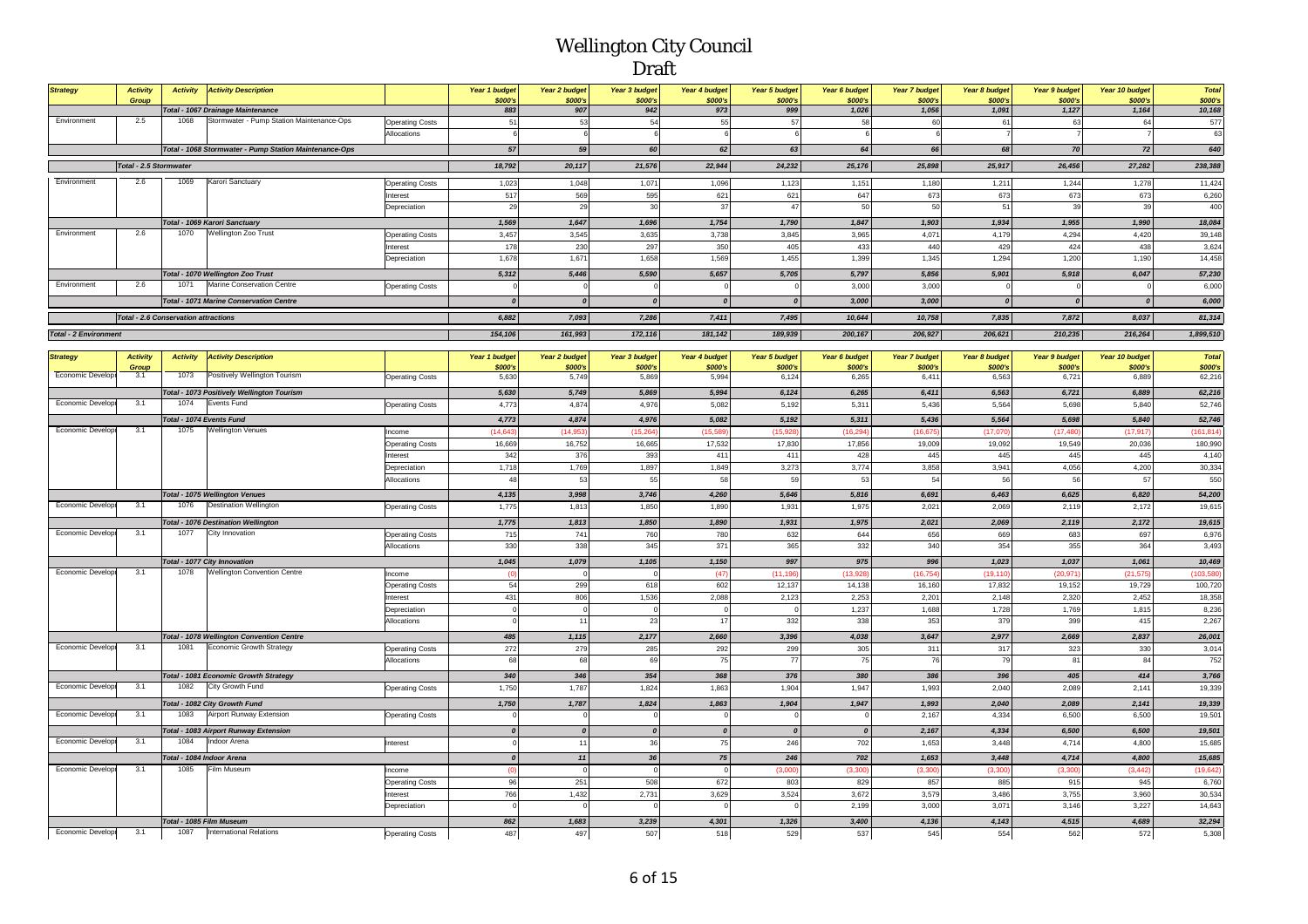| <b>Strategy</b><br><b>Activity</b><br><b>Activity</b><br><b>Activity Description</b><br>Year 1 budget<br><b>Year 2 budget</b><br><b>Year 3 budget</b><br>Year 4 budget<br><b>Year 5 budget</b><br>Year 6 budget<br><b>Year 7 budget</b><br>Year 8 budget<br><b>Year 9 budget</b><br>Year 10 budget<br>Group<br>\$000's<br>\$000's<br>\$000's<br>\$000's<br>\$000's<br>\$000's<br>\$000's<br>\$000's<br>\$000's<br>345<br>372<br>336<br>Allocations<br>337<br>354<br>380<br>313<br>324<br>339<br><b>Total - 1087 International Relations</b><br>824<br>842<br>861<br>890<br>909<br>849<br>869<br>892<br>899<br>Economic Develop<br>Marsden Village<br>3.1<br>1088<br>14<br>14<br>14<br>14<br>14<br>14<br>14<br><b>Operating Costs</b><br>14<br>14<br>14<br>14<br>14<br>Total - 1088 Marsden Village<br>14<br>14<br>14<br>14<br>14<br>14<br>Economic Develop<br>3.1<br><b>Business Improvement Districts</b><br>275<br>1089<br>275<br>275<br>275<br>275<br>275<br>275<br>275<br>275<br><b>Operating Costs</b><br>275<br>275<br>275<br>275<br>275<br>275<br>275<br>275<br>275<br><b>Total - 1089 Business Improvement Districts</b><br>Total - 3.1 City promotions and business support<br>21,908<br>23,588<br>26,327<br>28,821<br>28,335<br>31,949<br>36,698<br>40,203<br>44,280<br><b>Total - 3 Economic Development</b><br>21,908<br>23,588<br>26,327<br>28,821<br>28,335<br>31,949<br>36,698<br>40,203<br>44,280<br><b>Strategy</b><br><b>Activity</b><br><b>Activity</b><br><b>Activity Description</b><br>Year 1 budget<br><b>Year 2 budget</b><br>Year 3 budget<br>Year 4 budget<br><b>Year 5 budget</b><br>Year 6 budget<br><b>Year 7 budget</b><br>Year 8 budget<br><b>Year 9 budget</b><br>Year 10 budget<br>\$000's<br><b>\$000's</b><br>\$000's<br>\$000's<br>\$000's<br>\$000's<br>\$000's<br>\$000's<br>\$000's<br>Group |
|-------------------------------------------------------------------------------------------------------------------------------------------------------------------------------------------------------------------------------------------------------------------------------------------------------------------------------------------------------------------------------------------------------------------------------------------------------------------------------------------------------------------------------------------------------------------------------------------------------------------------------------------------------------------------------------------------------------------------------------------------------------------------------------------------------------------------------------------------------------------------------------------------------------------------------------------------------------------------------------------------------------------------------------------------------------------------------------------------------------------------------------------------------------------------------------------------------------------------------------------------------------------------------------------------------------------------------------------------------------------------------------------------------------------------------------------------------------------------------------------------------------------------------------------------------------------------------------------------------------------------------------------------------------------------------------------------------------------------------------------------------------------------------------------------------------------------------------|
|                                                                                                                                                                                                                                                                                                                                                                                                                                                                                                                                                                                                                                                                                                                                                                                                                                                                                                                                                                                                                                                                                                                                                                                                                                                                                                                                                                                                                                                                                                                                                                                                                                                                                                                                                                                                                                     |
|                                                                                                                                                                                                                                                                                                                                                                                                                                                                                                                                                                                                                                                                                                                                                                                                                                                                                                                                                                                                                                                                                                                                                                                                                                                                                                                                                                                                                                                                                                                                                                                                                                                                                                                                                                                                                                     |
|                                                                                                                                                                                                                                                                                                                                                                                                                                                                                                                                                                                                                                                                                                                                                                                                                                                                                                                                                                                                                                                                                                                                                                                                                                                                                                                                                                                                                                                                                                                                                                                                                                                                                                                                                                                                                                     |
|                                                                                                                                                                                                                                                                                                                                                                                                                                                                                                                                                                                                                                                                                                                                                                                                                                                                                                                                                                                                                                                                                                                                                                                                                                                                                                                                                                                                                                                                                                                                                                                                                                                                                                                                                                                                                                     |
|                                                                                                                                                                                                                                                                                                                                                                                                                                                                                                                                                                                                                                                                                                                                                                                                                                                                                                                                                                                                                                                                                                                                                                                                                                                                                                                                                                                                                                                                                                                                                                                                                                                                                                                                                                                                                                     |
|                                                                                                                                                                                                                                                                                                                                                                                                                                                                                                                                                                                                                                                                                                                                                                                                                                                                                                                                                                                                                                                                                                                                                                                                                                                                                                                                                                                                                                                                                                                                                                                                                                                                                                                                                                                                                                     |
|                                                                                                                                                                                                                                                                                                                                                                                                                                                                                                                                                                                                                                                                                                                                                                                                                                                                                                                                                                                                                                                                                                                                                                                                                                                                                                                                                                                                                                                                                                                                                                                                                                                                                                                                                                                                                                     |
|                                                                                                                                                                                                                                                                                                                                                                                                                                                                                                                                                                                                                                                                                                                                                                                                                                                                                                                                                                                                                                                                                                                                                                                                                                                                                                                                                                                                                                                                                                                                                                                                                                                                                                                                                                                                                                     |
|                                                                                                                                                                                                                                                                                                                                                                                                                                                                                                                                                                                                                                                                                                                                                                                                                                                                                                                                                                                                                                                                                                                                                                                                                                                                                                                                                                                                                                                                                                                                                                                                                                                                                                                                                                                                                                     |
|                                                                                                                                                                                                                                                                                                                                                                                                                                                                                                                                                                                                                                                                                                                                                                                                                                                                                                                                                                                                                                                                                                                                                                                                                                                                                                                                                                                                                                                                                                                                                                                                                                                                                                                                                                                                                                     |
|                                                                                                                                                                                                                                                                                                                                                                                                                                                                                                                                                                                                                                                                                                                                                                                                                                                                                                                                                                                                                                                                                                                                                                                                                                                                                                                                                                                                                                                                                                                                                                                                                                                                                                                                                                                                                                     |
|                                                                                                                                                                                                                                                                                                                                                                                                                                                                                                                                                                                                                                                                                                                                                                                                                                                                                                                                                                                                                                                                                                                                                                                                                                                                                                                                                                                                                                                                                                                                                                                                                                                                                                                                                                                                                                     |
|                                                                                                                                                                                                                                                                                                                                                                                                                                                                                                                                                                                                                                                                                                                                                                                                                                                                                                                                                                                                                                                                                                                                                                                                                                                                                                                                                                                                                                                                                                                                                                                                                                                                                                                                                                                                                                     |
| <b>Cultural Wellbeing</b><br>4.1<br>1090<br>Wellington Museums Trust<br>8,960<br>8,781<br>9,147<br>9,343<br>9,548<br>9,760<br>9,990<br>10,228<br>10,475                                                                                                                                                                                                                                                                                                                                                                                                                                                                                                                                                                                                                                                                                                                                                                                                                                                                                                                                                                                                                                                                                                                                                                                                                                                                                                                                                                                                                                                                                                                                                                                                                                                                             |
| <b>Operating Costs</b><br>92<br>92<br>86<br>80<br>73<br>65<br>54<br>43<br>33<br>nterest                                                                                                                                                                                                                                                                                                                                                                                                                                                                                                                                                                                                                                                                                                                                                                                                                                                                                                                                                                                                                                                                                                                                                                                                                                                                                                                                                                                                                                                                                                                                                                                                                                                                                                                                             |
| 339<br>334<br>320<br>314<br>407<br>424<br>419<br>419<br>Depreciation<br>422                                                                                                                                                                                                                                                                                                                                                                                                                                                                                                                                                                                                                                                                                                                                                                                                                                                                                                                                                                                                                                                                                                                                                                                                                                                                                                                                                                                                                                                                                                                                                                                                                                                                                                                                                         |
|                                                                                                                                                                                                                                                                                                                                                                                                                                                                                                                                                                                                                                                                                                                                                                                                                                                                                                                                                                                                                                                                                                                                                                                                                                                                                                                                                                                                                                                                                                                                                                                                                                                                                                                                                                                                                                     |
| 9,554<br>9,737<br>10,248<br>10,926<br><b>Total - 1090 Wellington Museums Trust</b><br>9,212<br>9,385<br>10,027<br>10,466<br>10,690                                                                                                                                                                                                                                                                                                                                                                                                                                                                                                                                                                                                                                                                                                                                                                                                                                                                                                                                                                                                                                                                                                                                                                                                                                                                                                                                                                                                                                                                                                                                                                                                                                                                                                  |
| Museum of Conflict<br><b>Cultural Wellbeing</b><br>4.1<br>1091<br>500<br><b>Operating Costs</b><br>$\mathbf 0$<br>$\mathbf 0$<br>$\overline{0}$<br>$\mathbf 0$                                                                                                                                                                                                                                                                                                                                                                                                                                                                                                                                                                                                                                                                                                                                                                                                                                                                                                                                                                                                                                                                                                                                                                                                                                                                                                                                                                                                                                                                                                                                                                                                                                                                      |
| 500<br>$\boldsymbol{0}$<br>Total - 1091 Museum of Conflict<br>$\boldsymbol{0}$<br>$\boldsymbol{0}$<br>$\boldsymbol{0}$<br>$\boldsymbol{0}$<br>$\boldsymbol{o}$<br>$\boldsymbol{0}$                                                                                                                                                                                                                                                                                                                                                                                                                                                                                                                                                                                                                                                                                                                                                                                                                                                                                                                                                                                                                                                                                                                                                                                                                                                                                                                                                                                                                                                                                                                                                                                                                                                  |
| Cultural Wellbeing<br>4.1<br>Te Papa Funding<br>1092<br>2,250<br>2,250<br>2,250<br>2,250<br>2,250<br>2,250<br>2,250<br>2,250<br>2,250<br><b>Operating Costs</b>                                                                                                                                                                                                                                                                                                                                                                                                                                                                                                                                                                                                                                                                                                                                                                                                                                                                                                                                                                                                                                                                                                                                                                                                                                                                                                                                                                                                                                                                                                                                                                                                                                                                     |
|                                                                                                                                                                                                                                                                                                                                                                                                                                                                                                                                                                                                                                                                                                                                                                                                                                                                                                                                                                                                                                                                                                                                                                                                                                                                                                                                                                                                                                                                                                                                                                                                                                                                                                                                                                                                                                     |
| 2,250<br>2,250<br>2,250<br>2,250<br>2,250<br>Total - 1092 Te Papa Funding<br>2,250<br>2,250<br>2,250<br>2,250                                                                                                                                                                                                                                                                                                                                                                                                                                                                                                                                                                                                                                                                                                                                                                                                                                                                                                                                                                                                                                                                                                                                                                                                                                                                                                                                                                                                                                                                                                                                                                                                                                                                                                                       |
| Cultural Wellbeing<br>4.1<br>1093<br>Carter Observatory<br>389<br>397<br>434<br>381<br>405<br>414<br>424<br>444<br>454<br><b>Operating Costs</b>                                                                                                                                                                                                                                                                                                                                                                                                                                                                                                                                                                                                                                                                                                                                                                                                                                                                                                                                                                                                                                                                                                                                                                                                                                                                                                                                                                                                                                                                                                                                                                                                                                                                                    |
| 28<br>37<br>47<br>56<br>65<br>69<br>70<br>68<br>69<br>nterest                                                                                                                                                                                                                                                                                                                                                                                                                                                                                                                                                                                                                                                                                                                                                                                                                                                                                                                                                                                                                                                                                                                                                                                                                                                                                                                                                                                                                                                                                                                                                                                                                                                                                                                                                                       |
| 312<br>311<br>299<br>304<br>250<br>255<br>259<br>262<br>249<br>Depreciation                                                                                                                                                                                                                                                                                                                                                                                                                                                                                                                                                                                                                                                                                                                                                                                                                                                                                                                                                                                                                                                                                                                                                                                                                                                                                                                                                                                                                                                                                                                                                                                                                                                                                                                                                         |
| 747<br>Total - 1093 Carter Observatory<br>721<br>737<br>743<br>765<br>729<br>762<br>775<br>772                                                                                                                                                                                                                                                                                                                                                                                                                                                                                                                                                                                                                                                                                                                                                                                                                                                                                                                                                                                                                                                                                                                                                                                                                                                                                                                                                                                                                                                                                                                                                                                                                                                                                                                                      |
| Cultural Wellbeing<br>City Events Programme<br>4.1<br>1095<br>(424)<br>(424)<br>(424)<br>(424)<br>(424)<br>(424)<br>(424)<br>(424)<br>(424)<br>Income                                                                                                                                                                                                                                                                                                                                                                                                                                                                                                                                                                                                                                                                                                                                                                                                                                                                                                                                                                                                                                                                                                                                                                                                                                                                                                                                                                                                                                                                                                                                                                                                                                                                               |
| 2,582<br>2,628<br>2,675<br>2,724<br>2,775<br>2,824<br>2,876<br>2,929<br>2,984<br><b>Operating Costs</b>                                                                                                                                                                                                                                                                                                                                                                                                                                                                                                                                                                                                                                                                                                                                                                                                                                                                                                                                                                                                                                                                                                                                                                                                                                                                                                                                                                                                                                                                                                                                                                                                                                                                                                                             |
| $\overline{4}$<br>6<br>nterest<br>$\overline{2}$<br>$\mathbf{3}$<br>5<br>6<br>6<br>6                                                                                                                                                                                                                                                                                                                                                                                                                                                                                                                                                                                                                                                                                                                                                                                                                                                                                                                                                                                                                                                                                                                                                                                                                                                                                                                                                                                                                                                                                                                                                                                                                                                                                                                                                |
| 24<br>24<br>22<br>17<br>13<br>12<br>24<br>24<br>12<br>Depreciation                                                                                                                                                                                                                                                                                                                                                                                                                                                                                                                                                                                                                                                                                                                                                                                                                                                                                                                                                                                                                                                                                                                                                                                                                                                                                                                                                                                                                                                                                                                                                                                                                                                                                                                                                                  |
| 539<br>550<br>561<br>606<br>617<br>581<br>597<br>618<br>612<br>Allocations                                                                                                                                                                                                                                                                                                                                                                                                                                                                                                                                                                                                                                                                                                                                                                                                                                                                                                                                                                                                                                                                                                                                                                                                                                                                                                                                                                                                                                                                                                                                                                                                                                                                                                                                                          |
| 2,723<br>2,839<br>2,935<br>2,995<br>3,004<br>3,141<br><b>Total - 1095 City Events Programme</b><br>2,781<br>3,067<br>3,190                                                                                                                                                                                                                                                                                                                                                                                                                                                                                                                                                                                                                                                                                                                                                                                                                                                                                                                                                                                                                                                                                                                                                                                                                                                                                                                                                                                                                                                                                                                                                                                                                                                                                                          |
| 1097<br>4.1<br>Citizen's Day - Mayoral Day<br>Cultural Wellbeing<br>23<br>25<br>26<br><b>Operating Costs</b><br>23<br>24<br>24<br>25<br>26<br>27                                                                                                                                                                                                                                                                                                                                                                                                                                                                                                                                                                                                                                                                                                                                                                                                                                                                                                                                                                                                                                                                                                                                                                                                                                                                                                                                                                                                                                                                                                                                                                                                                                                                                    |
|                                                                                                                                                                                                                                                                                                                                                                                                                                                                                                                                                                                                                                                                                                                                                                                                                                                                                                                                                                                                                                                                                                                                                                                                                                                                                                                                                                                                                                                                                                                                                                                                                                                                                                                                                                                                                                     |
| 23<br>23<br>24<br>24<br>25<br>25<br>26<br>26<br>27<br>Total - 1097 Citizen's Day - Mayoral Day<br>Cultural Wellbeing<br>4.1<br><b>Cultural Grants Pool</b><br>1098                                                                                                                                                                                                                                                                                                                                                                                                                                                                                                                                                                                                                                                                                                                                                                                                                                                                                                                                                                                                                                                                                                                                                                                                                                                                                                                                                                                                                                                                                                                                                                                                                                                                  |
| 1,657<br>1,676<br>1,696<br>1,716<br>1,736<br>1,757<br>1,760<br>1,725<br>1,729<br><b>Operating Costs</b><br>10<br>-9                                                                                                                                                                                                                                                                                                                                                                                                                                                                                                                                                                                                                                                                                                                                                                                                                                                                                                                                                                                                                                                                                                                                                                                                                                                                                                                                                                                                                                                                                                                                                                                                                                                                                                                 |
| Allocations<br>10                                                                                                                                                                                                                                                                                                                                                                                                                                                                                                                                                                                                                                                                                                                                                                                                                                                                                                                                                                                                                                                                                                                                                                                                                                                                                                                                                                                                                                                                                                                                                                                                                                                                                                                                                                                                                   |
| 1,665<br>1,745<br>Total - 1098 Cultural Grants Pool<br>1,685<br>1,704<br>1,725<br>1,766<br>1,769<br>1,735<br>1,739                                                                                                                                                                                                                                                                                                                                                                                                                                                                                                                                                                                                                                                                                                                                                                                                                                                                                                                                                                                                                                                                                                                                                                                                                                                                                                                                                                                                                                                                                                                                                                                                                                                                                                                  |
| <b>Cultural Wellbeing</b><br>4.1<br>1099<br>Wgtn Conv Cntr Comm Subsidy<br>200<br>200<br>200<br>200<br>200<br>200<br>200<br>200<br>200<br><b>Operating Costs</b>                                                                                                                                                                                                                                                                                                                                                                                                                                                                                                                                                                                                                                                                                                                                                                                                                                                                                                                                                                                                                                                                                                                                                                                                                                                                                                                                                                                                                                                                                                                                                                                                                                                                    |
| 200<br>200<br>200<br>200<br>200<br>200<br>200<br>200<br>200<br>Total - 1099 Wgtn Conv Cntr Comm Subsidy                                                                                                                                                                                                                                                                                                                                                                                                                                                                                                                                                                                                                                                                                                                                                                                                                                                                                                                                                                                                                                                                                                                                                                                                                                                                                                                                                                                                                                                                                                                                                                                                                                                                                                                             |
| Cultural Wellbeing<br>4.1<br>City Arts Programme<br>1100<br>(67)<br>(68)<br>(75)<br>(78)<br>Income<br>(65<br>(70)<br>(71)<br>(73)<br>(76)                                                                                                                                                                                                                                                                                                                                                                                                                                                                                                                                                                                                                                                                                                                                                                                                                                                                                                                                                                                                                                                                                                                                                                                                                                                                                                                                                                                                                                                                                                                                                                                                                                                                                           |
| 325<br>332<br>340<br>348<br>356<br>364<br>371<br>379<br>388<br><b>Operating Costs</b>                                                                                                                                                                                                                                                                                                                                                                                                                                                                                                                                                                                                                                                                                                                                                                                                                                                                                                                                                                                                                                                                                                                                                                                                                                                                                                                                                                                                                                                                                                                                                                                                                                                                                                                                               |
| 127<br>131<br>133<br>145<br>148<br>141<br>146<br>146<br>150<br>Allocations                                                                                                                                                                                                                                                                                                                                                                                                                                                                                                                                                                                                                                                                                                                                                                                                                                                                                                                                                                                                                                                                                                                                                                                                                                                                                                                                                                                                                                                                                                                                                                                                                                                                                                                                                          |
| Total - 1100 City Arts Programme<br>386<br>396<br>405<br>423<br>433<br>432<br>442<br>453<br>455                                                                                                                                                                                                                                                                                                                                                                                                                                                                                                                                                                                                                                                                                                                                                                                                                                                                                                                                                                                                                                                                                                                                                                                                                                                                                                                                                                                                                                                                                                                                                                                                                                                                                                                                     |
| <b>Cultural Wellbeing</b><br>4.1<br>1101<br>NZSO Subsidy<br>216<br>216<br>216<br>216<br>216<br>216<br>216<br>216<br>216<br><b>Operating Costs</b>                                                                                                                                                                                                                                                                                                                                                                                                                                                                                                                                                                                                                                                                                                                                                                                                                                                                                                                                                                                                                                                                                                                                                                                                                                                                                                                                                                                                                                                                                                                                                                                                                                                                                   |
| 216<br>216<br>Total - 1101 NZSO Subsidy<br>216<br>216<br>216<br>216<br>216<br>216<br>216                                                                                                                                                                                                                                                                                                                                                                                                                                                                                                                                                                                                                                                                                                                                                                                                                                                                                                                                                                                                                                                                                                                                                                                                                                                                                                                                                                                                                                                                                                                                                                                                                                                                                                                                            |
| <b>Cultural Wellbeing</b><br>4.1<br>1102<br>Toi Poneke Arts Centre<br>(537)<br>(539)<br>(542)<br>(544)<br>(547)<br>(550)<br>(553)<br>(557)<br>(560)<br>Income                                                                                                                                                                                                                                                                                                                                                                                                                                                                                                                                                                                                                                                                                                                                                                                                                                                                                                                                                                                                                                                                                                                                                                                                                                                                                                                                                                                                                                                                                                                                                                                                                                                                       |
| 1,197<br>1,224<br>1,252<br>1,281<br>1,312<br>1,338<br>1,368<br>1,399<br>1,431<br><b>Operating Costs</b>                                                                                                                                                                                                                                                                                                                                                                                                                                                                                                                                                                                                                                                                                                                                                                                                                                                                                                                                                                                                                                                                                                                                                                                                                                                                                                                                                                                                                                                                                                                                                                                                                                                                                                                             |
| Interest<br>$\overline{4}$<br>-5<br>8<br>-3<br>6<br>8<br>$\overline{7}$                                                                                                                                                                                                                                                                                                                                                                                                                                                                                                                                                                                                                                                                                                                                                                                                                                                                                                                                                                                                                                                                                                                                                                                                                                                                                                                                                                                                                                                                                                                                                                                                                                                                                                                                                             |
| 75<br>$71$<br>71<br>73<br>$\bf 72$<br>74<br>76<br>Depreciation                                                                                                                                                                                                                                                                                                                                                                                                                                                                                                                                                                                                                                                                                                                                                                                                                                                                                                                                                                                                                                                                                                                                                                                                                                                                                                                                                                                                                                                                                                                                                                                                                                                                                                                                                                      |
| 260<br>268<br>273<br>297<br>303<br>290<br>298<br>307<br>Allocations<br>300                                                                                                                                                                                                                                                                                                                                                                                                                                                                                                                                                                                                                                                                                                                                                                                                                                                                                                                                                                                                                                                                                                                                                                                                                                                                                                                                                                                                                                                                                                                                                                                                                                                                                                                                                          |
| Total - 1102 Toi Poneke Arts Centre<br>997<br>1,032<br>1,110<br>1,146<br>1,158<br>1,192<br>1,157<br>1,064<br>1,178                                                                                                                                                                                                                                                                                                                                                                                                                                                                                                                                                                                                                                                                                                                                                                                                                                                                                                                                                                                                                                                                                                                                                                                                                                                                                                                                                                                                                                                                                                                                                                                                                                                                                                                  |
| Public Art Fund<br>395<br>Cultural Wellbeing<br>4.1<br>1103<br>401<br>406<br>411<br>416<br>420<br>424<br>428<br>432<br><b>Operating Costs</b>                                                                                                                                                                                                                                                                                                                                                                                                                                                                                                                                                                                                                                                                                                                                                                                                                                                                                                                                                                                                                                                                                                                                                                                                                                                                                                                                                                                                                                                                                                                                                                                                                                                                                       |
| $\mathbf 0$<br>$\Omega$<br>hterest                                                                                                                                                                                                                                                                                                                                                                                                                                                                                                                                                                                                                                                                                                                                                                                                                                                                                                                                                                                                                                                                                                                                                                                                                                                                                                                                                                                                                                                                                                                                                                                                                                                                                                                                                                                                  |
| $\circ$<br>$\circ$<br>Depreciation<br>$\mathbf 0$<br>$\Omega$<br>$^{\circ}$                                                                                                                                                                                                                                                                                                                                                                                                                                                                                                                                                                                                                                                                                                                                                                                                                                                                                                                                                                                                                                                                                                                                                                                                                                                                                                                                                                                                                                                                                                                                                                                                                                                                                                                                                         |
| 104<br>106<br>118<br>113<br>Allocations<br>101<br>116<br>116<br>119<br>117                                                                                                                                                                                                                                                                                                                                                                                                                                                                                                                                                                                                                                                                                                                                                                                                                                                                                                                                                                                                                                                                                                                                                                                                                                                                                                                                                                                                                                                                                                                                                                                                                                                                                                                                                          |
| 497<br>507<br>535<br>Total - 1103 Public Art Fund<br>514<br>527<br>534<br>540<br>548<br>550                                                                                                                                                                                                                                                                                                                                                                                                                                                                                                                                                                                                                                                                                                                                                                                                                                                                                                                                                                                                                                                                                                                                                                                                                                                                                                                                                                                                                                                                                                                                                                                                                                                                                                                                         |
| New Zealand Ballet<br>Cultural Wellbeing<br>1104<br>4.1<br>100<br>100<br>100<br>100<br>100<br>100<br>100<br>100<br>100<br><b>Operating Costs</b>                                                                                                                                                                                                                                                                                                                                                                                                                                                                                                                                                                                                                                                                                                                                                                                                                                                                                                                                                                                                                                                                                                                                                                                                                                                                                                                                                                                                                                                                                                                                                                                                                                                                                    |
| 179<br>178<br>168<br>170<br>177<br>166<br>154<br>144<br>Interest<br>163                                                                                                                                                                                                                                                                                                                                                                                                                                                                                                                                                                                                                                                                                                                                                                                                                                                                                                                                                                                                                                                                                                                                                                                                                                                                                                                                                                                                                                                                                                                                                                                                                                                                                                                                                             |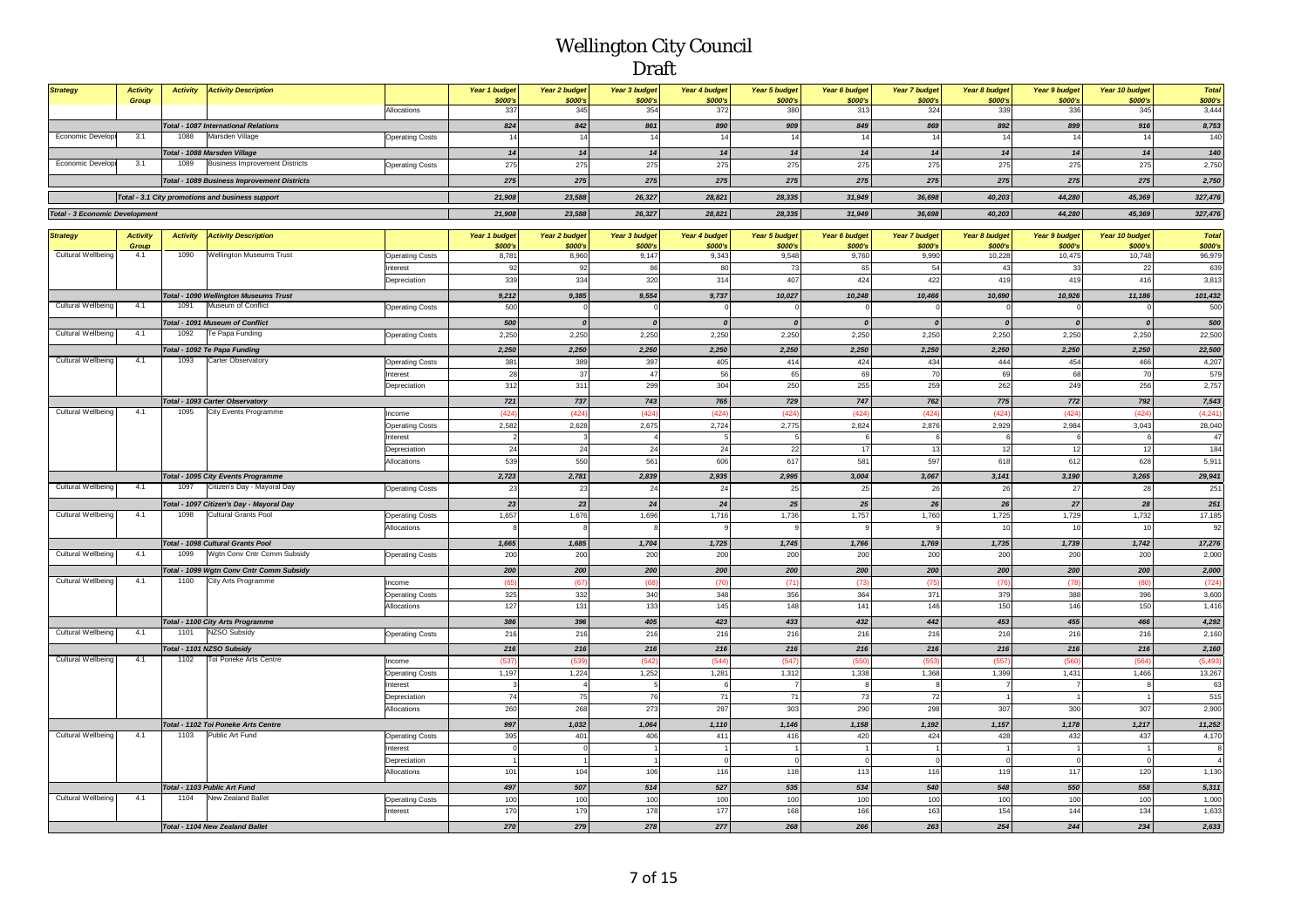| <b>Strategy</b>                     | <b>Activity</b> | <b>Activity</b>                          | <b>Activity Description</b>                                                |                                   | Year 1 budget | Year 2 budget     | Year 3 budget    | Year 4 budget    | <b>Year 5 budget</b> | Year 6 budget | <b>Year 7 budget</b> | Year 8 budget  | Year 9 budget        | Year 10 budget    | <b>Total</b>     |
|-------------------------------------|-----------------|------------------------------------------|----------------------------------------------------------------------------|-----------------------------------|---------------|-------------------|------------------|------------------|----------------------|---------------|----------------------|----------------|----------------------|-------------------|------------------|
|                                     | Group           |                                          |                                                                            |                                   | \$000's       | \$000's           | \$000's          | \$000's          | \$000's              | \$000's       | \$000's              | \$000's        | \$000's              | \$000's           | \$000's          |
| Cultural Wellbeing                  | 4.1             | 1105                                     | Orchestra Wellington                                                       | <b>Operating Costs</b>            | 80            | 82                | 83               | 85               | 87                   | 89            | 91                   | 93             | 96                   | 98                | 884              |
|                                     |                 |                                          |                                                                            | Allocations                       |               |                   |                  | 6                | 6                    | 6             | 6                    |                |                      |                   | 64               |
|                                     |                 |                                          | Total - 1105 Orchestra Wellington                                          |                                   | 85            | 87                | 89               | 92               | 93                   | 95            | 98                   | 100            | 102                  | 105               | 948              |
| <b>Cultural Wellbeing</b>           | 4.1             | 1106                                     | Regional Amenities Fund                                                    | <b>Operating Costs</b>            | 625           | 626               | 627              | 627              | 628                  | 628           | 628                  | 629            | 629                  | 629               | 6,276            |
|                                     |                 |                                          |                                                                            | Allocations                       |               |                   |                  |                  |                      |               |                      |                | 10                   | 10                | 90               |
|                                     |                 |                                          | <b>Total - 1106 Regional Amenities Fund</b>                                |                                   | 633           | 634               | 635              | 636              | 637                  | 637           | 637                  | 638            | 639                  | 639               | 6,366            |
| <b>Cultural Wellbeing</b>           | 4.1             | 1207                                     | Capital of Culture                                                         | <b>Operating Costs</b>            | 1,500         | 1,532             | 1,564            | 1,597            | 1,632                | 1,669         | 1,708                | 1,749          | 1,791                | 1,835             | 16,576           |
|                                     |                 |                                          |                                                                            | Allocations                       | 73            | 72                | 74               | 80               | 81                   | 79            | 80                   | 85             | 87                   | 90                | 801              |
|                                     |                 |                                          | Total - 1207 Capital of Culture                                            |                                   | 1,573         | 1,604             | 1,637            | 1,677            | 1,712                | 1,748         | 1,789                | 1,833          | 1,878                | 1,926             | 17,377           |
|                                     |                 | Total - 4.1 Arts and cultural activities |                                                                            |                                   | 21,953        | 21,817            | 22,153           | 22,595           | 23,012               | 23.328        | 23,719               | 24,015         | 24,366               | 24.823            | 231,782          |
| <b>Total - 4 Cultural Wellbeing</b> |                 |                                          |                                                                            |                                   | 21,953        | 21,817            | 22,153           | 22,595           | 23,012               | 23,328        | 23,719               | 24,015         | 24,366               | 24,823            | 231,782          |
|                                     |                 |                                          |                                                                            |                                   |               |                   |                  |                  |                      |               |                      |                |                      |                   |                  |
| <b>Strategy</b>                     | <b>Activity</b> | <b>Activity</b>                          | <b>Activity Description</b>                                                |                                   | Year 1 budget | Year 2 budget     | Year 3 budget    | Year 4 budget    | Year 5 budget        | Year 6 budget | Year 7 budget        | Year 8 budget  | <b>Year 9 budget</b> | Year 10 budget    | <b>Total</b>     |
|                                     | Group<br>5.1    | 1107                                     |                                                                            |                                   | \$000's       | \$000's           | \$000's          | \$000's          | \$000's              | \$000's       | \$000's              | \$000's        | \$000's              | \$000's           | \$000's          |
| Social and Recreat                  |                 |                                          | Swimming Pools Operations                                                  | Income                            | (7, 206)      | (7.455)<br>14,910 | (7.32)<br>15,443 | (7, 281)         | (7.82)<br>16,238     | (8.165)       | (8.387)<br>16,687    | (8.172)        | (8.410)<br>17,57'    | (8.822)<br>17,964 | (79,054)         |
|                                     |                 |                                          |                                                                            | <b>Operating Costs</b>            | 14,745<br>357 | 461               | 595              | 16,094<br>700    | 812                  | 16,510<br>867 | 882                  | 17,192<br>859  | 849                  | 876               | 163,352<br>7,259 |
|                                     |                 |                                          |                                                                            | Interest<br>Depreciation          | 3,565         | 3,523             | 3,394            | 2,524            | 2,596                | 2,650         | 2,704                | 2,693          | 2,674                | 2,754             | 29,076           |
|                                     |                 |                                          |                                                                            | Allocations                       | 4,883         | 4,960             | 5,045            | 5,526            | 5,609                | 5,513         | 5,630                | 5,823          | 5,798                | 5,954             | 54,743           |
|                                     |                 |                                          |                                                                            |                                   | 16,344        | 16,400            | 17,149           | 17,563           | 17,426               | 17,375        | 17,515               | 18,396         | 18,481               | 18,727            | 175,376          |
| Social and Recreat                  | 5.1             | 1108                                     | <b>Total - 1107 Swimming Pools Operations</b><br>Sportsfields Operation    | ncome                             | (329)         | (33)              | (343)            | (35)             | (36)                 | (374)         | (38)                 | (392)          | (40)                 | (412)             | (3,696)          |
|                                     |                 |                                          |                                                                            | <b>Operating Costs</b>            | 2,220         | 2,266             | 2,310            | 2,372            | 2,429                | 2,478         | 2,530                | 2,585          | 2,641                | 2,702             | 24,534           |
|                                     |                 |                                          |                                                                            | nterest                           | 42            | 54                | 69               | 82               | 95                   | 101           | 103                  | 100            | 99                   | 102               | 848              |
|                                     |                 |                                          |                                                                            | Depreciation                      | 828           | 835               | 836              | 805              | 777                  | 761           | 1,011                | 1,300          | 1,620                | 1,663             | 10,434           |
|                                     |                 |                                          |                                                                            | Allocations                       | 555           | 564               | 572              | 625              | 636                  | 620           | 635                  | 655            | 649                  | 666               | 6,177            |
|                                     |                 |                                          | <b>Total - 1108 Sportsfields Operations</b>                                |                                   | 3,316         | 3,384             | 3,444            | 3,525            | 3,570                | 3,586         | 3,896                | 4,248          | 4,607                | 4,721             | 38,297           |
| Social and Recreat                  | 5.1             | 1109                                     | Synthetic Turf Sport Operations                                            | Income                            | (614)         | (626)             | (639)            | (65)             | (667)                | (682)         | (698)                | (715           | (732)                | (751)             | (6,776)          |
|                                     |                 |                                          |                                                                            | Operating Costs                   | 553           | 566               | 574              | 588              | 603                  | 615           | 628                  | 642            | 656                  | 671               | 6,096            |
|                                     |                 |                                          |                                                                            | nterest                           | 353           | 363               | 369              | 409              | 432                  | 421           | 385                  | 334            | 282                  | 231               | 3.579            |
|                                     |                 |                                          |                                                                            | Depreciation                      | 695           | 714               | 677              | 624              | 701                  | 792           | 807                  | 846            | 964                  | 1,046             | 7,865            |
|                                     |                 |                                          |                                                                            | Allocations                       | 171           | 174               | 176              | 191              | 195                  | 189           | 193                  | 200            | 198                  | 203               | 1,889            |
|                                     |                 |                                          | Total - 1109 Synthetic Turf Sport Operations                               |                                   | 1,158         | 1,192             | 1,156            | 1,160            | 1,263                | 1,334         | 1,315                | 1,306          | 1,368                | 1.401             | 12,653           |
| Social and Recreat                  | 5.1             | 1110                                     | <b>Recreation Centres</b>                                                  | Income                            | (879)         | (86)              | (916)            | (90)             | (956)                | (943          | (1.000)              | (98)           | (1,048)              | (1,039)           | (9,536)          |
|                                     |                 |                                          |                                                                            | <b>Operating Costs</b>            | 1,909         | 2,014             | 2,022            | 2,066            | 2,095                | 2,117         | 2,164                | 2,237          | 2,282                | 2,332             | 21,240           |
|                                     |                 |                                          |                                                                            | nterest                           | 42            | 55                | 71               | 83               | 97                   | 103           | 105                  | 102            | 101                  | 104               | 864              |
|                                     |                 |                                          |                                                                            | Depreciation                      | 355           | 345               | 336              | 338              | 347                  | 335           | 331                  | 325            | 296                  | 300               | 3,308            |
|                                     |                 |                                          |                                                                            | Allocations                       | 736           | 751               | 760              | 830              | 843                  | 825           | 843                  | 874            | 870                  | 894               | 8,227            |
|                                     |                 |                                          | <b>Total - 1110 Recreation Centres</b>                                     |                                   | 2,164         | 2,299             | 2,273            | 2,414            | 2,426                | 2,437         | 2,445                | 2,550          | 2,502                | 2,592             | 24,101           |
| Social and Recreat                  | 5.1             | 1111                                     | <b>ASB Sports Centre</b>                                                   | ncome                             | (2,023)       | (2.05)            | (2,080)          | (2, 111)         | (2, 143)             | (2, 177)      | (2, 213)             | (2, 251)       | (2, 290)             | (2, 333)          | (21, 671)        |
|                                     |                 |                                          |                                                                            | <b>Operating Costs</b>            | 2,355         | 2,406             | 2,446            | 2,507            | 2,567                | 2,620         | 2,673                | 2,728          | 2,786                | 2,848             | 25,937           |
|                                     |                 |                                          |                                                                            | nterest                           | 2,259         | 2,406             | 2,427            | 2,448            | 2,358                | 2,371         | 2,363                | 2,267          | 2,171                | 2,080             | 23,150           |
|                                     |                 |                                          |                                                                            | Depreciation<br>Allocations       | 1,647<br>769  | 1,679<br>782      | 1,710<br>792     | 1,716<br>866     | 1,720<br>881         | 1,760<br>863  | 1,798<br>884         | 1,839<br>912   | 1,883<br>901         | 1,935<br>925      | 17,686<br>8,576  |
|                                     |                 |                                          |                                                                            |                                   |               |                   |                  |                  |                      |               |                      |                |                      |                   |                  |
| Social and Recreat                  | 5.1             | 1112                                     | Total - 1111 ASB Sports Centre<br><b>Basin Reserve Trust</b>               |                                   | 5,007         | 5,223             | 5,295            | 5,426            | 5,382                | 5,438         | 5,506                | 5,496          | 5,452                | 5,455             | 53,678           |
|                                     |                 |                                          |                                                                            | <b>Operating Costs</b><br>nterest | 691<br>66     | 705<br>85         | 720<br>110       | 735<br>130       | 751<br>150           | 768<br>161    | 786<br>163           | 805<br>159     | 824<br>157           | 845<br>162        | 7,630<br>1,345   |
|                                     |                 |                                          |                                                                            | Depreciation                      | 503           | 563               | 554              | 728              | 793                  | 814           | 837                  | 849            | 874                  | 902               | 7,418            |
|                                     |                 |                                          |                                                                            |                                   |               | 1,353             |                  | 1,593            |                      | 1,743         |                      |                | 1,856                |                   |                  |
| Social and Recreat                  | 5.1             | 1113                                     | Total - 1112 Basin Reserve Trust<br>Recreational NZ Academy Sport          | <b>Operating Costs</b>            | 1,260<br>47   | 47                | 1,384<br>47      | $47\,$           | 1,695<br>$47\,$      | 47            | 1,786<br>47          | 1,813<br>47    | 47                   | 1,910<br>47       | 16,393<br>470    |
|                                     |                 |                                          |                                                                            |                                   |               |                   |                  |                  |                      |               |                      |                |                      |                   |                  |
| Social and Recreat                  | 5.1             | 1114                                     | Total - 1113 Recreational NZ Academy Sport<br>PlayGnd & Skate Facilty Mtnc |                                   | 47<br>343     | 47<br>370         | 47<br>383        | 47<br>397        | 47<br>412            | 47<br>432     | 47<br>458            | 47<br>474      | 47<br>491            | 47<br>509         | 470<br>4,270     |
|                                     |                 |                                          |                                                                            | <b>Operating Costs</b><br>nterest | 16            | 21                | 27               | 32               | 37                   | 39            | 40                   | 39             | 38                   | 40                | 328              |
|                                     |                 |                                          |                                                                            | Depreciation                      | 453           | 540               | 582              | 616              | 684                  | 781           | 878                  | 962            | 1,067                | 1,137             | 7,700            |
|                                     |                 |                                          |                                                                            | Allocations                       | $112$         | 116               | 119              | 129              | 132                  | 129           | 133                  | 138            | 136                  | 140               | 1,285            |
|                                     |                 |                                          | Total - 1114 PlayGnd & Skate Facilty Mtnc                                  |                                   | 923           | 1,046             | 1,110            | 1,175            | 1,266                | 1,381         | 1,510                | 1,613          | 1,733                | 1,825             | 13,582           |
| Social and Recreat                  | 5.1             | 1115                                     | Marina Operations                                                          | ncome                             | (607)         | (619              | (632)            | (645)            | (659)                | (674)         | (690)                | (706)          | (723)                | (742)             | (6,698)          |
|                                     |                 |                                          |                                                                            | <b>Operating Costs</b>            | 341           | 350               | 358              | 366              | 374                  | 382           | 390                  | 398            | 407                  | 416               | 3,780            |
|                                     |                 |                                          |                                                                            | nterest                           | (39)          | (49)              | (29)             | $\left  \right $ | $\mathbf{3}$         | (3)           | (10)                 | $\overline{4}$ | 24                   | 32                | (66)             |
|                                     |                 |                                          |                                                                            |                                   |               |                   |                  |                  |                      |               |                      |                |                      |                   |                  |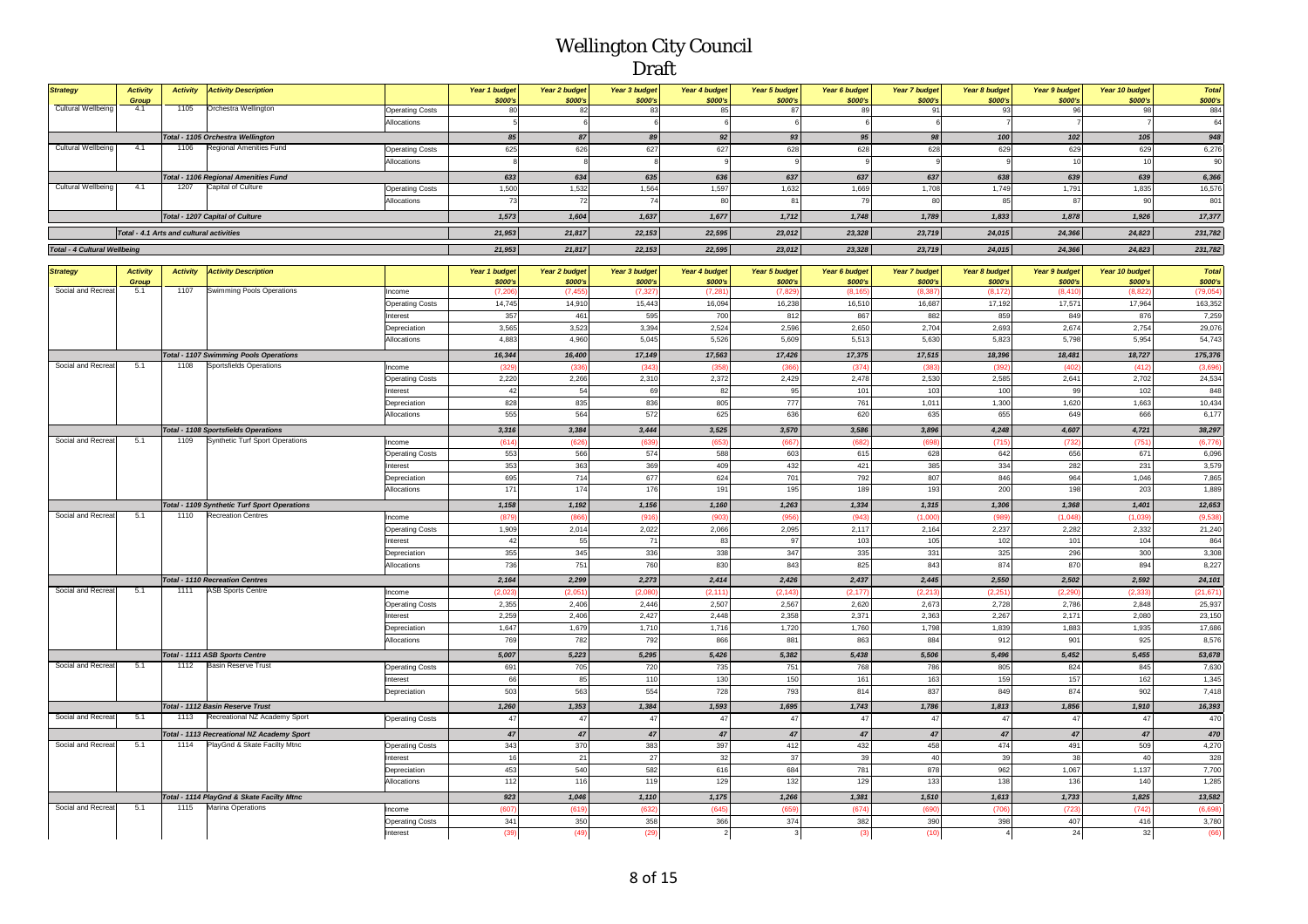| <b>Strategy</b>    | <b>Activity</b><br>Group | <b>Activity</b> | <b>Activity Description</b>                     |                        | Year 1 budget<br>\$000's | Year 2 budget<br>\$000's | Year 3 budget<br>\$000's | Year 4 budget<br>\$000's | Year 5 budget<br>\$000's | Year 6 budget<br>\$000's | Year 7 budget<br>\$000's | Year 8 budget<br>\$000's | Year 9 budget<br>\$000's | Year 10 budget<br>\$000's | <b>Total</b><br>\$000's |
|--------------------|--------------------------|-----------------|-------------------------------------------------|------------------------|--------------------------|--------------------------|--------------------------|--------------------------|--------------------------|--------------------------|--------------------------|--------------------------|--------------------------|---------------------------|-------------------------|
|                    |                          |                 |                                                 | Depreciation           | 241                      | 234                      | 262                      | 298                      | 323                      | 337                      | 348                      | 354                      | 394                      | 421                       | 3,212                   |
|                    |                          |                 |                                                 | Allocations            | 98                       | 102                      | 103                      | 112                      | 114                      | 111                      | 115                      | 118                      | 115                      | 118                       | 1,106                   |
|                    |                          |                 | <b>Total - 1115 Marina Operations</b>           |                        | 36                       | 18                       | 62                       | 133                      | 155                      | 152                      | 152                      | 167                      | 216                      | 244                       | 1,335                   |
| Social and Recreat | 5.1                      | 1116            | <b>Municipal Golf Course</b>                    | Income                 | (60                      | (61)                     | (63)                     | (64)                     | (65                      | (67)                     | (68)                     | (7)                      | (72)                     | (74)                      | (664)                   |
|                    |                          |                 |                                                 | <b>Operating Costs</b> | 133                      | 137                      | 140                      | 143                      | 146                      | 149                      | 152                      | 155                      | 159                      | 162                       | 1,477                   |
|                    |                          |                 |                                                 | Interest               |                          | $\overline{1}$           |                          | $\overline{2}$           | $\overline{2}$           | $\overline{2}$           | $\overline{a}$           | $\overline{\phantom{a}}$ | $\overline{2}$           |                           | 19                      |
|                    |                          |                 |                                                 | Depreciation           | 29                       | 25                       | 22                       | 15                       | 13                       | $\overline{9}$           | 5                        | $\overline{\phantom{a}}$ | $\overline{2}$           |                           | 123                     |
|                    |                          |                 |                                                 | Allocations            | 54                       | 56                       | 57                       | 62                       | 63                       | 62                       | 64                       | 66                       | 64                       | 65                        | 614                     |
|                    |                          |                 | Total - 1116 Municipal Golf Course              |                        | 157                      | 157                      | 157                      | 158                      | 160                      | 156                      | 155                      | 156                      | 155                      | 158                       | 1,569                   |
| Social and Recreat | 5.1                      | 1117            | <b>Recreation Programmes</b>                    | Income                 | (24)                     | (31)                     | (35)                     | (35)                     | (35)                     | (35)                     | (45)                     | (3)                      | (33)                     | (33)                      | (338)                   |
|                    |                          |                 |                                                 | <b>Operating Costs</b> | 448                      | 301                      | 299                      | 306                      | 314                      | 320                      | 327                      | 334                      | 340                      | 348                       | 3,337                   |
|                    |                          |                 |                                                 | Interest               |                          | $\mathbf{O}$             |                          | $\Omega$                 |                          | $\Omega$                 | $\overline{\mathbf{0}}$  |                          | $\circ$                  |                           | $\Omega$                |
|                    |                          |                 |                                                 | Depreciation           |                          | $\Omega$                 |                          |                          | $\Omega$                 | $\overline{0}$           | $\overline{0}$           |                          | $\Omega$                 |                           |                         |
|                    |                          |                 |                                                 | Allocations            | 122                      | 123                      | 124                      | 134                      | 136                      | 129                      | 132                      | 137                      | 135                      | 138                       | 1,309                   |
|                    |                          |                 | <b>Total - 1117 Recreation Programmes</b>       |                        | 546                      | 393                      | 388                      | 406                      | 416                      | 414                      | 414                      | 437                      | 442                      | 453                       | 4,309                   |
|                    |                          |                 | Total - 5.1 Recreation promotion and support    |                        | 30,956                   | 31,511                   | 32,467                   | 33,599                   | 33,806                   | 34,064                   | 34,741                   | 36,227                   | 36,857                   | 37,534                    | 341,764                 |
|                    |                          |                 |                                                 |                        |                          |                          |                          |                          |                          |                          |                          |                          |                          |                           |                         |
| Social and Recreat | 5.2                      | 1118            | Library Network - Wide Operation                | Income                 | (775)                    | (617)                    | (582)                    | (512)                    | (453)                    | (405                     | (374)                    | (376)                    | (372)                    | (371)                     | (4,837)                 |
|                    |                          |                 |                                                 | <b>Operating Costs</b> | 7,856                    | 8,046                    | 8,251                    | 8.480                    | 8.692                    | 8.868                    | 9,040                    | 9,223                    | 9,410                    | 9,612                     | 87.478                  |
|                    |                          |                 |                                                 | Interest               | 249                      | 322                      | 415                      | 488                      | 566                      | 604                      | 615                      | 599                      | 592                      | 61                        | 5,062                   |
|                    |                          |                 |                                                 | Depreciation           | 3,109                    | 3,347                    | 3,651                    | 3,784                    | 4,394                    | 4,592                    | 3,987                    | 3,729                    | 4,173                    | 4,438                     | 39,204                  |
|                    |                          |                 |                                                 | Allocations            | 3,956                    | 4,094                    | 4,166                    | 4,582                    | 4,663                    | 4,636                    | 4,768                    | 4,871                    | 4,715                    | 4,820                     | 45,270                  |
|                    |                          |                 | Total - 1118 Library Network - Wide Operation   |                        | 14,394                   | 15,192                   | 15,900                   | 16,822                   | 17,862                   | 18,295                   | 18,037                   | 18,046                   | 18,518                   | 19,110                    | 172,177                 |
| Social and Recreat | 5.2                      | 1119            | <b>Branch Libraries</b>                         | Income                 | (583)                    | (590                     | (596)                    | (603)                    | (610)                    | (618)                    | (626)                    | (634)                    | (643)                    | (65)                      | (6, 157)                |
|                    |                          |                 |                                                 | <b>Operating Costs</b> | 3,997                    | 4,230                    | 4,283                    | 4,386                    | 4,501                    | 4,662                    | 4,681                    | 4,803                    | 4,903                    | 5,010                     | 45,455                  |
|                    |                          |                 |                                                 | Interest               | 85                       | 110                      | 142                      | 167                      | 194                      | 207                      | 211                      | 205                      | 203                      | 209                       | 1,733                   |
|                    |                          |                 |                                                 | Depreciation           | 1.044                    | 1,236                    | 1,836                    | 2,040                    | 2,060                    | 2,077                    | 2,098                    | 2,105                    | 2,136                    | 2,179                     | 18,812                  |
|                    |                          |                 |                                                 | Allocations            | 2,619                    | 2,727                    | 2,770                    | 3,048                    | 3,102                    | 3,097                    | 3,184                    | 3,248                    | 3,126                    | 3,193                     | 30,114                  |
|                    |                          |                 | Total - 1119 Branch Libraries                   |                        | 7,161                    | 7,712                    | 8,435                    | 9,038                    | 9,246                    | 9,426                    | 9,548                    | 9,727                    | 9,725                    | 9,939                     | 89,957                  |
| Social and Recreat | 5.2                      | 1120            | Passport to Leisure Programme                   | <b>Operating Costs</b> | 65                       | 68                       | 70                       | 72                       | 74                       | 75                       | 76                       | 78                       | 79                       | 81                        | 738                     |
|                    |                          |                 |                                                 | Allocations            | 52                       | 54                       | 54                       | 59                       | 60                       | 58                       | 59                       | 61                       | 59                       | 60                        | 576                     |
|                    |                          |                 | Total - 1120 Passport to Leisure Programme      |                        | 117                      | 122                      | $124$                    | 131                      | 134                      | 133                      | 136                      | 139                      | 138                      | 141                       | 1,315                   |
| Social and Recreat | 5.2                      | 1121            | Community Advice & Information                  | <b>Operating Costs</b> | 1,218                    | 1,273                    | 1,306                    | 1,340                    | 1,375                    | 1,402                    | 1,429                    | 1.458                    | 1.488                    | 1,520                     | 13,810                  |
|                    |                          |                 |                                                 | Interest               | $\Omega$                 | $\circ$                  |                          | $^{\circ}$               | $\overline{0}$           | $\circ$                  | $\circ$                  | $\overline{0}$           | $^{\circ}$               | $\overline{0}$            |                         |
|                    |                          |                 |                                                 | Depreciation           |                          | $\Omega$                 |                          | $\theta$                 | $\overline{0}$           | $\circ$                  | $\mathbf 0$              |                          | $\Omega$                 |                           |                         |
|                    |                          |                 |                                                 | <b>Allocations</b>     | 655                      | 682                      | 695                      | 758                      | 772                      | 744                      | 764                      | 786                      | 771                      | 790                       | 7,418                   |
|                    |                          |                 | Total - 1121 Community Advice & Information     |                        | 1,874                    | 1,956                    | 2,001                    | 2,098                    | 2,147                    | 2,146                    | 2,194                    | 2,245                    | 2,260                    | 2,310                     | 21,230                  |
| Social and Recreat | 5.2                      | 1122            | <b>Community Grants</b>                         | <b>Operating Costs</b> | 208                      | 212                      | 213                      | 215                      | 217                      | 219                      | 220                      | 222                      | 223                      | 225                       | 2,176                   |
|                    |                          |                 |                                                 | Allocations            | 36                       | 37                       | 38                       | 41                       | 42                       | 39                       | 40                       | 42                       | 41                       | 43                        | 398                     |
|                    |                          |                 | <b>Total - 1122 Community Grants</b>            |                        | 244                      | 249                      | 251                      | 256                      | 259                      | 258                      | 260                      | 263                      | 265                      | 268                       | 2,574                   |
| Social and Recreat | 5.2                      | 1123            | Support for Wgtn Homeless                       | <b>Operating Costs</b> | 205                      | 208                      | 211                      | 214                      | 217                      | 220                      | 223                      | 226                      | 229                      | 232                       | 2,183                   |
|                    |                          |                 | <b>Total - 1123 Support for Wgtn Homeless</b>   |                        | 205                      | 208                      | 211                      | 214                      | 217                      | 220                      | 223                      | 226                      | 229                      | 232                       | 2,183                   |
| Social and Recreat | 5.2                      | 1124            | Social & Recreational Grant Pool                | <b>Operating Costs</b> | 3,79'                    | 3,839                    | 3,888                    | 3,938                    | 3,989                    | 4,041                    | 4,093                    | 4,147                    | 4,201                    | 4,257                     | 40,186                  |
|                    |                          |                 | Total - 1124 Social & Recreational Grant Pool   |                        | 3,791                    | 3,839                    | 3,888                    | 3,938                    | 3,989                    | 4,041                    | 4,093                    | 4,147                    | 4,201                    | 4,257                     | 40,186                  |
| Social and Recreat | 5.2                      | 1125            | Housing Operations and Mtce                     | Income                 | (22, 65)                 | (23, 358)                | (24, 32)                 | (25, 270)                | (25, 334)                | (24, 010)                | (24, 454)                | (24, 327)                | (26, 047)                | (28,09)                   | (247, 877)              |
|                    |                          |                 |                                                 | <b>Operating Costs</b> | 14,890                   | 15,472                   | 15,765                   | 16,063                   | 16,379                   | 16,694                   | 17,026                   | 17,382                   | 17,740                   | 18,132                    | 165,542                 |
|                    |                          |                 |                                                 | Interest               | (1,691)                  | (1, 831)                 | (2,031)                  | (2, 479)                 | (2,889)                  | (2,791)                  | (1,830)                  | 283                      | 2,432                    | 3,155                     | (9,672)                 |
|                    |                          |                 |                                                 | Depreciation           | 11,81                    | 12,588                   | 13,007                   | 13,536                   | 13,925                   | 14,370                   | 15,030                   | 15,900                   | 16,794                   | 18,076                    | 145,036                 |
|                    |                          |                 |                                                 | Allocations            | 2,416                    | 2,591                    | 2,650                    | 2,823                    | 2,878                    | 2,545                    | 2,621                    | 2,735                    | 2,738                    | 2,813                     | 26,810                  |
|                    |                          |                 | <b>Total - 1125 Housing Operations and Mtce</b> |                        | 4,769                    | 5,462                    | 5,071                    | 4,672                    | 4,958                    | 6,808                    | 8,394                    | 11,972                   | 13,656                   | 14,077                    | 79,839                  |
| Social and Recreat | 5.2                      | 1126            | <b>Housing Upgrade Project</b>                  | Income                 |                          |                          |                          | $\theta$                 | $\overline{0}$           | $\overline{0}$           | $\mathbf{0}$             |                          |                          |                           |                         |
|                    |                          |                 |                                                 | <b>Operating Costs</b> | 811                      | 818                      | 836                      | 854                      | 873                      | 891                      | 909                      | 928                      | 948                      | 970                       | 8,838                   |
|                    |                          |                 |                                                 | Interest               |                          | $\overline{0}$           |                          | $\mathbf 0$              | $\circ$                  | $\mathbf 0$              | $\mathbf 0$              | $\sqrt{2}$               | $\overline{0}$           |                           |                         |
|                    |                          |                 |                                                 | Depreciation           |                          | $\overline{2}$           |                          | $\Omega$                 | $\overline{0}$           | $\circ$                  | $\mathbf 0$              | $\sqrt{ }$               | $\Omega$                 |                           |                         |
|                    |                          |                 |                                                 | Allocations            | 366                      | 347                      | 356                      | 375                      | 383                      | 322                      | 334                      | 348                      | 342                      | 351                       | 3,524                   |
|                    |                          |                 | Total - 1126 Housing Upgrade Project            |                        | 1,179                    | 1,168                    | 1,192                    | 1,229                    | 1,257                    | 1,213                    | 1,243                    | 1,276                    | 1,291                    | 1,321                     | 12,369                  |
| Social and Recreat | 5.2                      | 1127            | Cmty Props Programmed Maint                     | Income                 | $\frac{1}{4}$            | (4)                      | $\overline{4}$           | (4)                      | (4)                      | (4)                      | (4)                      | $\overline{a}$           | (4)                      | $\sqrt{4}$                | (37)                    |
|                    |                          |                 |                                                 | <b>Operating Costs</b> | 533                      | 590                      | 613                      | 496                      | 486                      | 568                      | 546                      | 599                      | 614                      | 629                       | 5,675                   |
|                    |                          |                 |                                                 |                        |                          |                          |                          |                          |                          |                          |                          |                          |                          |                           |                         |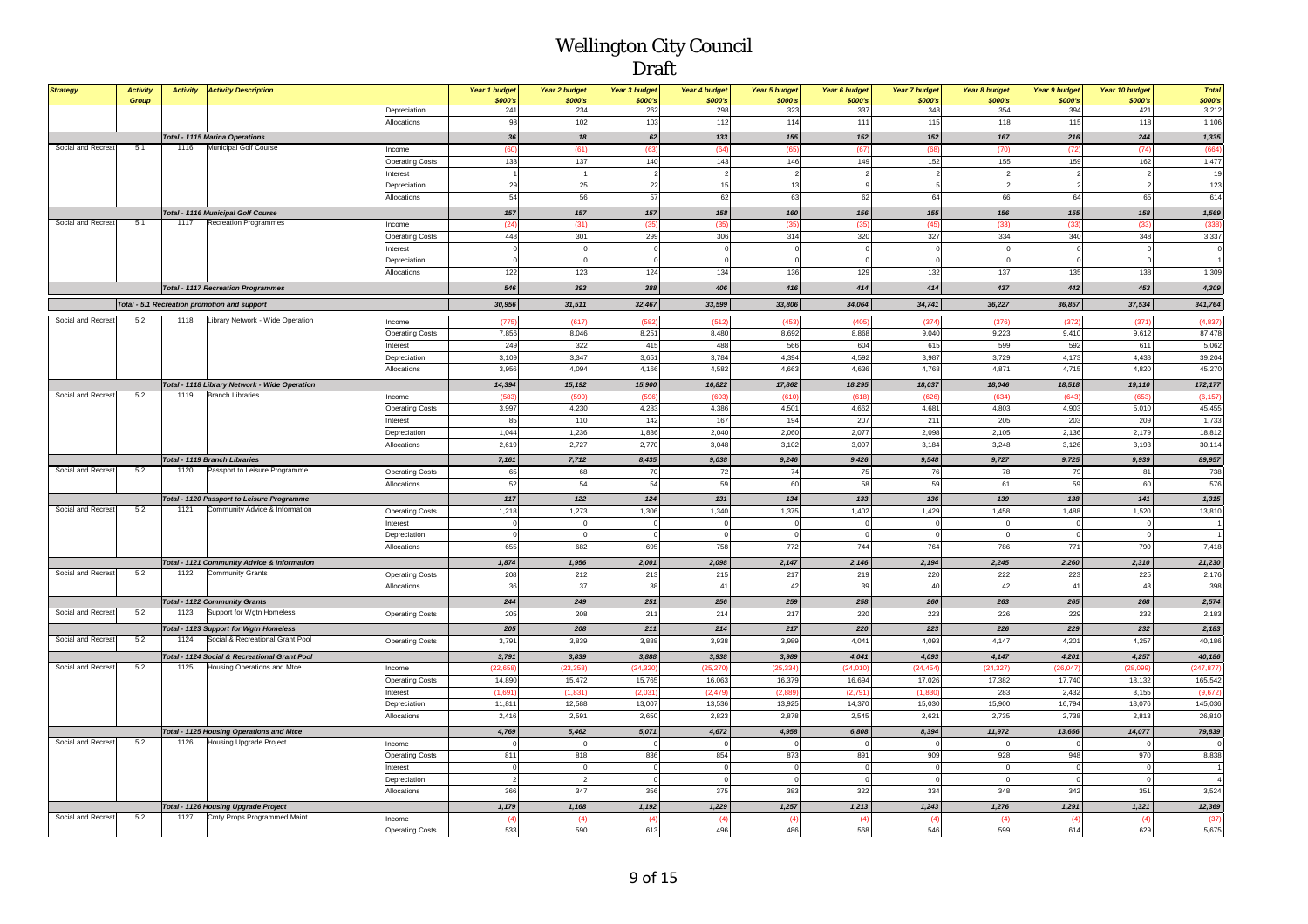| <b>Strategy</b>    | <b>Activity</b><br>Group | <b>Activity</b>            | <b>Activity Description</b>                                             |                                   | Year 1 budget<br>\$000's | Year 2 budget<br>\$000's | Year 3 budget<br>\$000's | Year 4 budget<br>\$000's | <b>Year 5 budget</b><br>\$000's | Year 6 budget<br>\$000's | Year 7 budget<br>\$000's | Year 8 budget<br>\$000's | Year 9 budget<br>\$000's | Year 10 budget<br>\$000's | <b>Total</b><br>\$000's |
|--------------------|--------------------------|----------------------------|-------------------------------------------------------------------------|-----------------------------------|--------------------------|--------------------------|--------------------------|--------------------------|---------------------------------|--------------------------|--------------------------|--------------------------|--------------------------|---------------------------|-------------------------|
|                    |                          |                            |                                                                         | Interest                          | $\mathcal{P}$            | $\mathbf{3}$             | $\mathbf{A}$             | $\overline{4}$           |                                 | 5                        | 5                        | 5                        | 5                        |                           | 43                      |
|                    |                          |                            |                                                                         | Depreciation                      | 24                       | 31                       | 40                       | 50                       | 65                              | 74                       | 81                       | 87                       | 94                       | 106                       | 652                     |
|                    |                          |                            |                                                                         | Allocations                       | 55                       | 60                       | 62                       | 57                       | 57                              | 58                       | 57                       | 62                       | 62                       | 64                        | 595                     |
|                    |                          |                            | <b>Total - 1127 Cmty Props Programmed Maint</b>                         |                                   | 611                      | 681                      | 715                      | 605                      | 609                             | 702                      | 684                      | 750                      | 772                      | 801                       | 6,929                   |
| Social and Recreat | 5.2                      | 1128                       | Community Halls Ops and Maint.                                          | Income                            | (42)                     | (43)                     | (43)                     | (44)                     | (45                             | (46)                     | (47)                     | (48)                     | (49)                     | (51)                      | (459)                   |
|                    |                          |                            |                                                                         | <b>Operating Costs</b>            | 304                      | 308                      | 351                      | 309                      | 315                             | 328                      | 328                      | 350                      | 358                      | 365                       | 3,317                   |
|                    |                          |                            |                                                                         | nterest                           | 14                       | 19                       | 24                       | 28                       | 33                              | 35                       | 36                       | 35                       | 34                       | 36                        | 295                     |
|                    |                          |                            |                                                                         | Depreciation                      | 78                       | 91                       | 91                       | 92                       | 94                              | 96                       | 98                       | 100                      | 103                      | 105                       | 947                     |
|                    |                          |                            |                                                                         | Allocations                       | 123                      | 127                      | 132                      | 140                      | 142                             | 138                      | 141                      | 147                      | 144                      | 148                       | 1,382                   |
|                    |                          |                            | Total - 1128 Community Halls Ops and Maint.                             |                                   | 478                      | 502                      | 555                      | 525                      | 539                             | 551                      | 556                      | 584                      | 589                      | 603                       | 5,482                   |
| Social and Recreat | 5.2                      | 1129                       | Community Prop & Facility Ops                                           | Income                            | (237)                    | (243)                    | (246)                    | (250)                    | (254)                           | (258)                    | (262)                    | (267)                    | (271)                    | (277)                     | (2, 565)                |
|                    |                          |                            |                                                                         | <b>Operating Costs</b>            | 947                      | 974                      | 994                      | 1,015                    | 1,037                           | 1,056                    | 1,075                    | 1,095                    | 1,116                    | 1,139                     | 10,451                  |
|                    |                          |                            |                                                                         | nterest                           | 198                      | 256                      | 330                      | 389                      | 451                             | 481                      | 490                      | 477                      | 472                      | 487                       | 4,030                   |
|                    |                          |                            |                                                                         | Depreciation                      | 545                      | 649                      | 715                      | 728                      | 733                             | 738                      | 747                      | 753                      | 761                      | 755                       | 7,123                   |
|                    |                          |                            |                                                                         | Allocations                       | 341                      | 354                      | 360                      | 394                      | 401                             | 393                      | 404                      | 414                      | 403                      | 412                       | 3,876                   |
|                    |                          |                            | Total - 1129 Community Prop & Facility Ops                              |                                   | 1,794                    | 1,990                    | 2,153                    | 2.276                    | 2.368                           | 2,410                    | 2.454                    | 2,473                    | 2.480                    | 2.517                     | 22,915                  |
| Social and Recreat | 5.2                      | 1130                       | Accommodation Assistance Fund                                           |                                   | 232                      | 232                      | 232                      | 232                      | 232                             | 232                      | 232                      | 232                      | 232                      | 232                       | 2,320                   |
|                    |                          |                            |                                                                         | <b>Operating Costs</b>            |                          |                          |                          |                          |                                 |                          |                          |                          |                          |                           |                         |
|                    |                          |                            | <b>Total - 1130 Accommodation Assistance Fund</b>                       |                                   | 232                      | 232                      | 232                      | 232                      | 232                             | 232                      | 232                      | 232                      | 232                      | 232                       | 2,320                   |
|                    |                          |                            | Total - 5.2 Community participation and support                         |                                   | 36,849                   | 39,312                   | 40,729                   | 42,037                   | 43,816                          | 46,433                   | 48,054                   | 52,080                   | 54,357                   | 55,808                    | 459,475                 |
| Social and Recreat | 5.3                      | 1131                       | <b>Burial &amp; Cremation Operations</b>                                | ncome                             | (848)                    | (866)                    | (883)                    | (902)                    | (921)                           | (941)                    | (962)                    | (985)                    | (1,008)                  | (1,033)                   | (9, 348)                |
|                    |                          |                            |                                                                         | <b>Operating Costs</b>            | 1,107                    | 1,155                    | 1,181                    | 1,177                    | 1,206                           | 1,232                    | 1,292                    | 1,319                    | 1,347                    | 1,377                     | 12,394                  |
|                    |                          |                            |                                                                         | nterest                           | 30                       | 39                       | 50                       | 58                       | 68                              | 72                       | 74                       | 72                       | 71                       | 73                        | 606                     |
|                    |                          |                            |                                                                         | Depreciation                      | 275                      | 317                      | 334                      | 333                      | 349                             | 371                      | 385                      | 400                      | 429                      | 476                       | 3,672                   |
|                    |                          |                            |                                                                         | Allocations                       | 467                      | 483                      | 492                      | 538                      | 547                             | 543                      | 560                      | 574                      | 559                      | 572                       | 5,333                   |
|                    |                          |                            | <b>Total - 1131 Burial &amp; Cremation Operations</b>                   |                                   | 1,031                    | 1,129                    | 1,173                    | 1,205                    | 1,249                           | 1,278                    | 1,349                    | 1,381                    | 1,398                    | 1,465                     | 12,657                  |
| Social and Recreat | 5.3                      | 1132                       | Contracts - Public Conveniences                                         | <b>Operating Costs</b>            | 2,456                    | 2,523                    | 2,575                    | 2,549                    | 2,634                           | 2,688                    | 2,851                    | 2,857                    | 2,924                    | 3,018                     | 27,074                  |
|                    |                          |                            |                                                                         | nterest                           | 75                       | 97                       | 125                      | 148                      | 171                             | 183                      | 186                      | 181                      | 179                      | 185                       | 1,530                   |
|                    |                          |                            |                                                                         | Depreciation                      | 760                      | 751                      | 891                      | 936                      | 999                             | 1,033                    | 1,072                    | 1,054                    | 1,058                    | 1,134                     | 9,688                   |
|                    |                          |                            |                                                                         | Allocations                       | 278                      | 282                      | 286                      | 304                      | 311                             | 301                      | 315                      | 323                      | 324                      | 335                       | 3,059                   |
|                    |                          |                            | Total - 1132 Contracts - Public Conveniences                            |                                   | 3,569                    | 3,653                    | 3,878                    | 3,937                    | 4,115                           | 4,205                    | 4,423                    | 4,415                    | 4,485                    | 4,672                     | 41,351                  |
| Social and Recreat | 5.3                      | 1133                       | <b>Public Health</b>                                                    | Income                            | (3,653)                  | (3,728)                  | (3,803)                  | (3,881)                  | (3,962)                         | (4,050)                  | (4, 142)                 | (4, 237)                 | (4.336)                  | (4, 441)                  | (40, 234)               |
|                    |                          |                            |                                                                         | <b>Operating Costs</b>            | 3,765                    | 3,872                    | 3,956                    | 4,056                    | 4,158                           | 4,239                    | 4,322                    | 4,412                    | 4,502                    | 4,599                     | 41,882                  |
|                    |                          |                            |                                                                         | terest                            |                          | $\Omega$                 | $\overline{0}$           |                          |                                 |                          |                          |                          |                          |                           |                         |
|                    |                          |                            |                                                                         | Depreciation                      |                          | $\Delta$                 | $\Delta$                 |                          |                                 | $\overline{4}$           | $\overline{4}$           | $\mathbf{3}$             | $^{\circ}$               |                           | 35                      |
|                    |                          |                            |                                                                         | Allocations                       | 2,070                    | 2,134                    | 2,176                    | 2.362                    | 2.407                           | 2,281                    | 2,350                    | 2,415                    | 2,358                    | 2,413                     | 22,966                  |
|                    |                          | Total - 1133 Public Health |                                                                         |                                   | 2,191                    | 2,282                    | 2,334                    | 2.541                    | 2,607                           | 2,474                    | 2,534                    | 2,593                    | 2,525                    | 2,572                     | 24,654                  |
| Social and Recreat | 5.3                      | 1134                       | Noise Monitoring                                                        | <b>Operating Costs</b>            | 630                      | 710                      | 710                      | 754                      | 771                             | 788                      | 805                      | 806                      | 824                      | 844                       | 7,641                   |
|                    |                          |                            |                                                                         | nterest                           | $^{\circ}$               | $\overline{0}$           | $\overline{0}$           | $\overline{\mathbf{0}}$  |                                 | $^{\circ}$               | $\overline{0}$           | $\circ$                  | $^{\circ}$               |                           |                         |
|                    |                          |                            |                                                                         | Allocations                       | 175                      | 183                      | 186                      | 201                      | 204                             | 184                      | 189                      | 196                      | 196                      | 202                       | 1,916                   |
|                    |                          |                            |                                                                         |                                   | 805                      | 893                      | 896                      | 954                      | 976                             | 972                      | 995                      | 1,002                    | 1,020                    | 1,045                     | 9,558                   |
| Social and Recreat | 5.3                      | 1135                       | <b>Total - 1134 Noise Monitoring</b><br>Anti-Graffiti Flying Squad      | <b>Operating Costs</b>            | 675                      | 696                      | 711                      | 728                      | 745                             | 761                      | 778                      | 796                      | 814                      | 833                       | 7,538                   |
|                    |                          |                            |                                                                         | nterest                           | $\Omega$                 | $\Omega$                 | $\circ$                  | $\Omega$                 |                                 | $\mathbf{0}$             | $\Omega$                 | $\Omega$                 | $\Omega$                 |                           |                         |
|                    |                          |                            |                                                                         | Depreciation                      |                          | $\overline{7}$           | $\overline{7}$           | 3                        |                                 | $\mathbf 0$              | $\mathbf 0$              | $\mathbf 0$              | $\Omega$                 |                           | 24                      |
|                    |                          |                            |                                                                         | Allocations                       | 168                      | 173                      | 176                      | 192                      | 195                             | 189                      | 194                      | 201                      | 198                      | 204                       | 1,891                   |
|                    |                          |                            |                                                                         |                                   | 850                      |                          |                          | 923                      | 941                             |                          |                          |                          |                          | 1,037                     |                         |
| Social and Recreat | 5.3                      | 1136                       | Total - 1135 Anti-Graffiti Flying Squad<br>Safe City Project Operations |                                   | 1,326                    | 876                      | 895<br>1,417             |                          | 1,489                           | 951<br>1,517             | 973<br>1,545             | 997<br>1,576             | 1,013                    | 1,641                     | 9,456<br>14,952         |
|                    |                          |                            |                                                                         | <b>Operating Costs</b><br>nterest |                          | 1,383                    | $\overline{2}$           | 1,452<br>$\overline{2}$  |                                 | $\overline{2}$           | $\overline{2}$           | $\overline{2}$           | 1,607<br>$\overline{2}$  |                           | 20                      |
|                    |                          |                            |                                                                         | Depreciation                      | 45                       | 53                       | 57                       | 41                       | 48                              | 58                       | 67                       | 79                       | 90                       | 100                       | 637                     |
|                    |                          |                            |                                                                         | Allocations                       | 667                      | 694                      | 708                      | 772                      | 786                             | 758                      | 778                      | 801                      | 785                      | 804                       | 7,552                   |
|                    |                          |                            |                                                                         |                                   |                          |                          |                          |                          |                                 |                          |                          |                          |                          |                           |                         |
| Social and Recreat | 5.3                      | 1137                       | <b>Total - 1136 Safe City Project Operations</b><br>Civil Defence       |                                   | 2,039                    | 2,132                    | 2,183                    | 2,266                    | 2,324                           | 2,335                    | 2,393                    | 2,457                    | 2,484                    | 2,547                     | 23,161                  |
|                    |                          |                            |                                                                         | Income                            | (14)                     | (14)                     | $\Omega$<br>1.486        |                          |                                 | $\Omega$                 | $^{\circ}$               | (4)                      | (4)                      | $\frac{1}{2}$             | (40)                    |
|                    |                          |                            |                                                                         | <b>Operating Costs</b>            | 1,424                    | 1,459                    |                          | 1,520                    | 1,550                           | 1,587                    | 1,622                    | 1,656                    | 1,693                    | 1,733                     | 15,731                  |
|                    |                          |                            |                                                                         | terest                            | 25                       | 32                       | 41                       | 48                       | 56<br>199                       | 60                       | 61<br>216                | 59                       | 59                       | 61                        | 501                     |
|                    |                          |                            |                                                                         | Depreciation<br>Allocations       | 120<br>160               | 127<br>142               | 152<br>145               | 173<br>158               | 160                             | 199<br>157               | 159                      | 186<br>167               | 94<br>172                | 77<br>177                 | 1,541<br>1,595          |
|                    |                          |                            |                                                                         |                                   |                          |                          |                          |                          |                                 |                          |                          |                          |                          |                           |                         |
|                    |                          | Total - 1137 Civil Defence |                                                                         |                                   | 1,714                    | 1,746                    | 1,824                    | 1,899                    | 1,965                           | 2,003                    | 2,057                    | 2,064                    | 2,013                    | 2,044                     | 19,328                  |
| Social and Recreat | 5.3                      | 1138                       | <b>Rural Fire</b>                                                       | Income                            | (4)                      | (4)                      | (4)                      | (4)                      | (4)                             | (4)                      | (4)                      | (4)                      | (4)                      | (4)                       | (36)                    |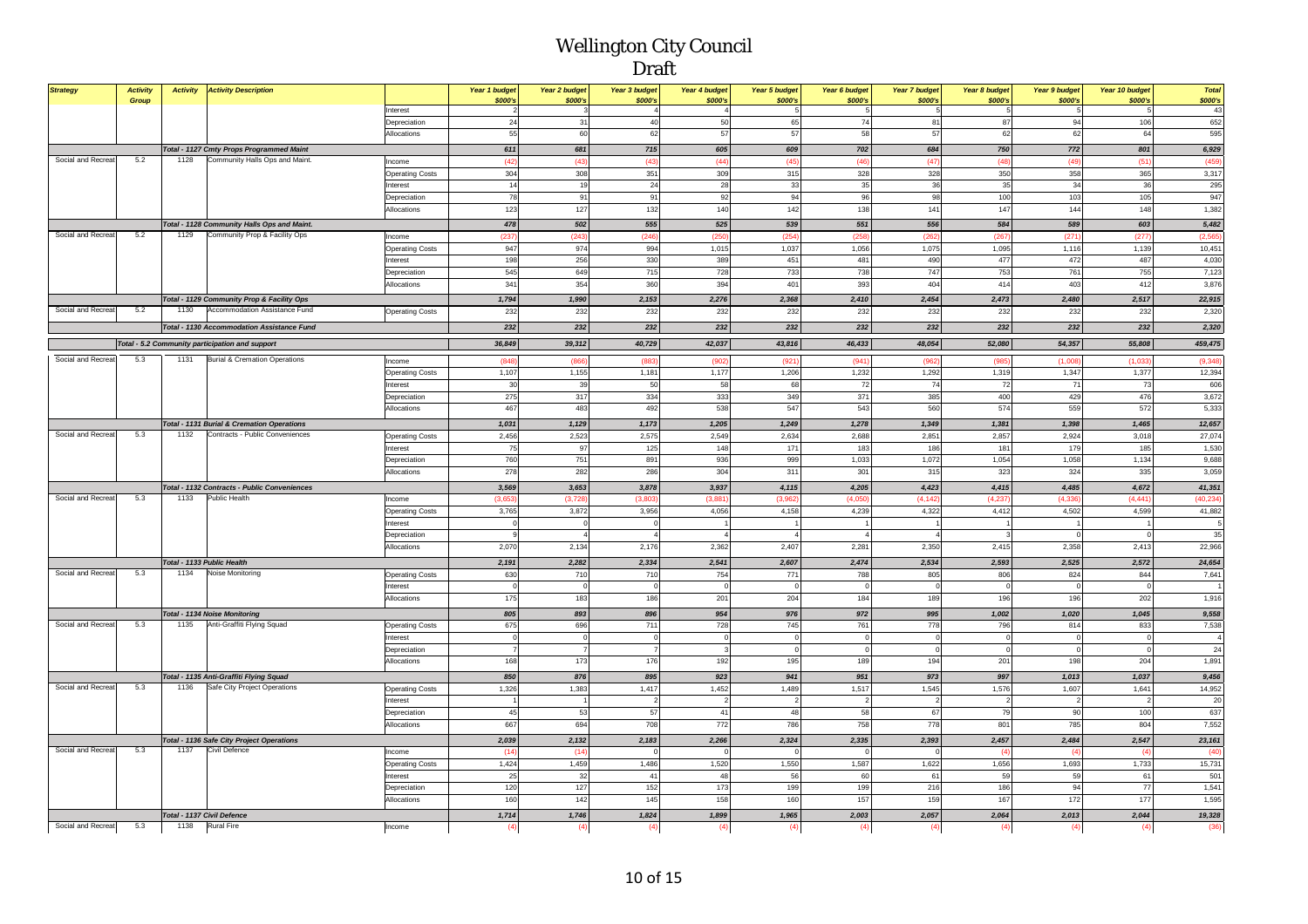| <b>Strategy</b>         | <b>Activity</b>                        | <b>Activity</b>                 | <b>Activity Description</b>                                           |                             | Year 1 budget   | <b>Year 2 budget</b> | <b>Year 3 budget</b>   | <b>Year 4 budget</b> | <b>Year 5 budget</b>    | Year 6 budget             | Year 7 budget              | Year 8 budget   | Year 9 budget        | Year 10 budget  | Total            |
|-------------------------|----------------------------------------|---------------------------------|-----------------------------------------------------------------------|-----------------------------|-----------------|----------------------|------------------------|----------------------|-------------------------|---------------------------|----------------------------|-----------------|----------------------|-----------------|------------------|
|                         | Group                                  |                                 |                                                                       |                             | \$000's         | \$000's              | \$000's                | \$000's              | \$000's                 | \$000's                   | \$000's                    | \$000's         | \$000's              | \$000's         | \$000's          |
|                         |                                        |                                 |                                                                       | <b>Operating Costs</b>      | 34              | 44                   | 43                     | 37                   | 37                      | 37                        | 38                         | 42              | 42                   | 43              | 398              |
|                         |                                        |                                 |                                                                       | Interest                    |                 |                      |                        | $\overline{2}$       | $\overline{2}$          | $\overline{2}$<br>$\circ$ | $\overline{2}$<br>$\Omega$ | $\overline{2}$  |                      | $\overline{a}$  | 18               |
|                         |                                        |                                 |                                                                       | Depreciation<br>Allocations |                 |                      |                        |                      |                         | 3                         |                            |                 |                      | $\mathbf 0$     | 28               |
|                         |                                        |                                 |                                                                       |                             |                 |                      |                        |                      |                         |                           |                            |                 |                      |                 |                  |
| Social and Recreat      | 5.3                                    | Total - 1138 Rural Fire<br>1997 | <b>Business Recovery</b>                                              |                             | 35              | 45                   | 44                     | 38                   | 38                      | 39                        | 39                         | 43              | 44                   | 45              | 411              |
|                         |                                        |                                 |                                                                       | <b>Operating Costs</b>      |                 |                      |                        |                      |                         |                           |                            |                 |                      |                 |                  |
|                         |                                        |                                 | <b>Total - 1997 Business Recovery</b>                                 |                             | $\mathbf{1}$    |                      |                        | $\mathbf{1}$         | $\mathbf{1}$            | $\mathbf{1}$              | $\mathbf{1}$               | $\mathbf{1}$    | $\mathbf{1}$         |                 |                  |
|                         | Total - 5.3 Public health and safety   |                                 |                                                                       |                             | 12,235          | 12,756               | 13,228                 | 13,764               | 14,215                  | 14,256                    | 14,765                     | 14,953          | 14,984               | 15,428          | 140,584          |
|                         | <b>Total - 5 Social and Recreation</b> |                                 |                                                                       |                             |                 | 83,580               | 86,424                 | 89,400               | 91,837                  | 94,753                    | 97,560                     | 103,260         | 106,198              | 108,770         | 941,822          |
|                         |                                        |                                 |                                                                       |                             |                 |                      |                        |                      |                         |                           |                            |                 |                      |                 |                  |
| <b>Strategy</b>         | <b>Activity</b>                        | <b>Activity</b>                 | <b>Activity Description</b>                                           |                             | Year 1 budget   | Year 2 budget        | <b>Year 3 budget</b>   | Year 4 budget        | Year 5 budget           | Year 6 budget             | Year 7 budget              | Year 8 budget   | <b>Year 9 budget</b> | Year 10 budget  | <b>Total</b>     |
| Urban Developmen        | Group<br>6.1                           | 1139                            | District Plan                                                         | Income                      | \$000's<br>(21) | \$000's<br>(22)      | \$000's<br>(22)        | \$000's<br>(22)      | \$000's<br>(23)         | \$000's<br>(24)           | \$000's<br>(24)            | \$000's<br>(25) | \$000's<br>(25       | \$000's<br>(26) | \$000's<br>(233) |
|                         |                                        |                                 |                                                                       | <b>Operating Costs</b>      | 3,176           | 1,744                | 2,766                  | 3,363                | 3,834                   | 3,761                     | 2,609                      | 2,667           | 2,129                | 1,566           | 27,613           |
|                         |                                        |                                 |                                                                       | Allocations                 | 650             | 627                  | 642                    | 685                  | 699                     | 622                       | 640                        | 666             | 665                  | 683             | 6,580            |
|                         |                                        | Total - 1139 District Plan      |                                                                       |                             | 3,804           | 2,349                | 3,385                  | 4,026                | 4,510                   | 4,360                     | 3,225                      | 3,308           | 2,769                | 2,223           | 33,959           |
| Urban Developmen        | 6.1                                    | 1141                            | <b>Build Wellington Developments</b>                                  | Operating Costs             | 2,165           | 2,225                | 1,900                  | 2,014                | 2,068                   | 2,109                     | 2,151                      | 2,058           | 2,100                | 2,145           | 20,934           |
|                         |                                        |                                 |                                                                       | Depreciation                | $\Omega$        |                      | $\Omega$               |                      | 172                     | 234                       | 240                        | 246             | 253                  | 260             | 1,405            |
|                         |                                        |                                 |                                                                       | Allocations                 | 667             | 695                  | 686                    | 772                  | 785                     | 763                       | 778                        | 827             | 833                  | 857             | 7,663            |
|                         |                                        |                                 | <b>Total - 1141 Build Wellington Developments</b>                     |                             | 2,832           | 2,920                | 2,586                  | 2,786                | 3,025                   | 3,106                     | 3,168                      | 3,131           | 3,186                | 3,262           | 30,003           |
| Urban Developmen        | 6.1                                    | 1142                            | Public Art and Sculpture Maintenance                                  | <b>Operating Costs</b>      | 286             | 293                  | 300                    | 306                  | 313                     | 320                       | 327                        | 335             | 342                  | 351             | 3,174            |
|                         |                                        |                                 |                                                                       | hterest                     | 14              | 18                   | 23                     | $27\,$               | 31                      | 33                        | 34                         | 33              | 33                   | 34              | 279              |
|                         |                                        |                                 |                                                                       | Depreciation                | 12              | 12                   | 12                     | $\overline{7}$       | $\overline{0}$          | $\circ$                   | $\circ$                    | $\mathbf{C}$    |                      |                 | 43               |
|                         |                                        |                                 |                                                                       | Allocations                 | 68              | 70                   | 71                     | $77\,$               | 78                      | 75                        | 77                         | 80              | 79                   | 81              | 757              |
|                         |                                        |                                 | Total - 1142 Public Art and Sculpture Maintenance                     |                             | 380             | 393                  | 405                    | 417                  | 423                     | 429                       | 439                        | 448             | 454                  | 465             | 4,253            |
| Urban Developmen        | 6.1                                    | 1143                            | Public Space-Centre Devl. Plan                                        | <b>Operating Costs</b>      | 1,438           | 1,292                | 1,325                  | 1,361                | 1,366                   | 1,391                     | 1,418                      | 1,446           | 1,475                | 1,506           | 14,019           |
|                         |                                        |                                 |                                                                       | nterest                     |                 |                      | $\overline{2}$         | $\overline{2}$       | $\overline{2}$          | $\overline{2}$            | $\overline{2}$             | $\overline{2}$  | $\overline{2}$       | $\overline{a}$  | 19               |
|                         |                                        |                                 |                                                                       | Depreciation                | 29              | 34                   | 24                     | 28                   | 35                      | 43                        | 51                         | 54              | 52                   | 23              | 375              |
|                         |                                        |                                 |                                                                       | Allocations                 | 920             | 925                  | 949                    | 998                  | 1,018                   | 848                       | 877                        | 918             | 919                  | 942             | 9,315            |
|                         |                                        |                                 | Total - 1143 Public Space-Centre Devl. Plan                           |                             | 2,389           | 2,252                | 2,300                  | 2,390                | 2,422                   | 2,284                     | 2,348                      | 2,420           | 2,448                | 2,474           | 23,727           |
| Urban Developmen        | 6.1                                    | 1145                            | City Heritage Development                                             | Operating Costs             | 775             | 784                  | 793                    | 802                  | 812                     | 818                       | 825                        | 833             | 841                  | 849             | 8,131            |
|                         |                                        |                                 |                                                                       | Allocations                 | 112             | 112                  | 114                    | 125                  | 127                     | 123                       | 125                        | 131             | 134                  | 138             | 1,241            |
|                         |                                        |                                 | Total - 1145 City Heritage Development                                |                             | 887             | 896                  | 907                    | 927                  | 938                     | 941                       | 950                        | 964             | 975                  | 987             | 9,372            |
| Urban Developmen        | 6.1                                    | 1206                            | Housing Investment Programme                                          | Operating Costs             | 500             | 511                  | 313                    | 319                  | 326                     | 334                       | 342                        | 350             | 239                  | 245             | 3,478            |
|                         |                                        |                                 |                                                                       | Depreciation                |                 | 31                   | 73                     | 117                  | 163                     | 211                       | 262                        | 314             | 370                  | 428             | 1,969            |
|                         |                                        |                                 |                                                                       | Allocations                 | 37              | 36                   | 22                     | 24                   | 24                      | 24                        | 24                         | 25              | 17                   | 18              | 252              |
|                         |                                        |                                 | Total - 1206 Housing Investment Programme                             |                             | 537             | 577                  | 408                    | 460                  | 514                     | 569                       | 627                        | 690             | 626                  | 691             | 5,698            |
|                         |                                        |                                 | Total - 6.1 Urban development, heritage and public spaces development |                             | 10,829          | 9,387                | 9,991                  | 11,007               | 11,832                  | 11,690                    | 10,757                     | 10,961          | 10,457               | 10,101          | 107,013          |
| <b>Urban Developmen</b> | 6.2                                    | 1146                            | <b>Building Control-Facilitation</b>                                  | Income                      | (10, 114)       | (9, 435)             | (9,631)                | (9,836)              | (10,050)                | (10, 281)                 | (10, 521)                  | (10, 770)       | (11,029)             | (11, 304)       | (102, 972)       |
|                         |                                        |                                 |                                                                       | Operating Costs             | 8,283           | 8,498                | 8,717                  | 8,949                | 9,188                   | 9,363                     | 9,541                      | 9,732           | 9,927                | 10,135          | 92,332           |
|                         |                                        |                                 |                                                                       | Interest                    |                 |                      | $\boldsymbol{\Lambda}$ |                      | 5                       | 5                         | $\overline{5}$             | 5               |                      |                 | $\overline{4}$   |
|                         |                                        |                                 |                                                                       | Depreciation                | 135             | 44                   | 11                     |                      |                         | 5                         | $\overline{5}$             |                 |                      |                 | 213              |
|                         |                                        |                                 |                                                                       | Allocations                 | 4,881           | 4,992                | 5,102                  | 5,495                | 5,603                   | 5,154                     | 5,302                      | 5,489           | 5,433                | 5,569           | 53,022           |
|                         |                                        |                                 | Total - 1146 Building Control-Facilitation                            |                             | 3,187           | 4,102                | 4,202                  | 4,617                | 4,751                   | 4,246                     | 4,332                      | 4,460           | 4,335                | 4,405           | 42,639           |
| Urban Developmen        | 6.2                                    | 1147                            | Weathertight Homes                                                    | <b>Operating Costs</b>      | 34              | 34                   | 35                     | 35                   | 36                      | 37                        | 37                         | 38              | 38                   | 39              | 362              |
|                         |                                        |                                 |                                                                       | Allocations                 | 27              | 28                   | 29                     | 29                   | 30                      | 19                        | 20                         | 21              | 22                   | 22              | 246              |
|                         |                                        |                                 | <b>Total - 1147 Weathertight Homes</b>                                |                             | 61              | 62                   | 64                     | 64                   | 66                      | 55                        | 57                         | 59              | 60                   | 61              | 609              |
| Urban Developmer        | 6.2                                    | 1148                            | Development Cntrl Facilitation                                        | ncome                       | (3, 121)        | (3, 187)             | (3, 253)               | (3.32)               | (3, 393)                | (3, 471)                  | (3, 552)                   | (3.635)         | (3, 722)             | (3, 815)        | (34, 470)        |
|                         |                                        |                                 |                                                                       | <b>Operating Costs</b>      | 3,802           | 3,903                | 4,003                  | 4,110                | 4,219                   | 4,300                     | 4,383                      | 4,472           | 4,562                | 4,659           | 42,414           |
|                         |                                        |                                 |                                                                       | nterest                     | $^{\circ}$      |                      | $\circ$                | $\mathbf 0$          | $\overline{\mathbf{0}}$ | $\circ$                   | $\circ$                    | $\mathbf 0$     | $\mathbf 0$          | $^{\circ}$      |                  |
|                         |                                        |                                 |                                                                       | Depreciation                | $\overline{5}$  |                      |                        |                      |                         |                           |                            |                 |                      |                 | 15               |
|                         |                                        |                                 |                                                                       | Allocations                 | 2,539           | 2,607                | 2,666                  | 2,860                | 2,918                   | 2,638                     | 2,722                      | 2,814           | 2,769                | 2,836           | 27,369           |
|                         |                                        |                                 | <b>Total - 1148 Development Cntrl Facilitation</b>                    |                             | 3,225           | 3,325                | 3,418                  | 3,650                | 3,746                   | 3,469                     | 3,555                      | 3,653           | 3,610                | 3,681           | 35,332           |
| Urban Developmen        | 6.2                                    | 1149                            | Earthquake Assessment Study                                           | <b>Operating Costs</b>      | 64              | 68                   | 70                     | 72                   | 74                      | 75                        | 76                         | 78              | 79                   | 81              | 737              |
|                         |                                        |                                 |                                                                       | Allocations                 | 36              | 37                   | 38                     | 40                   | 41                      | 37                        | 38                         | 40              | 40                   | 41              | 388              |
|                         |                                        |                                 | Total - 1149 Earthquake Assessment Study                              |                             | 100             | 105                  | 107                    | 112                  | 115                     | $112$                     | 115                        | 118             | 120                  | 122             | 1,125            |
|                         |                                        |                                 |                                                                       |                             |                 |                      |                        |                      |                         |                           |                            |                 |                      |                 |                  |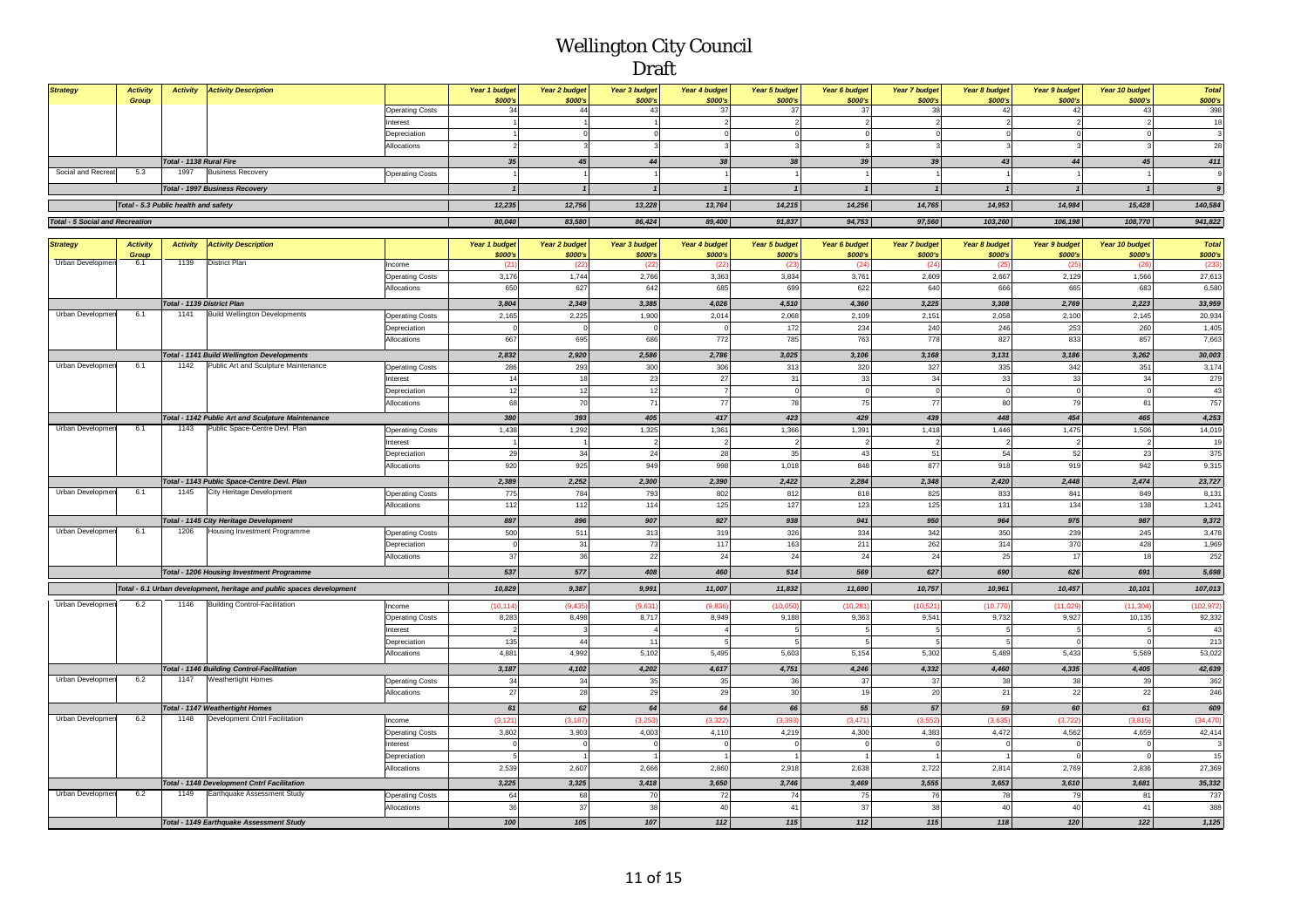| <b>Strategy</b>                    | <b>Activity</b> | <b>Activity</b> | <b>Activity Description</b>                                                              |                                       | Year 1 budget  | Year 2 budget     | Year 3 budget  | Year 4 budget     | <b>Year 5 budget</b> | Year 6 budget     | <b>Year 7 budget</b> | Year 8 budget         | Year 9 budget   | Year 10 budget    | <b>Total</b>       |
|------------------------------------|-----------------|-----------------|------------------------------------------------------------------------------------------|---------------------------------------|----------------|-------------------|----------------|-------------------|----------------------|-------------------|----------------------|-----------------------|-----------------|-------------------|--------------------|
| <b>Urban Developmer</b>            | Group<br>6.2    | 1151            | Earthquake Risk Building Proj.                                                           | <b>Operating Costs</b>                | \$000's<br>745 | \$000's<br>808    | \$000's<br>773 | \$000's<br>773    | \$000's<br>790       | \$000's<br>806    | \$000's<br>824       | \$000's<br>842        | \$000's<br>860  | \$000's<br>880    | \$000's<br>8,101   |
|                                    |                 |                 |                                                                                          | Allocations                           | 112            | 113               | 115            | 125               | 127                  | 123               | 126                  | 130                   | 129             | 133               | 1,234              |
|                                    |                 |                 | Total - 1151 Earthquake Risk Building Proj.                                              |                                       | 856            | 921               | 888            | 899               | 918                  | 929               | 950                  | 972                   | 990             | 1,013             | 9,336              |
|                                    |                 |                 | Total - 6.2 Building and development control                                             |                                       | 7,430          | 8,515             | 8,679          | 9,341             | 9,596                | 8,812             | 9,008                | 9,262                 | 9,115           | 9,282             | 89,040             |
|                                    |                 |                 |                                                                                          |                                       | 18,259         |                   |                |                   |                      |                   |                      |                       |                 |                   |                    |
| <b>Total - 6 Urban Development</b> |                 |                 |                                                                                          |                                       |                | 17,902            | 18,671         | 20,348            | 21,428               | 20,501            | 19,766               | 20,223                | 19,572          | 19,384            | 196,053            |
| <b>Strategy</b>                    | <b>Activity</b> | <b>Activity</b> | <b>Activity Description</b>                                                              |                                       | Year 1 budget  | Year 2 budget     | Year 3 budget  | Year 4 budget     | <b>Year 5 budget</b> | Year 6 budget     | Year 7 budget        | Year 8 budget         | Year 9 budget   | Year 10 budget    | <b>Total</b>       |
|                                    | Group           |                 |                                                                                          |                                       | \$000's        | \$000's           | \$000's        | \$000's           | \$000's              | \$000's           | \$000's              | \$000's               | \$000's         | \$000's           | \$000's            |
| Transport                          | 7.1             | 1152            | Ngauranga to Airport Corridor                                                            | <b>Operating Costs</b><br>Allocations | 1,608<br>268   | 1,653<br>270      | 1,691<br>276   | 569<br>213        | 597<br>221           | 609<br>214        | 636<br>222           | 661<br>237            | 668<br>241      | 681<br>248        | 9,373<br>2,410     |
|                                    |                 |                 |                                                                                          |                                       |                |                   |                |                   |                      |                   |                      |                       |                 |                   |                    |
| Transport                          | 7.1             | 1153            | Total - 1152 Ngauranga to Airport Corridor<br><b>Transport Planning and Policy</b>       |                                       | 1,876<br>1,068 | 1,923<br>1,116    | 1,967<br>1,148 | 782<br>1,179      | 818<br>1,210         | 823<br>1,234      | 858<br>1,260         | 899                   | 909<br>1,298    | 929<br>1,324      | 11,783<br>12,121   |
|                                    |                 |                 |                                                                                          | <b>Operating Costs</b><br>Allocations | 387            | 392               | 402            | 437               | 444                  | 430               | 437                  | 1,285<br>457          | 464             | 478               | 4,328              |
|                                    |                 |                 |                                                                                          |                                       |                |                   |                |                   |                      |                   |                      |                       |                 |                   |                    |
| Transport                          | 7.1             | 1154            | <b>Total - 1153 Transport Planning and Policy</b><br>Road Maintenance and Storm Clean Up | Income                                | 1,455<br>(904) | 1,508<br>(903)    | 1,549<br>(914) | 1,616<br>(914)    | 1,654<br>(915        | 1,664<br>(915     | 1,697<br>(916)       | 1,742<br>(916)        | 1,762<br>(915   | 1,802<br>(915     | 16,450<br>(9, 128) |
|                                    |                 |                 |                                                                                          | <b>Operating Costs</b>                | 1,882          | 1,927             | 1,994          | 2,041             | 2,090                | 2,142             | 2,196                | 2,252                 | 2,307           | 2,370             | 21,202             |
|                                    |                 |                 |                                                                                          | Allocations                           | 206            | 206               | 212            | 230               | 233                  | 228               | 232                  | 244                   | 249             | 258               | 2,298              |
|                                    |                 |                 | Total - 1154 Road Maintenance and Storm Clean Up                                         |                                       | 1,184          | 1,230             | 1,292          | 1,357             | 1,409                | 1,454             | 1,512                | 1,580                 | 1,642           | 1,713             | 14,372             |
| Transport                          | 7.1             | 1155            | Tawa Shared Driveways Maintenance                                                        | <b>Operating Costs</b>                | 36             | 37                | 38             | 39                | 40                   | 41                | 42                   | 43                    | 44              | 45                | 404                |
|                                    |                 |                 |                                                                                          | Allocations                           |                | $\overline{7}$    | $\mathbf{a}$   | 8                 |                      | 8                 | 8                    | $\overline{9}$        |                 | $\alpha$          | 81                 |
|                                    |                 |                 | Total - 1155 Tawa Shared Driveways Maintenance                                           |                                       | 43             | 44                | 46             | 47                | 48                   | 49                | 50                   | 51                    | 52              | 53                | 485                |
| Transport                          | 7.1             | 1156            | Wall, Bridge and Tunnel Maintenance                                                      | Income                                | (79)           | (79)              | (79)           | (79)              | (79)                 | (79)              | (80)                 | (80)                  | (79)            | (80)              | (794)              |
|                                    |                 |                 |                                                                                          | <b>Operating Costs</b>                | 232            | 237               | 243            | 248               | 254                  | 260               | 267                  | 273                   | 279             | 287               | 2,580              |
|                                    |                 |                 |                                                                                          | Allocations                           | 23             | 23                | 24             | 26                | 26                   | 26                | 26                   | 27                    | 28              | 29                | 258                |
|                                    |                 |                 | Total - 1156 Wall, Bridge and Tunnel Maintenance                                         |                                       | 176            | 181               | 187            | 195               | 201                  | 206               | 213                  | 221                   | 228             | 236               | 2,044              |
| Transport                          | 7.1             | 1157            | Drains & Walls Asset Stewardship                                                         | Income                                | (81)           | (81)              | (81)           | (81)              | (81)                 | (81)              | (81)                 | (81)                  | (80)            | (80)              | (805)              |
|                                    |                 |                 |                                                                                          | <b>Operating Costs</b><br>Interest    | 634<br>964     | 648<br>1,246      | 662<br>1,606   | 677<br>1,892      | 693<br>2,193         | 710<br>2,341      | 728<br>2,383         | 746<br>2,320          | 766<br>2,294    | 787<br>2,367      | 7,051<br>19,605    |
|                                    |                 |                 |                                                                                          | Depreciation                          | 4,530          | 4,763             | 5,116          | 5,402             | 5,626                | 5,907             | 6,197                | 6,485                 | 6,856           | 7,241             | 58,124             |
|                                    |                 |                 |                                                                                          | Allocations                           | 14             | 14                | 15             | 16                | 16                   | 16                | 16                   | 17                    | 17              | 18                | 160                |
|                                    |                 |                 | Total - 1157 Drains & Walls Asset Stewardship                                            |                                       | 6,061          | 6,591             | 7,318          | 7,906             | 8,447                | 8,893             | 9,243                | 9,488                 | 9,853           | 10,333            | 84,134             |
| Transport                          | 7.1             | 1158            | Kerb & Channel Maintenance                                                               | Income                                | (386)          | (385)             | (391)          | (391)             | (391)                | (391)             | (392)                | (392)                 | (391)           | (391)             | (3,901)            |
|                                    |                 |                 |                                                                                          | <b>Operating Costs</b>                | 766            | 785               | 814            | 834               | 854                  | 875               | 897                  | 920                   | 941             | 967               | 8,652              |
|                                    |                 |                 |                                                                                          | Allocations                           | 94             | 94                | 97             | 106               | 107                  | 104               | 106                  | 112                   | 114             | 118               | 1,053              |
|                                    |                 |                 | Total - 1158 Kerb & Channel Maintenance                                                  |                                       | 474            | 494               | 520            | 548               | 570                  | 588               | 611                  | 639                   | 664             | 693               | 5,803              |
| Transport                          | 7.1             | 1159            | Vehicle Network Asset Stewardship                                                        | Income                                | (462)          | (472)             | (470)          | (472)             | (459                 | (483)             | (460)                | (468)                 | (463)           | (462)             | (4,671)            |
|                                    |                 |                 |                                                                                          | <b>Operating Costs</b><br>Interest    | 3,090<br>4,374 | 3,186<br>5,658    | 3,250<br>7,291 | 3,328<br>8,587    | 3,374<br>9,954       | 3,499<br>10,626   | 3,525<br>10,817      | 3,626<br>10,534       | 3,700<br>10,414 | 3,790<br>10,745   | 34,368<br>89,000   |
|                                    |                 |                 |                                                                                          | Depreciation                          | 14,269         | 16,469            | 19,253         | 22,162            | 25,997               | 31,168            | 37,201               | 43,411                | 48,779          | 48,530            | 307,238            |
|                                    |                 |                 |                                                                                          | Allocations                           | 228            | 232               | 237            | 258               | 260                  | 255               | 256                  | 269                   | 270             | 278               | 2,542              |
|                                    |                 |                 | Total - 1159 Vehicle Network Asset Stewardship                                           |                                       | 21,499         | 25,072            | 29,561         | 33,863            | 39,127               | 45,066            | 51,339               | 57,372                | 62,699          | 62,879            | 428,477            |
| Transport                          | 7.1             | 1160            | Port and Ferry Access                                                                    | <b>Operating Costs</b>                | 65             | 66                | 67             | 69                | 71                   | $72\,$            | 74                   | 76                    | 78              | 80                | 718                |
|                                    |                 |                 |                                                                                          | Allocations                           |                | 5                 |                | 5                 |                      | 5                 | 5                    | 6                     |                 | 6                 | 52                 |
|                                    |                 |                 | Total - 1160 Port and Ferry Access                                                       |                                       | 69             | 71                | 72             | 74                | 76                   | 77                | 79                   | 82                    | 84              | 86                | 770                |
| Transport                          | 7.1             | 1161            | Cycleways Maintenance                                                                    | Income                                | (72)           | (73)              | (82)           | (79)              | (82)                 | (83)              | (84)                 | (79)                  | (79)            | (79)              | (792)              |
|                                    |                 |                 |                                                                                          | <b>Operating Costs</b>                | 143            | 147               | 168            | 166               | 177                  | 182               | 189                  | 184                   | 189             | 194               | 1,739              |
|                                    |                 |                 |                                                                                          | Allocations                           | 13             | 13                | 14             | 15                | 16                   | 16                | 16                   | 16                    | 17              | 17                | 153                |
|                                    |                 |                 | Total - 1161 Cycleways Maintenance                                                       |                                       | 83             | 87                | 101            | 102               | 111                  | 116               | 122                  | 121                   | 126             | 132               | 1,100              |
| Transport                          | 7.1             | 1162            | Cycleway Asset Stewardship                                                               | <b>Operating Costs</b>                |                | $\overline{1}$    |                | $\overline{1}$    |                      | 1                 | $\overline{1}$       |                       |                 | $\overline{a}$    | 14<br>$\Omega$     |
|                                    |                 |                 |                                                                                          | Interest<br>Depreciation              | 431            | $\Omega$<br>2,057 | 3,536          | $\Omega$<br>4,226 | 4,759                | $\Omega$<br>5,319 | $\Omega$<br>5,904    | $\mathbf{0}$<br>6,529 | 7,203           | $\Omega$<br>7,922 | 47,886             |
|                                    |                 |                 |                                                                                          | Allocations                           |                |                   |                |                   |                      |                   |                      |                       |                 |                   |                    |
|                                    |                 |                 | Total - 1162 Cycleway Asset Stewardship                                                  |                                       | 433            | 2,059             | 3,537          | 4,227             | 4,760                | 5,320             | 5,906                | 6,530                 | 7,205           | 7,923             | 47,901             |
| Transport                          | 7.1             | 1163            | <b>Cycleways Planning</b>                                                                | <b>Operating Costs</b>                | 213            | 2,719             | 2,724          | 230               | 236                  | 241               | 247                  | 253                   | 259             | 265               | 7,387              |
|                                    |                 |                 |                                                                                          | Allocations                           | 34             | 34                | 35             | 38                | 38                   | 37                | 38                   | 40                    | 41              | 42                | 377                |
|                                    |                 |                 | Total - 1163 Cycleways Planning                                                          |                                       | 247            | 2,754             | 2,759          | 268               | 274                  | 278               | 285                  | 292                   | 299             | 307               | 7,764              |
| Transport                          | 7.1             | 1164            | Passenger Transport Facilities                                                           | Income                                | (286)          | (286)             | (286)          | (286)             | (286)                | (286)             | (286)                | 1286                  | (28)            | (286)             | (2,860)            |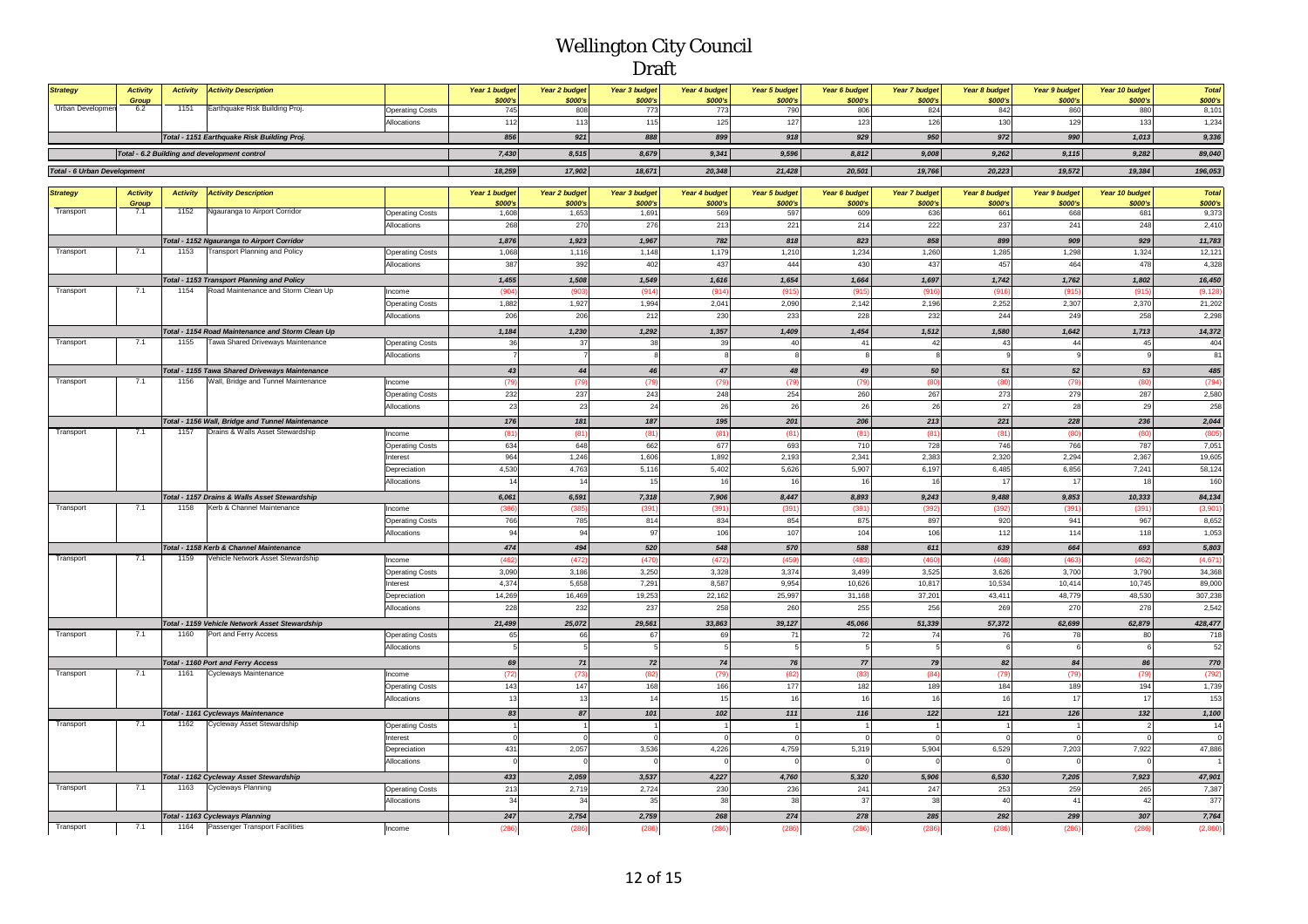| <b>Strategy</b> | <b>Activity</b><br>Group | <b>Activity</b>        | <b>Activity Description</b>                            |                        | Year 1 budget<br>\$000's | Year 2 budget<br>\$000's | <b>Year 3 budget</b><br>\$000's | Year 4 budget<br>\$000's | <b>Year 5 budget</b><br>\$000's | Year 6 budget<br>\$000's | Year 7 budget<br>\$000's | Year 8 budget<br>\$000's | <b>Year 9 budget</b><br>\$000's | Year 10 budget<br>\$000's | <b>Total</b><br>\$000's |
|-----------------|--------------------------|------------------------|--------------------------------------------------------|------------------------|--------------------------|--------------------------|---------------------------------|--------------------------|---------------------------------|--------------------------|--------------------------|--------------------------|---------------------------------|---------------------------|-------------------------|
|                 |                          |                        |                                                        | <b>Operating Costs</b> | 572                      | 585                      | 588                             | 616                      | 621                             | 631                      | 649                      | 679                      | 695                             | 713                       | 6,350                   |
|                 |                          |                        |                                                        | Interest               | 29                       | 37                       | 48                              | 57                       | 66                              | 70                       | 71                       | 69                       | 69                              | 71                        | 587                     |
|                 |                          |                        |                                                        | Depreciation           | 3                        |                          |                                 | $\overline{3}$           |                                 | 3                        | $\overline{3}$           |                          | $\overline{0}$                  | $\mathbf 0$               | 23                      |
|                 |                          |                        |                                                        | Allocations            | 60                       | 60                       | 55                              | 65                       | 62                              | 59                       | 62                       | 70                       | 71                              | 74                        | 638                     |
|                 |                          |                        | <b>Total - 1164 Passenger Transport Facilities</b>     |                        | 378                      | 399                      | 409                             | 455                      | 466                             | 478                      | 499                      | 533                      | 549                             | 572                       | 4,738                   |
| Transport       | 7.1                      | 1165                   | <b>Bus Shelter Contract Income</b>                     | Income                 | (780)                    | (79)                     | (812)                           | (831)                    | (849                            | (86)                     | (889)                    | (912)                    | (935)                           | (960)                     | (8,633)                 |
|                 |                          |                        |                                                        | <b>Operating Costs</b> |                          |                          |                                 |                          |                                 |                          | 1                        |                          |                                 | -1                        | 8                       |
|                 |                          |                        |                                                        | Allocations            | $\mathbf 0$              |                          | $\Omega$                        |                          |                                 |                          | $\mathbf 0$              |                          | $\Omega$                        | $\mathbf 0$               | $\Omega$                |
|                 |                          |                        | Total - 1165 Bus Shelter Contract Income               |                        | (780)                    | (795                     | (812)                           | (830)                    | (849)                           | (868)                    | (888)                    | (911)                    | (934)                           | (959)                     | (8, 624)                |
| Transport       | 7.1                      | 1166                   | Passenger Transport Asset Stewardship                  | <b>Operating Costs</b> | 28                       | 29                       | 30                              | 30                       | 31                              | 32                       | 32                       | 33                       | 34                              | 35                        | 315                     |
|                 |                          |                        |                                                        | Interest               | 348                      | 558                      | 732                             | 925                      | 1,083                           | 1,291                    | 1,503                    | 1,845                    | 2,187                           | 2,529                     | 13,002                  |
|                 |                          |                        |                                                        | Depreciation           | 521                      | 518                      | 571                             | 587                      | 608                             | 631                      | 654                      | 678                      | 709                             | 742                       | 6,220                   |
|                 |                          |                        |                                                        | Allocations            |                          |                          | $\Omega$                        | $\Omega$                 |                                 | $\Omega$                 | $\Omega$                 |                          | $\Omega$                        |                           |                         |
|                 |                          |                        | Total - 1166 Passenger Transport Asset Stewardship     |                        | 897                      | 1,105                    | 1.333                           | 1,543                    | 1,722                           | 1,953                    | 2.190                    | 2,557                    | 2.930                           | 3.307                     | 19.537                  |
| Transport       | 7.1                      | 1167                   | <b>Bus Priority Plan</b>                               | <b>Operating Costs</b> | 57                       | 58                       | 60                              | 61                       | 62                              | 64                       | 65                       | 67                       | 68                              | 70                        | 632                     |
|                 |                          |                        |                                                        | Allocations            | $\overline{4}$           |                          |                                 | 5                        |                                 | 5                        | 5                        |                          | 5                               | 5                         | 46                      |
|                 |                          |                        | Total - 1167 Bus Priority Plan                         |                        | 61                       | 62                       | 64                              | 65                       | 67                              | 68                       | 70                       | 72                       | 73                              | 75                        | 678                     |
| Transport       | 7.1                      | 1168                   | Cable Car                                              | <b>Operating Costs</b> |                          |                          |                                 | $\mathbf{1}$             |                                 | $\overline{1}$           | $\overline{1}$           |                          |                                 | 11                        | $\overline{7}$          |
|                 |                          |                        |                                                        | Interest               |                          |                          | $\mathcal{P}$                   | $\overline{a}$           | $\overline{\phantom{a}}$        | $\overline{2}$           | $\overline{2}$           | $\overline{2}$           | $\overline{2}$                  | 2                         | 21                      |
|                 |                          |                        |                                                        | Depreciation           | 10                       | 10                       | 10                              | 10                       | 10                              | 10                       | 10                       | 10                       | 10                              | 10                        | 104                     |
|                 |                          | Total - 1168 Cable Car |                                                        |                        | 12                       | $12$                     | 13                              | 13                       | 13                              | 14                       | 14                       | 14                       | 14                              | 14                        | 132                     |
| Transport       | 7.1                      | 1170                   | Street Furniture Maintenance                           | Income                 | (6)                      | (6)                      | (6)                             | (6)                      | (6)                             | (6)                      | (6)                      | (6)                      | (6)                             | (6)                       | (64)                    |
|                 |                          |                        |                                                        | <b>Operating Costs</b> | 351                      | 359                      | 375                             | 384                      | 393                             | 403                      | 413                      | 424                      | 435                             | 447                       | 3,984                   |
|                 |                          |                        |                                                        | Allocations            | 37                       | 37                       | 38                              | 41                       | 42                              | 41                       | 42                       | 44                       | 45                              | 47                        | 414                     |
|                 |                          |                        | Total - 1170 Street Furniture Maintenance              |                        | 382                      | 390                      | 407                             | 419                      | 429                             | 438                      | 449                      | 462                      | 473                             | 487                       | 4,334                   |
| Transport       | 7.1                      | 1171                   | Footpaths Asset Stewardship                            | <b>Operating Costs</b> | 298                      | 305                      | 312                             | 319                      | 327                             | 335                      | 343                      | 352                      | 361                             | 371                       | 3,324                   |
|                 |                          |                        |                                                        | Interest               | 391                      | 506                      | 652                             | 768                      | 890                             | 950                      | 968                      | 942                      | 932                             | 961                       | 7,961                   |
|                 |                          |                        |                                                        | Depreciation           | 5,296                    | 5,851                    | 6,306                           | 6,743                    | 6,929                           | 7,333                    | 7,802                    | 8,305                    | 8,808                           | 9,202                     | 72,574                  |
|                 |                          |                        |                                                        | Allocations            | 15                       | 15                       | 15                              | 17                       | 17                              | 16                       | 17                       | 18                       | 18                              | 18                        | 166                     |
|                 |                          |                        | Total - 1171 Footpaths Asset Stewardship               |                        | 6,000                    | 6,678                    | 7,286                           | 7,847                    | 8,163                           | 8,635                    | 9,129                    | 9,617                    | 10,118                          | 10,552                    | 84,025                  |
| Transport       | 7.1                      | 1172                   | Pedestrian Network Maintenance                         | Income                 | (34)                     | (35)                     | (36)                            | (37)                     | (37)                            | (38)                     | (39)                     | (40)                     | (41)                            | (43)                      | (381)                   |
|                 |                          |                        |                                                        | <b>Operating Costs</b> | 814                      | 834                      | 863                             | 884                      | 905                             | 927                      | 951                      | 975                      | 998                             | 1,025                     | 9,175                   |
|                 |                          |                        |                                                        | Allocations            | 98                       | 98                       | 101                             | 109                      | 111                             | 108                      | 110                      | 116                      | 118                             | 122                       | 1,090                   |
|                 |                          |                        | Total - 1172 Pedestrian Network Maintenance            |                        | 878                      | 897                      | 928                             | 957                      | 979                             | 997                      | 1,021                    | 1,050                    | 1,074                           | 1,104                     | 9,885                   |
| Transport       | 7.1                      | 1173                   | Pedestrian Network Structures Maintenance              | <b>Operating Costs</b> | 155                      | 159                      | 163                             | 167                      | 171                             | 175                      | 179                      | 183                      | 188                             | 193                       | 1,73'                   |
|                 |                          |                        |                                                        | Allocations            | 19                       | 19                       | 19                              | 21                       | 21                              | 21                       | 21                       | 22                       | 22                              | 23                        | 208                     |
|                 |                          |                        | Total - 1173 Pedestrian Network Structures Maintenance |                        | 174                      | 178                      | 182                             | 187                      | 192                             | 195                      | 200                      | 205                      | 210                             | 216                       | 1,939                   |
| Transport       | 7.1                      | 1174                   | Traffic Signals Maintenance                            | ncome                  | (687)                    | (68)                     | (685)                           | (689)                    | (689                            | (68)                     | (693)                    | (69)                     | (695)                           | (698                      | (6, 899)                |
|                 |                          |                        |                                                        | <b>Operating Costs</b> | 1,357                    | 1,387                    | 1,430                           | 1,473                    | 1,509                           | 1,543                    | 1,588                    | 1,624                    | 1,668                           | 1,717                     | 15,296                  |
|                 |                          |                        |                                                        | Allocations            | 238                      | 239                      | 246                             | 268                      | 272                             | 263                      | 269                      | 280                      | 282                             | 290                       | 2,647                   |
|                 |                          |                        | Total - 1174 Traffic Signals Maintenance               |                        | 907                      | 946                      | 991                             | 1,052                    | 1,092                           | 1,118                    | 1,163                    | 1,211                    | 1,255                           | 1,310                     | 11,044                  |
| Transport       | 7.1                      | 1175                   | Traffic Control Asset Stewardship                      | Income                 | (87)                     | (87)                     | (87)                            | (87)                     | (87)                            | (87)                     | (87)                     | (87)                     | (87)                            | (87)                      | (869                    |
|                 |                          |                        |                                                        | <b>Operating Costs</b> | 301                      | 308                      | 315                             | 322                      | 330                             | 338                      | 346                      | 355                      | 363                             | 373                       | 3,352                   |
|                 |                          |                        |                                                        | Interest               | 100                      | 130                      | 167                             | 197                      | 228                             | 244                      | 248                      | 242                      | 239                             | 247                       | 2,043                   |
|                 |                          |                        |                                                        | Depreciation           | 2,498                    | 2,552                    | 2,148                           | 1,794                    | 2,011                           | 2,317                    | 2,638                    | 2,978                    | 3,334                           | 3,708                     | 25,977                  |
|                 |                          |                        |                                                        | Allocations            | 27                       | 27                       | 27                              | 29                       | 30                              | 29                       | 30                       | 31                       | 32                              | 33                        | 294                     |
|                 |                          |                        | Total - 1175 Traffic Control Asset Stewardship         |                        | 2,840                    | 2,930                    | 2,570                           | 2,256                    | 2,512                           | 2,841                    | 3,175                    | 3,519                    | 3,881                           | 4,273                     | 30,797                  |
| Transport       | 7.1                      | 1176                   | Road Marking Maintenance                               | Income                 | (688)                    | (68)                     | (697)                           | (697)                    | (697                            | (698)                    | (698)                    | (698)                    | (698)                           | (699)                     | (6,959)                 |
|                 |                          |                        |                                                        | <b>Operating Costs</b> | 1,354                    | 1,385                    | 1,433                           | 1,467                    | 1,502                           | 1,539                    | 1,578                    | 1,620                    | 1,663                           | 1,709                     | 15,25'                  |
|                 |                          |                        |                                                        | Allocations            | 116                      | 116                      | 119                             | 129                      | 131                             | 128                      | 131                      | 138                      | 141                             | 147                       | 1,295                   |
|                 |                          |                        | <b>Total - 1176 Road Marking Maintenance</b>           |                        | 782                      | 812                      | 855                             | 899                      | 936                             | 970                      | 1,011                    | 1,059                    | 1,106                           | 1,157                     | 9,587                   |
| Transport       | 7.1                      | 1177                   | <b>Traffic Signs Maintenance</b>                       | Income                 | (160)                    | (159)                    | (161)                           | (161)                    | (161)                           | (161)                    | (161)                    | (161)                    | (160)                           | (160)                     | (1,604)                 |
|                 |                          |                        |                                                        | <b>Operating Costs</b> | 378                      | 388                      | 400                             | 410                      | 420                             | 430                      | 440                      | 451                      | 461                             | 473                       | 4,252                   |
|                 |                          |                        |                                                        | Allocations            | 53                       | 53                       | 54                              | 59                       | 60                              | 58                       | 59                       | 62                       | 63                              | 65                        | 584                     |
|                 |                          |                        | Total - 1177 Traffic Signs Maintenance                 |                        | 271                      | 281                      | 294                             | 308                      | 319                             | 327                      | 339                      | 352                      | 364                             | 378                       | 3,232                   |
| Transport       | 7.1                      | 1178                   | Network Activity Management                            | Income                 | (930                     | (949                     | (96)                            | (990                     | (1,013)                         | (1.036)                  | (1,060)                  | (1.08)                   | (1.115                          | 1.144                     | (10.29)                 |
|                 |                          |                        |                                                        | <b>Operating Costs</b> | 1,148                    | 1,193                    | 1,231                           | 1,263                    | 1,296                           | 1,320                    | 1,351                    | 1,374                    | 1,371                           | 1,395                     | 12,940                  |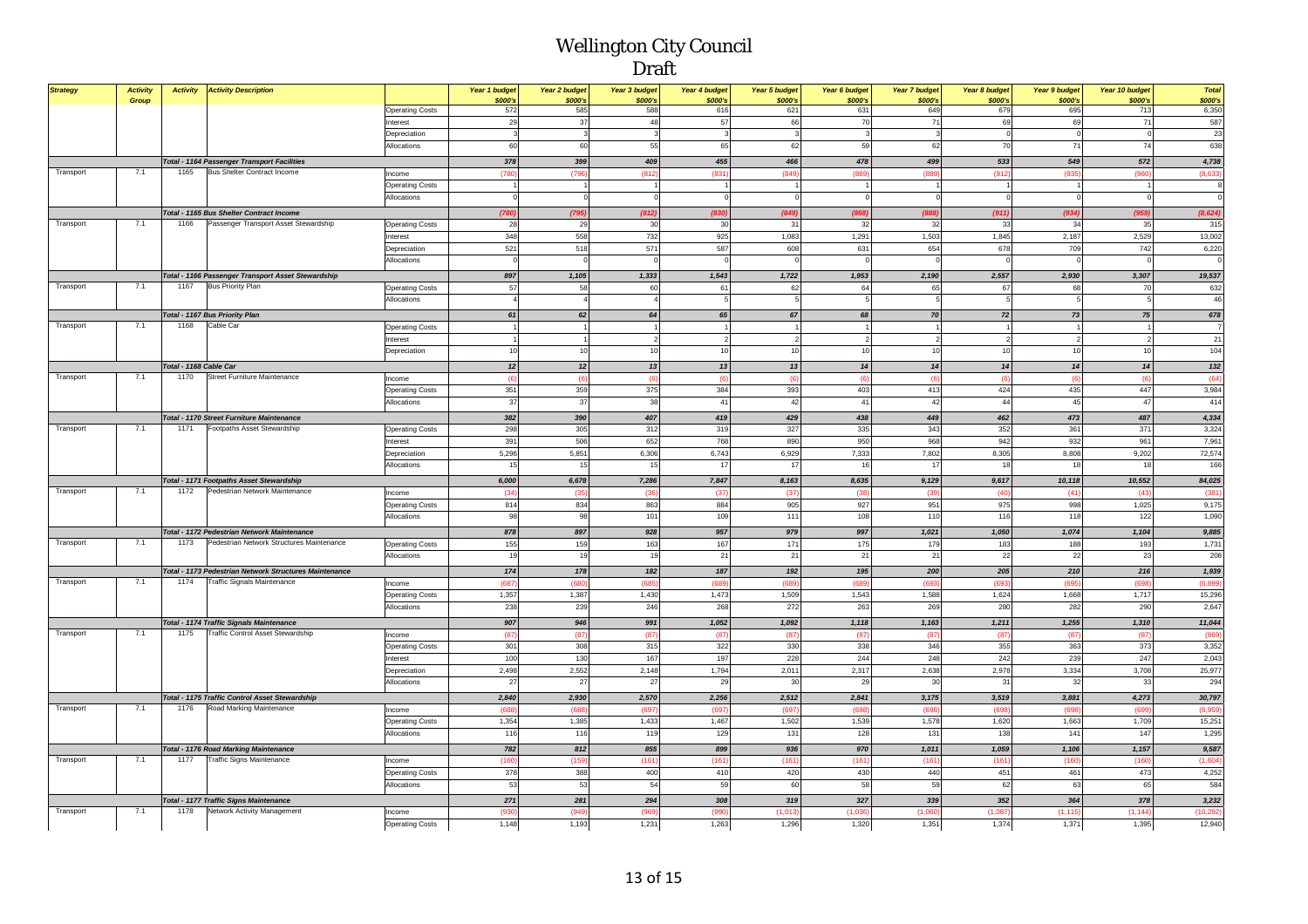| <b>Strategy</b>            | <b>Activity</b><br><b>Activity</b><br><b>Activity Description</b> |                        | Year 1 budget | <b>Year 2 budget</b> | <b>Year 3 budget</b> | Year 4 budget    | <b>Year 5 budget</b> | Year 6 budget | <b>Year 7 budget</b> | Year 8 budget | <b>Year 9 budget</b> | Year 10 budget | <b>Total</b> |
|----------------------------|-------------------------------------------------------------------|------------------------|---------------|----------------------|----------------------|------------------|----------------------|---------------|----------------------|---------------|----------------------|----------------|--------------|
|                            | Group                                                             |                        | \$000's       | \$000's              | \$000's              | \$000's          | \$000's              | \$000's       | \$000's              | \$000's       | \$000's              | \$000's        | \$000's      |
|                            |                                                                   | Allocations            | 500           | 505                  | 518                  | 563              | 572                  | 552           | 563                  | 588           | 588                  | 605            | 5,553        |
|                            | <b>Total - 1178 Network Activity Management</b>                   |                        | 717           | 748                  | 780                  | 836              | 855                  | 836           | 854                  | 874           | 845                  | 856            | 8,200        |
| Transport                  | 1179<br><b>Street Lighting Maintenance</b><br>7.1                 | Income                 | (1, 121)      | (1, 123)             | (1, 126)             | (1, 148)         | (1, 151)             | (1, 155)      | (1, 158)             | (1, 160)      | (1, 163)             | (1, 167)       | (11, 471)    |
|                            |                                                                   | <b>Operating Costs</b> | 2,736         | 2,799                | 2,861                | 2,982            | 3,052                | 3,126         | 3,204                | 3,279         | 3,362                | 3,453          | 30,853       |
|                            |                                                                   | Allocations            | 92            | 93                   | 95                   | 107              | 109                  | 105           | 107                  | 112           | 113                  | 117            | 1,050        |
|                            | <b>Total - 1179 Street Lighting Maintenance</b>                   |                        | 1,708         | 1,769                | 1,830                | 1,941            | 2,009                | 2,077         | 2,153                | 2,231         | 2,312                | 2,403          | 20,432       |
| Transport                  | <b>Transport Education &amp; Promotion</b><br>7.1<br>1180         | Income                 | (234)         | (234)                | (234)                | (234)            | (234)                | (234)         | (234)                | (234)         | (234)                | (234)          | (2, 341)     |
|                            |                                                                   | <b>Operating Costs</b> | 461           | 473                  | 482                  | 490              | 500                  | 507           | 515                  | 523           | 532                  | 541            | 5,023        |
|                            |                                                                   | interest               |               |                      |                      |                  |                      | $\Omega$      |                      |               |                      |                |              |
|                            |                                                                   | Depreciation           | $\Omega$      |                      | $\Omega$             |                  |                      | $\mathbf 0$   |                      |               |                      | $\Omega$       |              |
|                            |                                                                   | Allocations            | 77            | 78                   | 80                   | 87               | 89                   | 86            | 88                   | 92            | 94                   | 98             | 869          |
|                            | <b>Total - 1180 Transport Education &amp; Promotion</b>           |                        | 304           | 317                  | 327                  | 344              | 354                  | 360           | 368                  | 381           | 392                  | 404            | 3,552        |
| Transport                  | Fences & Guardrails Maintenance<br>7.1<br>1181                    | Income                 | (132)         | (132)                | (134)                | (134)            | (134)                | (134)         | (134)                | (134)         | (134)                | (134)          | (1, 337)     |
|                            |                                                                   | <b>Operating Costs</b> | 372           | 381                  | 395                  | 405              | 415                  | 425           | 436                  | 447           | 458                  | 471            | 4,205        |
|                            |                                                                   | Allocations            | 38            | 38                   | 39                   | 43               | 43                   | 42            | 43                   | 46            | 47                   | 48             | 429          |
|                            | Total - 1181 Fences & Guardrails Maintenance                      |                        | 278           | 287                  | 301                  | 314              | 324                  | 333           | 345                  | 358           | 371                  | 385            | 3,297        |
| Transport                  | 7.1<br>1182<br>Safety Asset Stewardship                           | Income                 | (3)           | (3)                  | (3)                  | $\left(3\right)$ | (3)                  | (3)           | (3)                  | (3)           | (3)                  | (3)            | (32)         |
|                            |                                                                   | <b>Operating Costs</b> | 99            | 101                  | 104                  | 106              | 108                  | 111           | 113                  | 116           | 119                  | 122            | 1,100        |
|                            |                                                                   | Interest               | 190           | 246                  | 318                  | 374              | 434                  | 463           | 471                  | 459           | 454                  | 468            | 3,876        |
|                            |                                                                   | Depreciation           | 2,975         | 2,501                | 2,746                | 2,879            | 3,003                | 3,104         | 3,157                | 3,125         | 3,265                | 3,414          | 30,167       |
|                            |                                                                   | Allocations            |               |                      |                      |                  |                      |               |                      |               |                      |                | 31           |
|                            | <b>Total - 1182 Safety Asset Stewardship</b>                      |                        | 3,264         | 2,848                | 3,167                | 3,358            | 3,544                | 3,678         | 3,741                | 3,700         | 3.838                | 4,004          | 35, 142      |
|                            | Total - 7.1 Transport                                             |                        | 52,675        | 61,880               | 69,835               | 72,946           | 80,624               | 88,983        | 97,746               | 106,300       | 114,394              | 117,627        | 863,012      |
| Transport                  | 7.2<br>1184<br>Parking Services & Enforcement                     | Income                 | (30, 589)     | (32, 717)            | (35, 358)            | (36,008)         | (36,685              | (37, 413)     | (38, 167)            | (38, 975)     | (39, 832)            | (40, 742)      | (366, 487)   |
|                            |                                                                   | <b>Operating Costs</b> | 11,740        | 11,935               | 12,158               | 12,397           | 12,649               | 12,883        | 13,107               | 13,340        | 13,589               | 13,855         | 127,654      |
|                            |                                                                   | nterest                | 18            | 23                   | 30                   | 35               | 41                   | 44            | 44                   | 43            | 43                   | 44             | 366          |
|                            |                                                                   | Depreciation           | 802           | 857                  | 570                  | 240              | 348                  | 486           | 610                  | 739           | 880                  | 1,043          | 6,574        |
|                            |                                                                   | Allocations            | 2,740         | 2,771                | 2,833                | 3,043            | 3,102                | 2,839         | 2,909                | 3,037         | 3,059                | 3,146          | 29,480       |
|                            | <b>Total - 1184 Parking Services &amp; Enforcement</b>            |                        | (15, 289)     | (17, 132)            | (19, 768)            | (20, 292)        | (20, 544)            | (21, 160)     | (21, 496)            | (21, 816)     | (22, 262)            | (22, 654)      | (202, 413)   |
| Transport                  | 7.2<br><b>Waterfront Parking Services</b><br>1185                 | Income                 | (618)         | (632)                | (646)                | (661)            | (676)                | (693)         | (710)                | (729)         | (749                 | (770)          | (6,883)      |
|                            |                                                                   | <b>Operating Costs</b> | 108           | 109                  | 110                  | 111              | 113                  | 114           | 115                  | 116           | 118                  | 119            | 1,133        |
|                            |                                                                   | Depreciation           | $\mathbf{z}$  |                      |                      |                  |                      | $\mathbf{3}$  |                      |               |                      |                | 31           |
|                            |                                                                   | Allocations            | 13            | 13                   | 13                   | 14               | 15                   | 14            | 14                   | 15            | 15                   | 15             | 140          |
|                            | <b>Total - 1185 Waterfront Parking Services</b>                   |                        | (495)         | (507)                | (519)                | (532)            | (546)                | (562)         | (578)                | (595)         | (614)                | (633)          | (5,580)      |
|                            | Total - 7.2 Parking                                               | (15, 784)              | (17, 639)     | (20, 287)            | (20, 824)            | (21,090)         | (21, 722)            | (22, 074)     | (22, 411)            | (22, 876)     | (23, 287)            | (207, 993)     |              |
| <b>Total - 7 Transport</b> |                                                                   | 36,891                 | 44,242        | 49,548               | 52,123               | 59,534           | 67,261               | 75,672        | 83,889               | 91,518        | 94,340               | 655,019        |              |
|                            |                                                                   |                        |               |                      |                      |                  |                      |               |                      |               |                      |                |              |
| <b>Strategy</b>            | <b>Activity</b><br><b>Activity</b><br><b>Activity Description</b> |                        | Year 1 budget | <b>Year 2 budget</b> | Year 3 budget        | Year 4 budget    | Year 5 budget        | Year 6 budget | <b>Year 7 budget</b> | Year 8 budget | <b>Year 9 budget</b> | Year 10 budget | <b>Total</b> |
|                            | Group                                                             |                        | \$000's       | \$000's              | \$000's              | \$000's          | <b>\$000's</b>       | \$000's       | \$000's              | \$000's       | \$000's              | \$000's        | \$000's      |
| Council                    | 10.1<br>1186<br>Waterfront Commercial Property Services           | Income                 | (2.385)       | 12.389               | (2, 392)             | 12.396           | (2.400)              | (2.404)       | 12,400               | (2.414)       | 12,418               | (2.424)        | (24.030)     |

|         | Group                                                   |                        | \$000's   | <b>\$000's</b> | <b>\$000's</b> | \$000's   | <b>\$000's</b> | \$000's   | \$000's   | <b>\$000's</b> | <b>\$000's</b> | <b>\$000's</b> | \$000's    |
|---------|---------------------------------------------------------|------------------------|-----------|----------------|----------------|-----------|----------------|-----------|-----------|----------------|----------------|----------------|------------|
| Council | Waterfront Commercial Property Services<br>1186<br>10.1 | Income                 | (2.385)   | (2, 389)       | (2, 392)       | (2, 396)  | (2, 400)       | (2,404)   | (2, 409)  | (2, 414)       | (2.418)        | (2, 424)       | (24, 030)  |
|         |                                                         | <b>Operating Costs</b> | 2,180     | 2.226          | 2,271          | 2,318     | 2.367          | 2.417     | 2.470     | 2,525          | 2.581          | 2.642          | 23,996     |
|         |                                                         | Interest               |           |                |                |           |                |           |           |                |                |                |            |
|         |                                                         | Depreciation           | 1,104     | 1.175          | 1,265          | 1,293     | 1,321          | 1,350     | 1,382     | 1,351          | 1.383          | 1.417          | 13,041     |
|         |                                                         | Allocations            | 168       | 1721           | 176            | 190       | 194            | 184       | 190       | 195            | 192            | 197            | 1,858      |
|         | Total - 1186 Waterfront Commercial Property Services    |                        | 1,068     | 1,184          | 1,319          | 1,405     | 1,481          | 1.548     | 1,633     | 1,657          | 1.738          | 1,832          | 14,865     |
| Council | Commercial Property Man & Serv<br>10.1<br>1187          | Income                 | (2.374)   | (2, 134)       | (2, 134)       | (2, 394)  | (2,635)        | (2,636)   | (2,636)   | (2,637)        | (2,637)        | (2,638)        | (24, 854)  |
|         |                                                         | <b>Operating Costs</b> | 1,624     | 2,028          | 1,731          | 1.710     | 1.732          | 2,118     | 1,757     | 1,939          | 1.975          | 2,014          | 18,628     |
|         |                                                         | Interest               | 1.538     | 1,989          | 2,564          | 3,019     | 3.500          | 3,736     | 3,804     | 3,704          | 3.662          | 3.778          | 31,294     |
|         |                                                         | Depreciation           | 1,378     | 1,395          | 1,356          | 1.371     | 1.404          | 1,400     | 1,437     | 1.434          | 1.465          | 1.501          | 14,142     |
|         |                                                         | Allocations            | 210       | 253            | 235            | 248       | 252            | 254       | 233       | 253            | 252            | 259            | 2,447      |
|         | Total - 1187 Commercial Property Man & Serv             |                        | 2,377     | 3,531          | 3,751          | 3,955     | 4,253          | 4,872     | 4,594     | 4,693          | 4.717          | 4,913          | 41,657     |
| Council | NZTA Income on Capex Work<br>1191<br>10.1               | Income                 | (25, 154) | (19, 481)      | (16, 357)      | (15,609)  | (16, 189)      | (15, 297) | (16, 292) | (15, 445)      | (14, 77)       | (15, 415)      | (170, 015) |
|         | Total - 1191 NZTA Income on Capex Work                  |                        | (25, 154) | (19, 481)      | (16, 357)      | (15, 609) | (16, 189)      | (15, 297) | (16, 292) | (15, 445)      | (14, 776)      | (15, 415)      | (170, 015) |
| Council | Self Insurance Reserve<br>1193<br>10.1                  | Income                 | (3,600)   | (1,838)        |                |           |                |           |           |                |                |                | (5, 438)   |
|         |                                                         | <b>Operating Costs</b> | 1,500     | 1,532          | 1,564          | 1,597     | 1.632          | 1,669     | 1,708     | 1.749          | 1.791          | 1.835          | 16,576     |
|         |                                                         | Allocations            | 110       | 109            | 110            | 120       | 121            | 119       | 121       | 127            | 131            | 136            | 1,201      |
|         | Total - 1193 Self Insurance Reserve                     | (1,990)                | (198)     | 1,674          | 1,717          | 1,753     | 1,788          | 1,829     | 1,875     | 1,921          | 1,971          | 12,339         |            |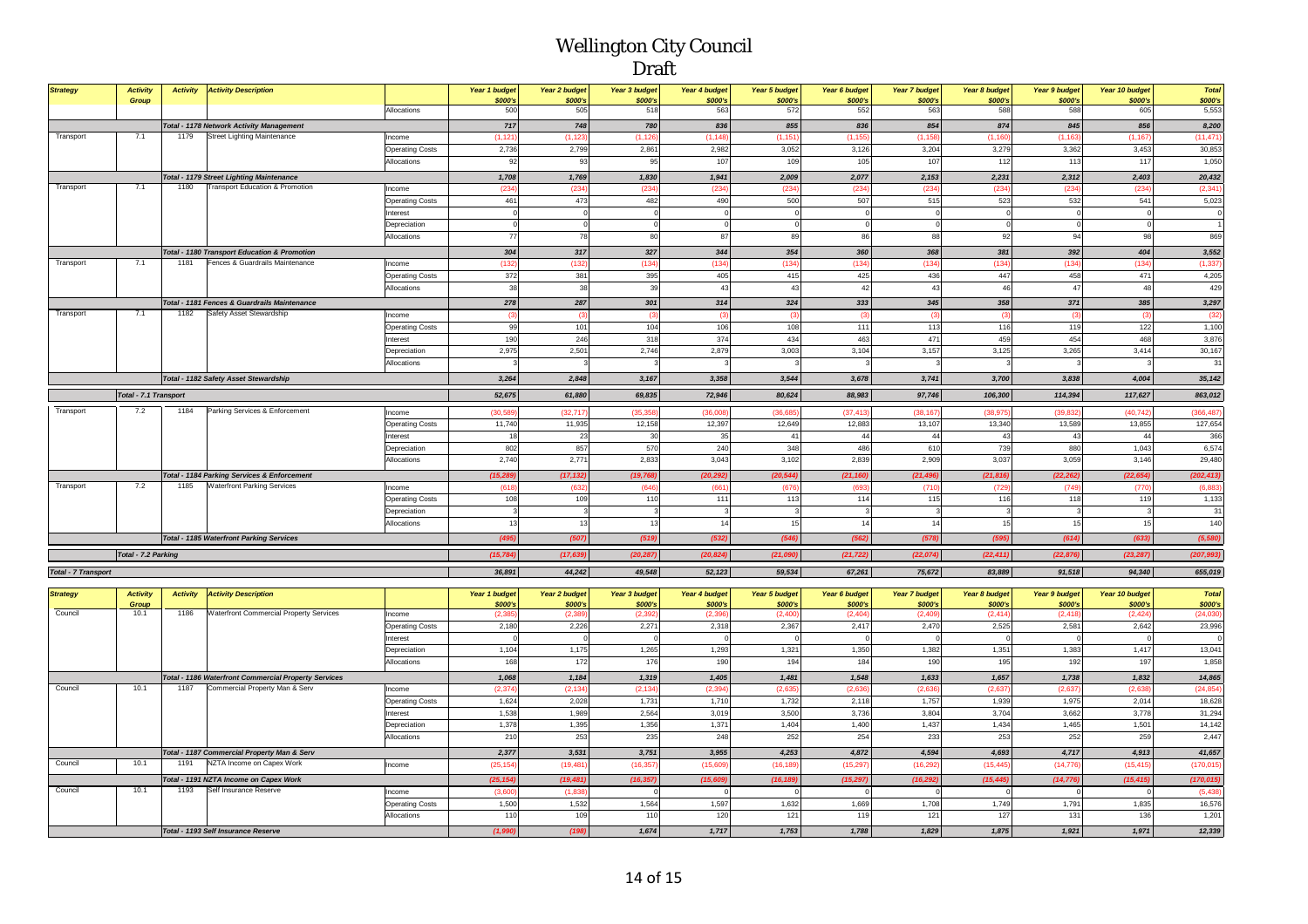| <b>Strategy</b>                                   | <b>Activity</b>                                     | <b>Activity</b> | <b>Activity Description</b>                     |                        | Year 1 budget | Year 2 budget | <b>Year 3 budget</b> | Year 4 budget | <b>Year 5 budget</b> | Year 6 budget  | Year 7 budget | Year 8 budget | <b>Year 9 budget</b> | Year 10 budget | <b>Total</b>  |
|---------------------------------------------------|-----------------------------------------------------|-----------------|-------------------------------------------------|------------------------|---------------|---------------|----------------------|---------------|----------------------|----------------|---------------|---------------|----------------------|----------------|---------------|
|                                                   | Group                                               |                 |                                                 |                        | \$000's       | \$000's       | \$000's              | \$000's       | \$000's              | <b>\$000's</b> | \$000's       | \$000's       | <b>\$000's</b>       | \$000's        | \$000's       |
| Council                                           | 10.1                                                | 1196            | External Capital Funding                        | Income                 |               | (8.075)       | (800)                | (31,000)      |                      |                |               | (667)         | (500)                |                | (41, 125)     |
|                                                   |                                                     |                 | Total - 1196 External Capital Funding           |                        |               | (8,075)       | (800)                | (31,000)      | $\Omega$             | $\Omega$       | (83)          | (667)         | (500)                |                | (41, 125)     |
| Council                                           | 10.1                                                | 1197            | Plimmer Bequest Project Expend                  | Income                 | (50)          | (700)         | (750)                | (1,000)       |                      | (1,000)        | (500)         | (500)         | (500)                | (500)          | (5,500)       |
|                                                   |                                                     |                 | Total - 1197 Plimmer Bequest Project Expend     |                        | (50)          | (700)         | (750)                | (1,000)       | $\boldsymbol{0}$     | (1,000)        | (500)         | (500)         | (500)                | (500)          | (5,500)       |
| Council                                           | 10.1                                                | 1198            | Waterfront Utilities Management                 | Income                 | (406)         | (414)         | (423)                | (432)         | (441)                | (451)          | (462)         | (473)         | (484)                | (497)          | (4, 481)      |
|                                                   |                                                     |                 |                                                 | <b>Operating Costs</b> | 543           | 550           | 557                  | 564           | 572                  | 580            | 588           | 596           | 605                  | 615            | 5,770         |
|                                                   |                                                     |                 |                                                 | Allocations            |               | 15            | 15                   |               | 17                   |                |               |               |                      |                | 159           |
|                                                   | <b>Total - 1198 Waterfront Utilities Management</b> |                 |                                                 |                        | 152           | 151           | 150                  | 149           | 147                  | 144            | 142           | 140           | 138                  | 135            | 1,449         |
| Council                                           | 10.1                                                | 1199            | <b>Civic Project Funding</b>                    | Income                 |               |               | (7,500)              |               |                      |                |               |               |                      |                | (7,500)       |
|                                                   | <b>Total - 1199 Civic Project Funding</b>           |                 |                                                 |                        |               | $\sqrt{ }$    | (7,500)              |               | $\boldsymbol{0}$     | $\Omega$       |               |               |                      |                | (7,500)       |
| Council                                           | 10.1                                                | 1204            | Sustainable Parking Infrastructure              | Income                 | 153           | 156           | 160                  | 163           | 166                  | 170            | 174           | 178           | 183                  | 187            | 1,691         |
|                                                   |                                                     |                 |                                                 | <b>Operating Costs</b> |               |               |                      |               |                      |                |               |               |                      |                |               |
|                                                   |                                                     |                 | Total - 1204 Sustainable Parking Infrastructure |                        | 153           | 156           | 160                  | 163           | 167                  | 170            | 174           | 179           | 183                  | 188            | 1,693         |
| Council                                           | 10.1                                                | 1200            | Organisation                                    | Income                 | (323.920)     | (326, 034)    | (326, 698)           | (327, 978)    | (329.382)            | (329, 999)     | (330, 641)    | (331, 178)    | (331, 844)           | (332, 559)     | (3, 290, 233) |
|                                                   |                                                     |                 |                                                 | <b>Operating Costs</b> | 64,934        | 66,745        | 68,183               | 72,154        | 73,290               | 65,822         | 66,438        | 68,914        | 70,703               | 72,233         | 689,416       |
|                                                   |                                                     |                 |                                                 | Interest               | 154           | 199           | 256                  | 302           | 350                  | 373            | 380           | 370           | 366                  | 377            | 3,126         |
|                                                   |                                                     |                 |                                                 | Depreciation           | 6.011         | 6,880         | 8,698                | 9.792         | 10.470               | 11.616         | 12,953        | 13,117        | 11.150               | 11.756         | 102,445       |
|                                                   |                                                     |                 |                                                 | Allocations            | (57, 318)     | (58, 535)     | (59, 530)            | (64, 392)     | (65, 922)            | (62, 316)      | (63, 93)      | (66, 342)     | (65, 818)            | (67, 582)      | (631,687      |
|                                                   |                                                     |                 | Total - 1200 Organisation                       |                        | (310, 140)    | (310, 746)    | (309, 091)           | (310, 122)    | (311, 194)           | (314, 503)     | (314, 802)    | (315, 118)    | (315, 443)           | (315, 775)     | (3, 126, 933) |
| Total - 10.1 Organisational Projects<br>(333.584) |                                                     |                 |                                                 |                        |               | (334, 177)    | (327, 445)           | (350, 343)    | (319, 582)           | (322, 278)     | (323.306      | (323, 184)    | (322, 521)           | (322.650)      | (3, 279, 069) |
|                                                   | <b>Total - 10 Council</b><br>(333, 584)             |                 |                                                 |                        |               | (334, 177)    | (327, 445)           | (350, 343)    | (319, 582)           | (322, 278)     | (323, 306)    | (323, 184)    | (322, 521)           | (322.650)      | (3, 279, 069) |
| 17.057<br><b>Grand</b> total                      |                                                     |                 |                                                 |                        |               | 37,119        | 65,822               | 62.936        | 114,318              | 134.255        | 156.052       | 175,202       | 193,416              | 206.544        | 1,162,720     |

--- End of Report ---